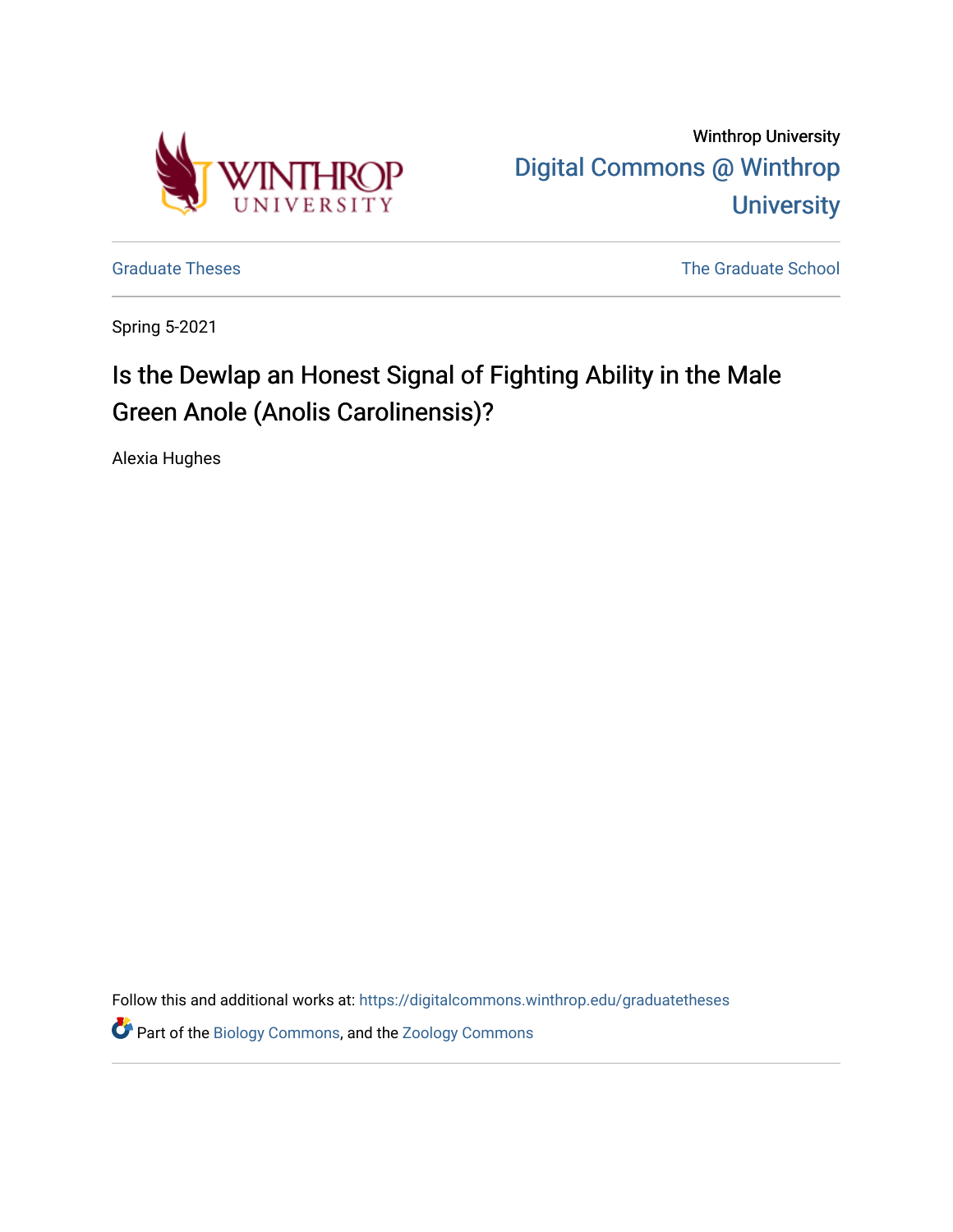To the Dean of the Graduate School:

We are submitting a thesis written by Alexia Hughes entitled *Is the Dewlap an Honest Signal of Fighting Ability in the Male Green Anole (Anolis carolinensis)?* 

We recommend acceptance in partial fulfillment of the requirements for the degree of a Master of Science in Biology.

Dr. William Rogers, Thesis Advisor

**\_\_\_\_\_\_\_\_\_\_\_\_\_\_\_\_\_\_\_\_\_\_\_\_\_\_\_\_\_\_\_\_\_**

**\_\_\_\_\_\_\_\_\_\_\_\_\_\_\_\_\_\_\_\_\_\_\_\_\_\_\_\_\_\_\_\_\_**

Dr. Janice Chism, Committee Member

Dr. Kristi Westover, Committee Member

**\_\_\_\_\_\_\_\_\_\_\_\_\_\_\_\_\_\_\_\_\_\_\_\_\_\_\_\_\_\_\_\_\_**

\_\_\_\_\_\_\_\_\_\_\_\_\_\_\_\_\_\_\_\_\_\_\_\_\_\_\_\_\_\_\_\_\_

Dr. Salvatore Blair, Committee Member

**\_\_\_\_\_\_\_\_\_\_\_\_\_\_\_\_\_\_\_\_\_\_\_\_\_\_\_\_\_\_\_\_\_**

Dr. Takita Sumter, Dean, College of Arts and Sciences

Jack E. DeRochi, Dean, Graduate School

**\_\_\_\_\_\_\_\_\_\_\_\_\_\_\_\_\_\_\_\_\_\_\_\_\_\_\_\_\_\_\_\_\_**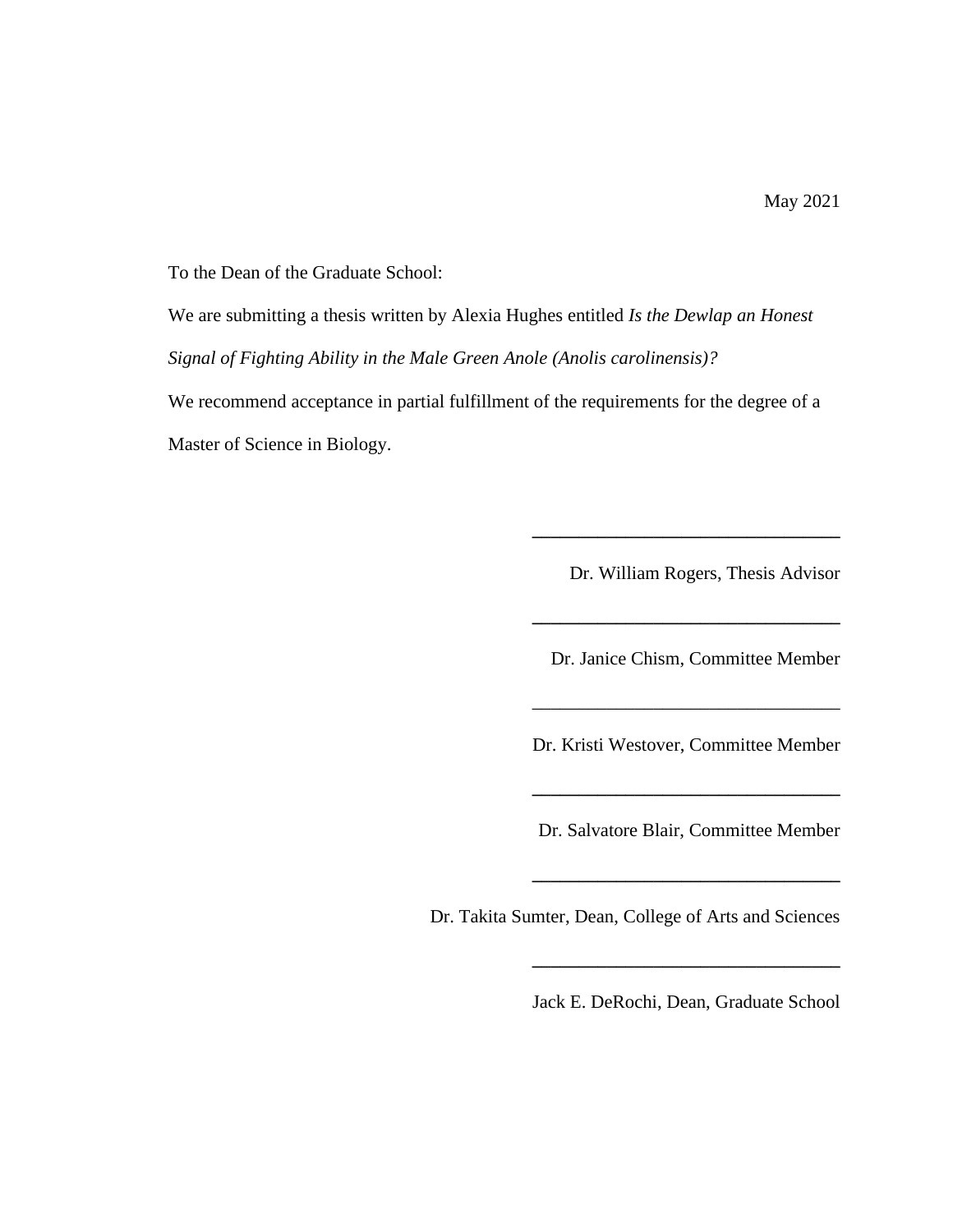# IS THE DEWLAP AN HONEST SIGNAL OF FIGHTING ABILITY IN THE MALE GREEN ANOLE (*ANOLIS CAROLINENSIS)?*

A Thesis

Presented to the Faculty

Of the

College of Arts and Sciences

In Partial Fulfillment

Of the

Requirements for the Degree

Of

Master of Science

In Biology

Winthrop University

May, 2021

By

Alexia Hughes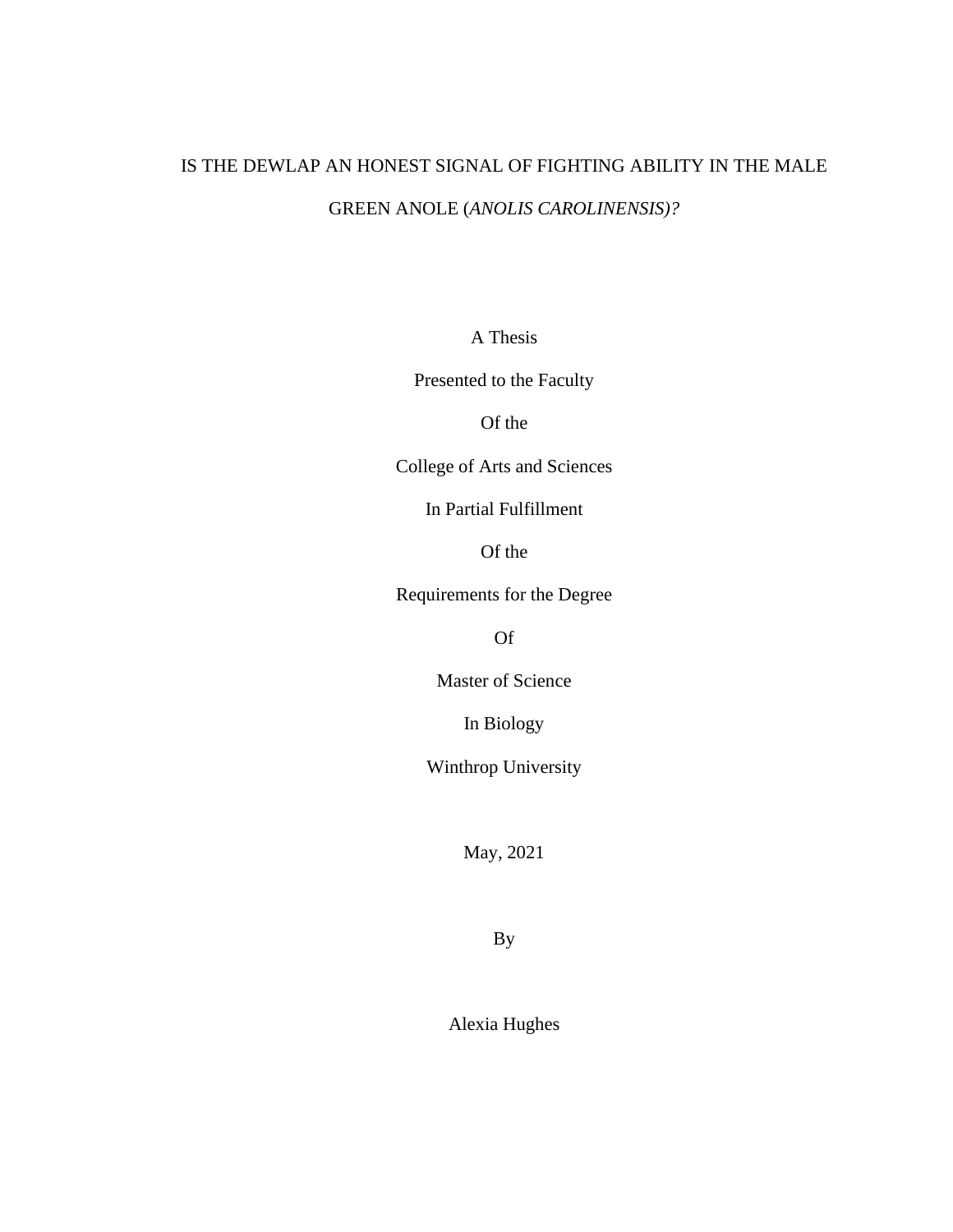#### **Abstract**

Signals are morphological or behavioral traits that an individual uses to influence the behavior or actions of another. These signals can be used in male-male competition, in which male secondary sexual traits act as a signal of his fighting ability. Animal signals are considered honest when the signal reliably indicates a specific trait or condition of the individual. The genus *Anolis,* comprised of over 400 species that occupy the tropics and the southeastern United States, utilize aggressive signaling prior to physical combat. Research on several tropical species of anole indicates that the size of their dewlap can act as an honest signal of their fighting ability, as dewlap size is correlated with the chance of an individual winning in combat. No studies of this nature, however, have been done for the green anole, *Anolis carolinensis.* In this study, I measured the size of adult male green anole's dewlaps, their bite forces, and performed dyadic interactions between two males matched for body size to determine if the dewlap can be considered an honest signal of fighting ability. I found that dewlap size, mean bite force, and maximum bite force did not differ between winners and losers of dyadic interactions. However, latency to bite did differ between winners and losers, and there was a predictive relationship between dewlap size and latency to bite. These results could be explained by the different personalities of male green anoles, specifically regarding an individual's level of boldness. Being bold in a high-risk situation, such as in male-male competition, is dangerous for an individual and comes with the chance of injury or death. The dewlap of the male green anole could potentially act as an honest signal of his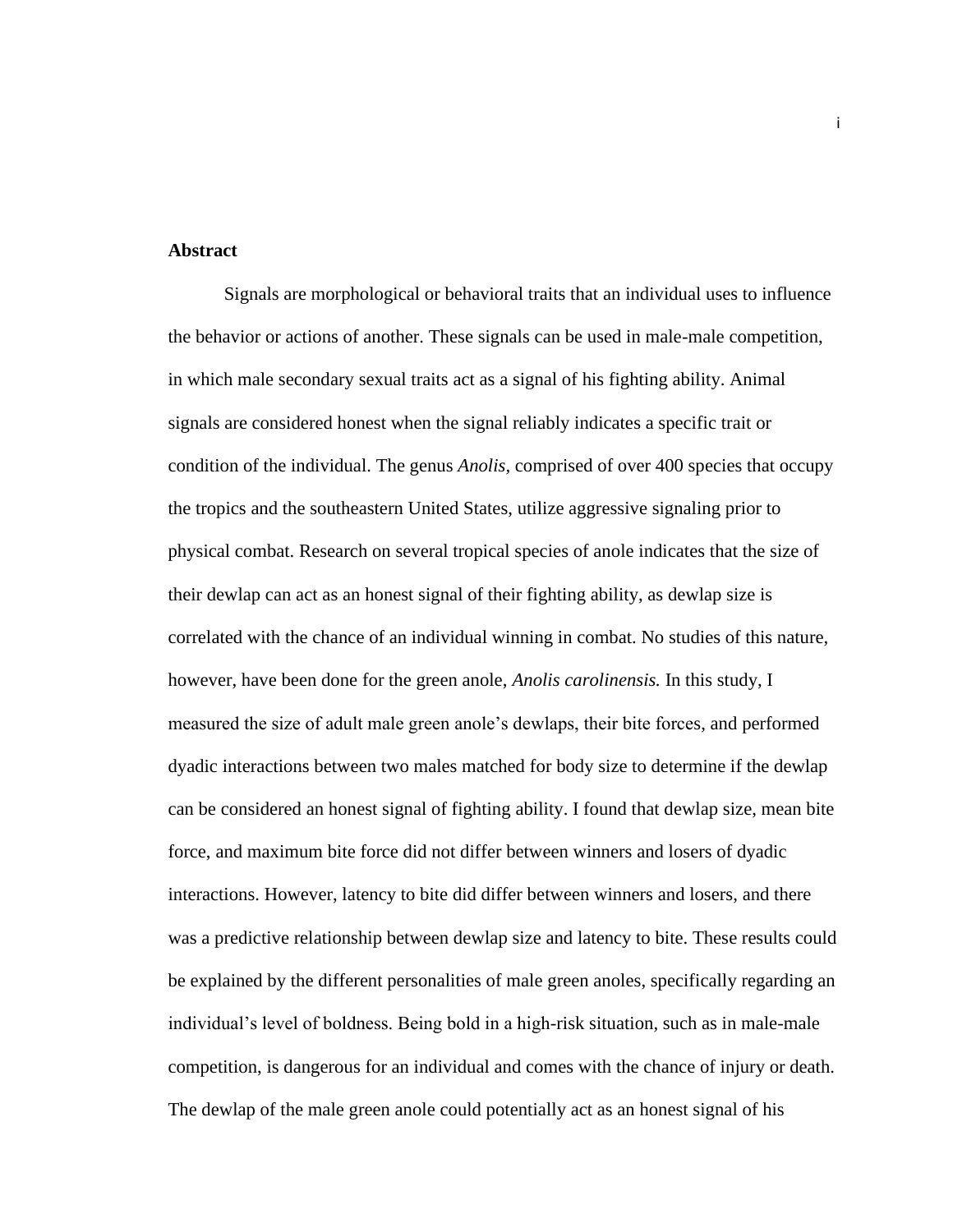cautiousness, and his hesitancy to engage in male-male competition, but also his confidence in his capacity to defeat his opponent if the conflict reaches the actual combat stage.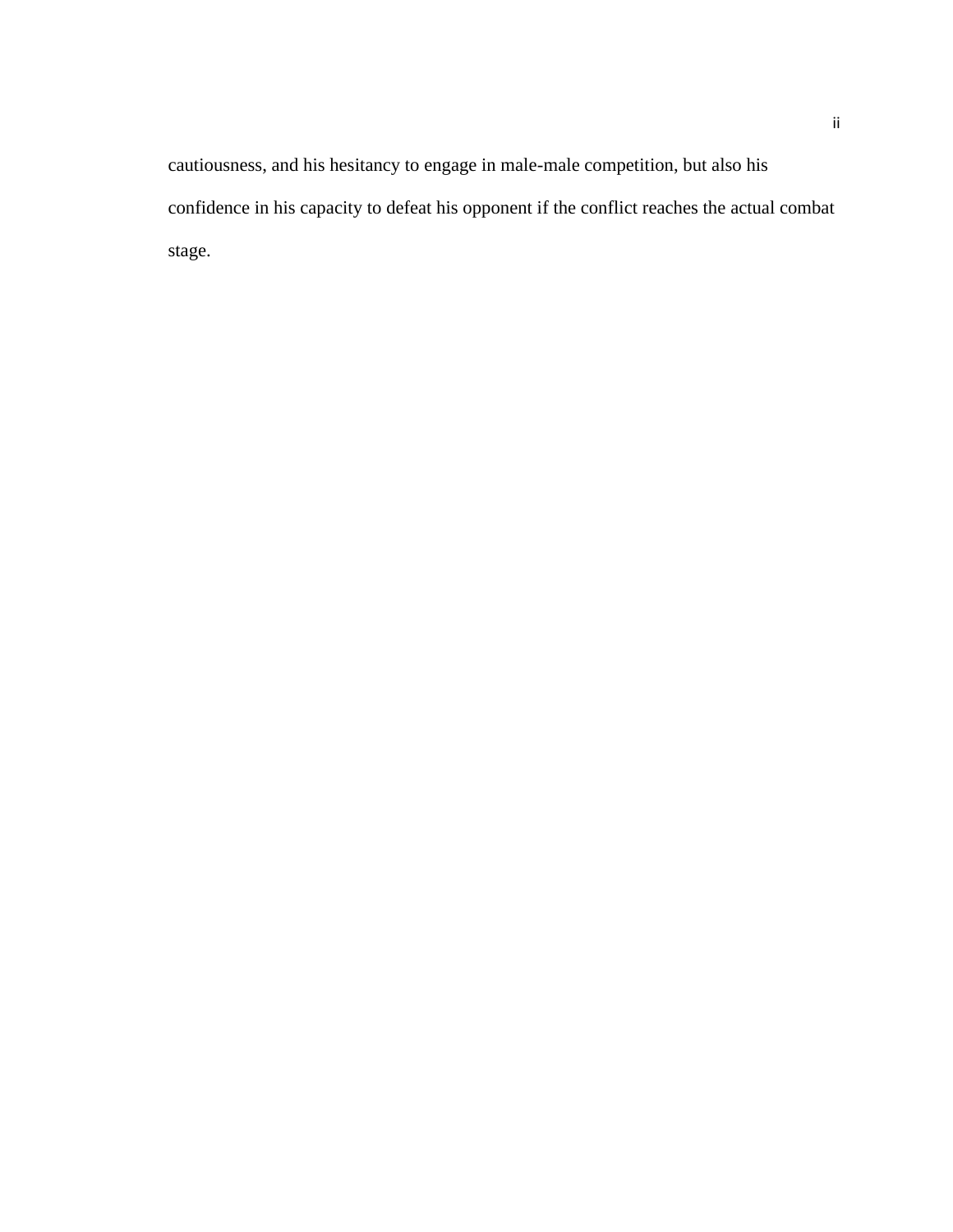## **Acknowledgements**

First and foremost, I would like to thank Dr. Rogers for his patience,

understanding, support, and endless guidance throughout the duration of my research.

Without his help, no part of this project would have been possible.

I would like to thank Dr. Chism, Dr. Westover, and Dr. Blair for their help through the editing and perfection of my writing.

I would like to thank my parents and my brother for their constant love, support, and patience as they listened to me stress and complain.

Finally, I would like to thank Jiggy, who kept me company during my long hours of writing and stressing. Her cuddles helped me tremendously.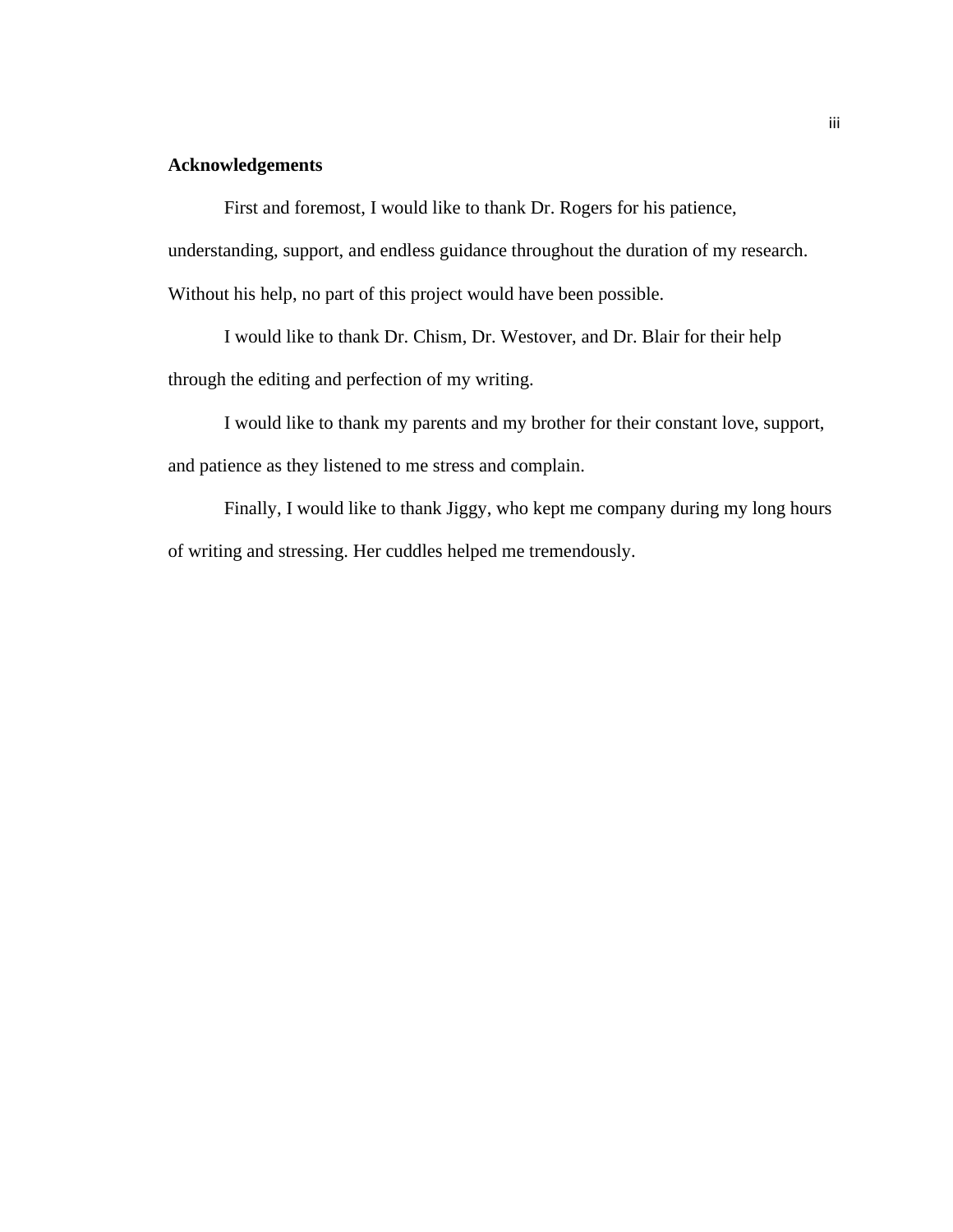# **Table of Contents**

| Abstract                               | Page i   |
|----------------------------------------|----------|
| Acknowledgements                       | Page iii |
| Introduction                           | Page 1   |
| <b>Materials and Methods</b>           | Page 11  |
| <b>Study Animals and Their Housing</b> | Page 11  |
| <b>Measurement of Dewlap Size</b>      | Page 12  |
| <b>Measurement of Bite Force</b>       | Page 13  |
| <b>Dyadic Interactions</b>             | Page 14  |
| <b>Statistical Analyses</b>            | Page 19  |
| <b>Results</b>                         | Page 20  |
| <i>Discussion</i>                      | Page 28  |
| Literature Cited                       | Page 39  |
|                                        |          |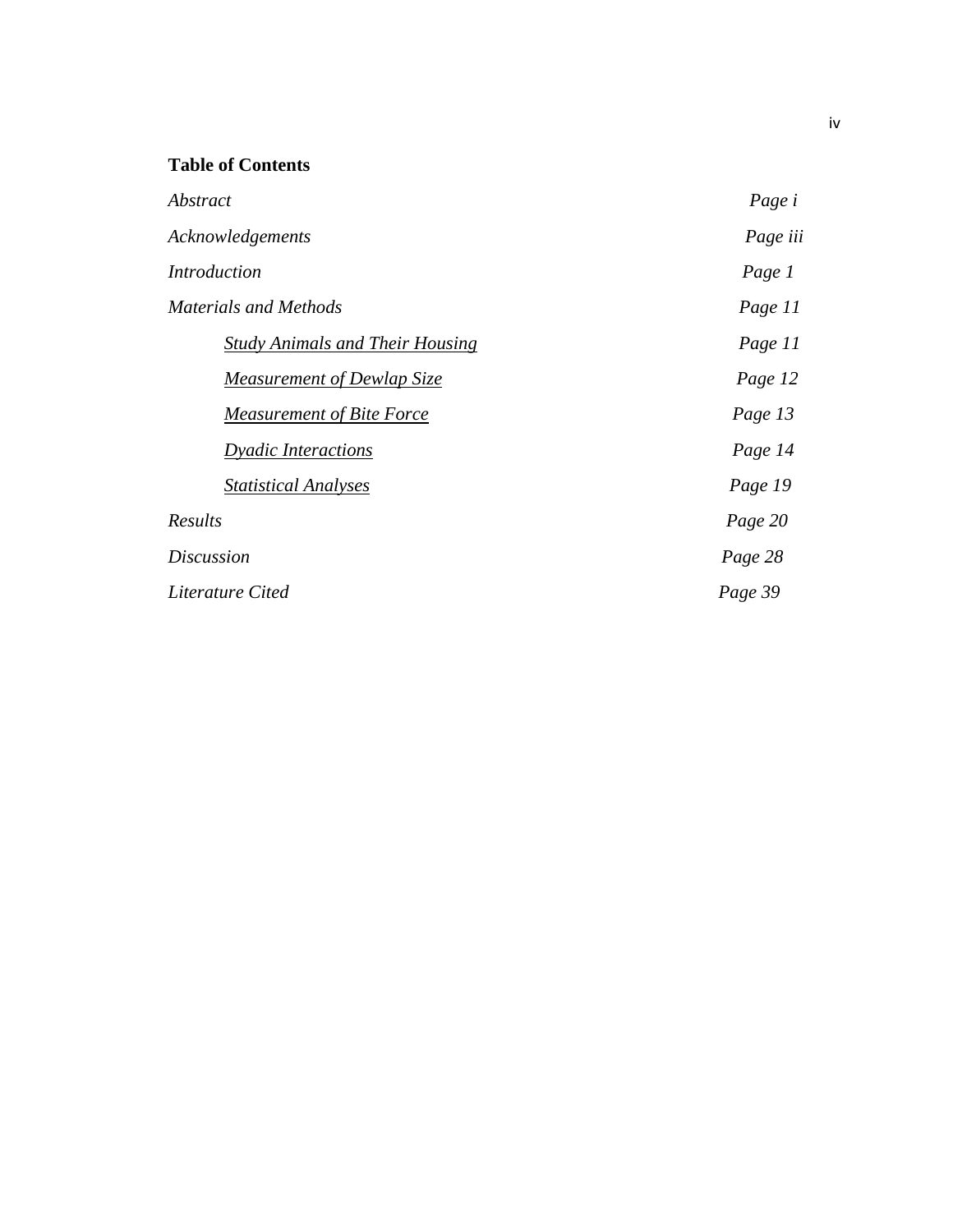# **List of Tables**

| Table 1. Matched pairs for dyadic interactions. | Page 16 |
|-------------------------------------------------|---------|
| Table 2. List of main findings.                 | Page 29 |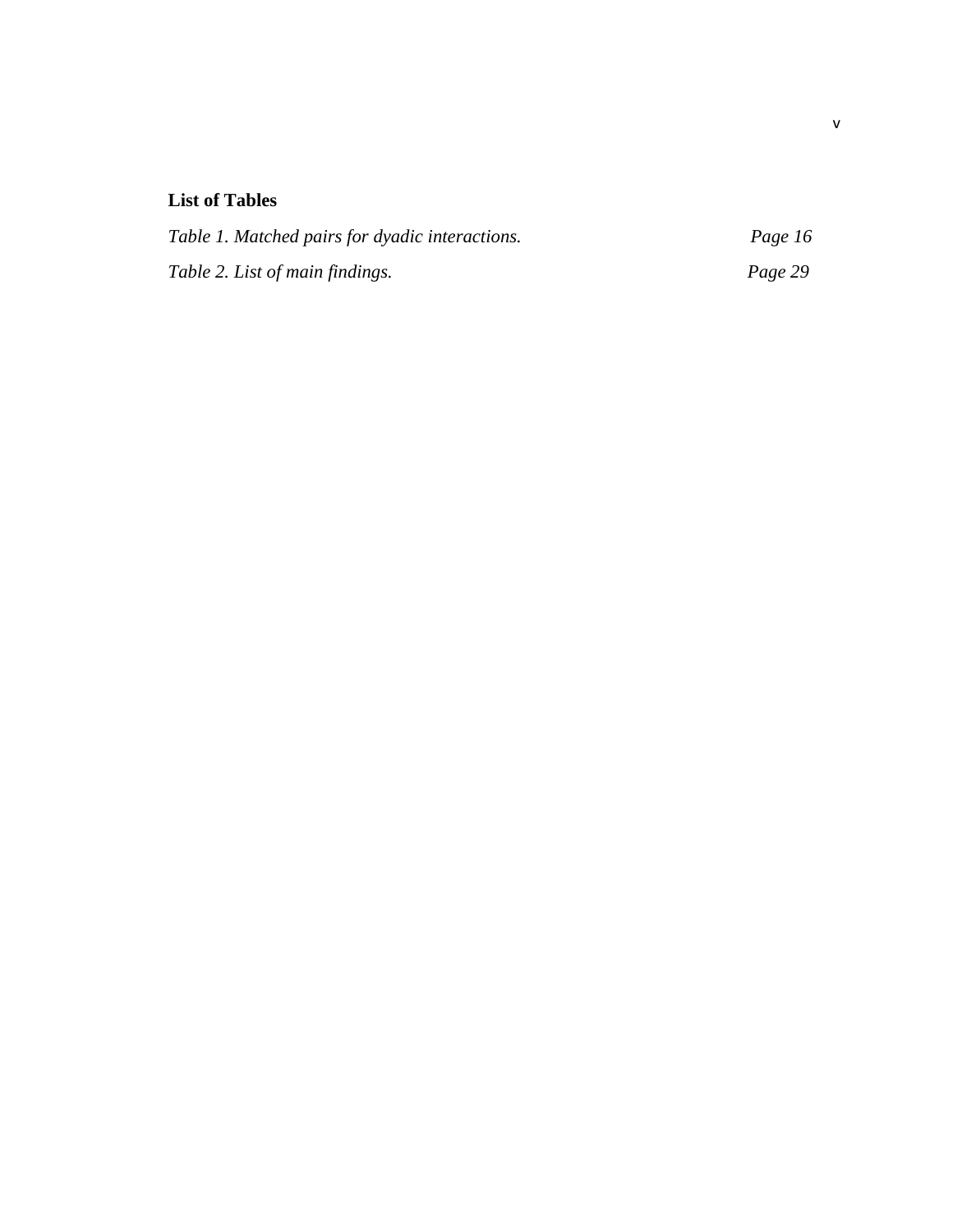# **List of Illustrations**

| Figure 1. Example bite force recording.                                       | Page 14 |
|-------------------------------------------------------------------------------|---------|
| Figure 2. Interaction tank.                                                   | Page 15 |
| Figure 3. Depictions of aggressive displays/actions.                          | Page 18 |
| Figure 4. Mean dewlap weight of winners and losers of dyadic interactions.    | Page 20 |
| Figure 5. Mean bite force of winners and losers of dyadic interactions.       | Page 21 |
| Figure 6. Maximum bite force of winners and losers of dyadic interactions.    | Page 22 |
| Figure 7. Linear regression of a male's snout-vent length and dewlap size.    | Page 23 |
| Figure 8. Linear regression of a male's dewlap size and mean bite force.      | Page 24 |
| Figure 9. Linear regression of a male's dewlap size and maximum bite force.   | Page 25 |
| Figure 10. Mean latency to bite of winners and losers of dyadic interactions. | Page 26 |
| Figure 11. Linear regression of a male's dewlap size and latency to bite.     | Page 27 |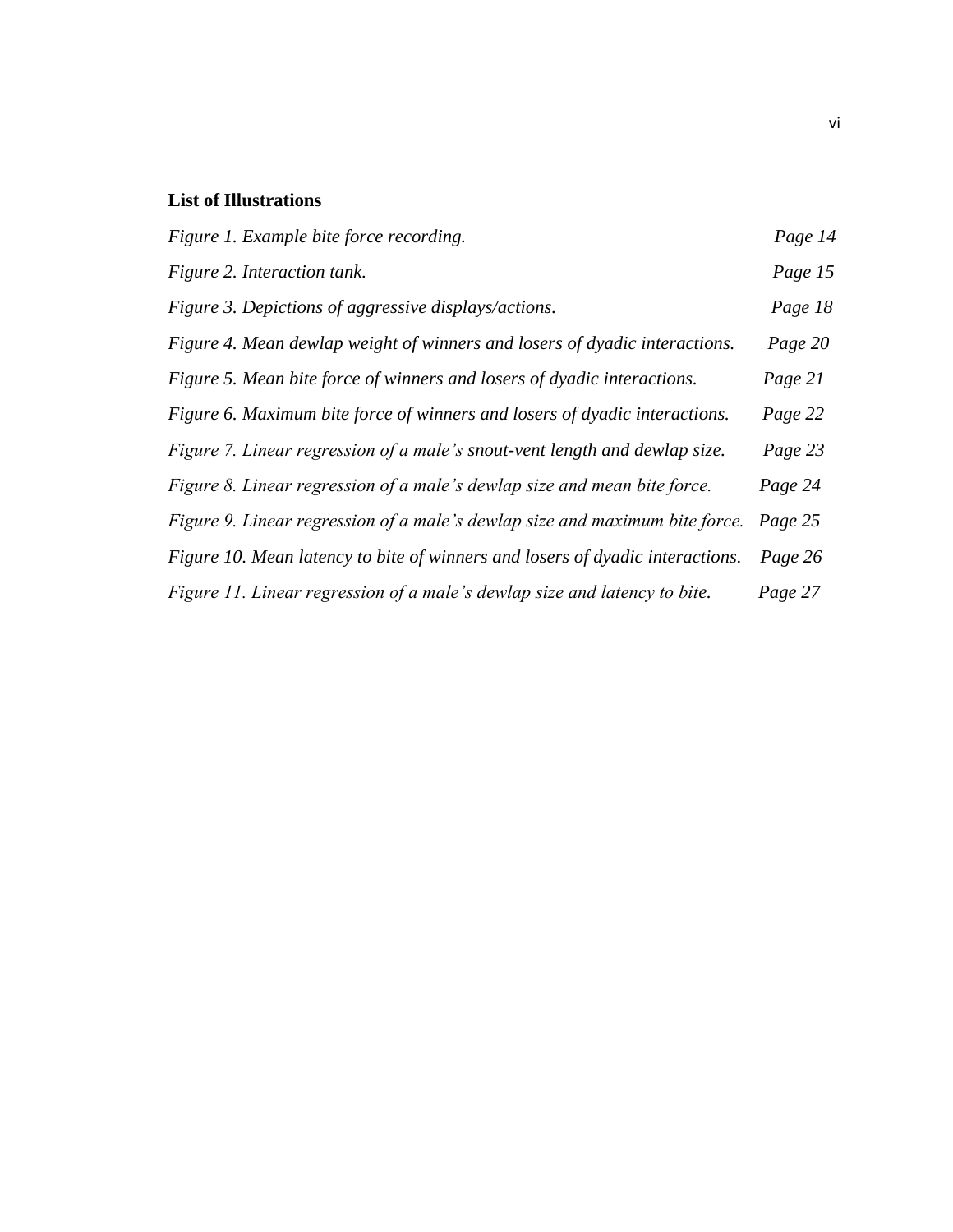#### **Introduction**

Signals are morphological or behavioral traits specialized for communication that an organism (the signaler) uses to influence the behavior of another individual (the receiver) (Henningsen and Irschick 2012; Krebs and Davies 1997). Signals can be used to communicate information about the surrounding environment, such as songbirds (suborder Passeri) who signal to others that predators are near or bees (*Anthophila spp.)*  "dancing" to communicate the position of food to their hive mates (Dawkins and Krebs 2004). Signals can also be used to advertise a specific trait or condition of the signaler, such as aggressive level, age, or hierarchical status (Henningsen and Irschick 2012). For instance, dogs *(Canis lupus familiaris)* bare their teeth to indicate their aggressive intent, golden poison frogs (*Phyllobates terribilis)* are brightly colored to warn predators of their toxicity, and many species utilize pheromones to communicate their readiness to mate (Dawkins and Krebs 2004).

In many species, signals are used in intraspecific male-male conflict; male weapons and enlarged or ornamented secondary sexual traits act as threat displays to signal strength and the likelihood of an individual's winning during physical combat (Vanhooydonck et al. 2005a; Wilson et al. 2007). Rather than immediately resorting to physical force, individuals can use signals from their competitors to gauge their relative strength, retreating if the competitor is perceived as too powerful (Lailvaux et al. 2012; Wilson et al. 2007). Utilizing signaling prior to aggressive encounters reduces unnecessary energy expenditure and the chance of injury or death of the individuals involved. For example, male mandrills (*Mandrillus sphinx)* employ facial signals and gestures to display their dominance to an opponent. In a study of the aggressive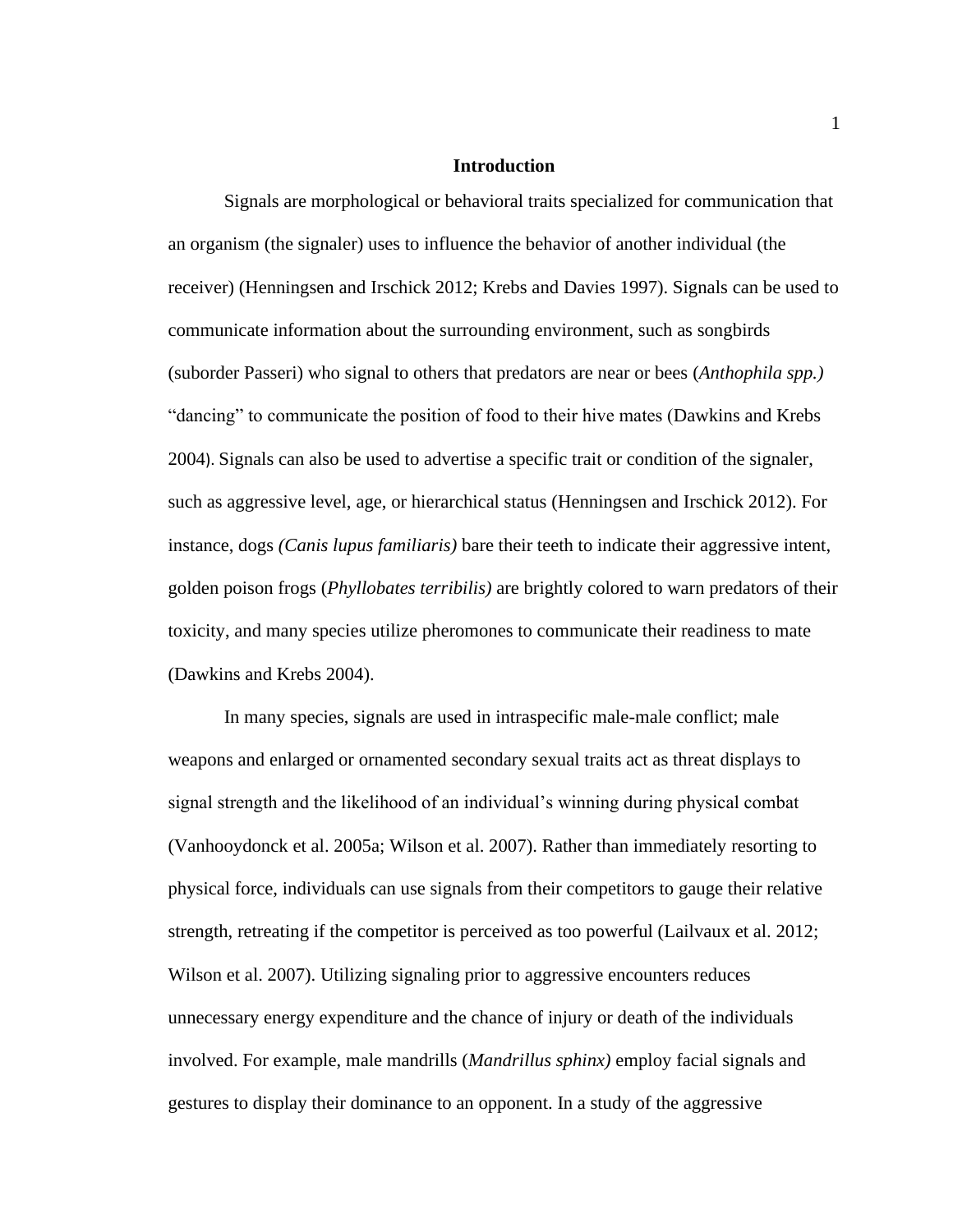interactions among two semi-free-ranging colonies, only 10% of male mandrills who engaged in signaling resorted to physical combat (Setchell and Wickings 2005). Additionally, the song sparrow (*Melospiza melodia)* incorporates signaling during territorial disputes to display aggressive intent. Rather than resort to physical combat, the song sparrows involved in a dispute communicate through a graded series of matched displays; the loser of the interaction is the individual who is unable to replicate the signal given by the opponent, thereby ending the conflict without resorting to physical combat (Searcy et al. 2014).

The evolution of male weapons and enhanced secondary sexual traits is primarily driven by sexual selection (Emlen 2008). When choosing a mate, females of many species prefer males that have an extravagantly ornamented secondary sexual trait (Kirkpatrick 1987). For instance, female barn swallows *(Hirundo rustica)* prefer to mate with males with symmetrical tail streamers; in a field study of a barn swallow population in Israel, tail streamer symmetry was positively correlated with male reproductive success (Vortaman et al. 2011). Hypotheses for why females prefer to mate with highly ornamented males vary, including highly ornamented males being able to provide material advantages, the ornaments reflecting the male's genetic quality, or the ornaments being a by-product of natural selection (Andersson and Simmons 2006). Despite several hypotheses for the evolution of male ornamentation, the overarching consensus is that a highly ornamented male possesses strong genes or has strong reproductive ability (Sullivan-Beckers and Cocroft 2010). Female mate choice, in turn, leads to the evolution of male weaponry, as males compete for access to females. In order for males to gain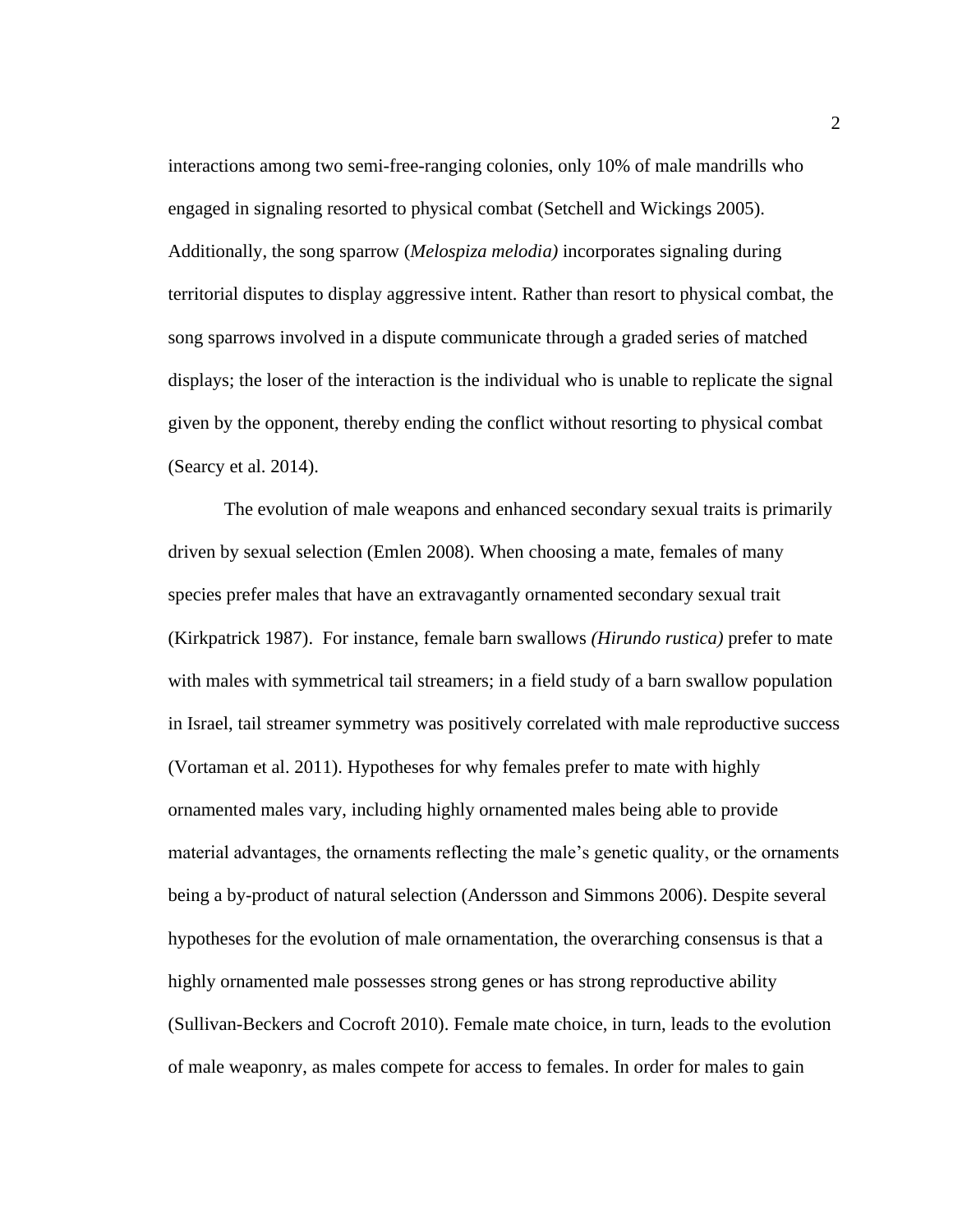access to as many females as possible, they may engage in male-male competition to displace rivals (Emlen 2008). Males may compete for territories occupied by females, control over resources needed by the female, or simply prevent other males from gaining access to females (Emlen 2008). Male secondary sexual traits and weaponry may have evolved through the interaction of female choice and male-male competition in response to this female choice, leading to their use as signals of their reproductive fitness and ability to fight off other males for access to females (Sullivan-Beckers and Cocroft 2010).

A signal is considered "honest" when it is consistently correlated with a specific trait of the signaler (Henningsen and Irschick 2012). In the context of male-male competition, an honest signal is one which reliably functions as an indicator of a male's dominance or fighting ability (Vanhooydonck et al. 2005a). In the male three-spined stickleback (*Gasterosteus aculeatus)*, red coloration directly relates to an individual's dominance and territoriality; during male-male competition, brightly colored males are perceived as more dominant and territorial, and lesser colored males retreat to conserve energy and avoid potential injury (Candolin 2000). Furthermore, the intensity and frequency of an honest signal may change to reflect physiological or behavioral changes in an organism (Pentland 2010). For instance, the call frequency of a male cricket frog (*Acris crepitans)* is an honest signal of his overall fighting abilities, and changes as his likelihood of winning a fight changes (Wagner 1992). If a male receives a high-density call (a call coming from multiple cricket frogs) or a call that he perceives as close by, he will increase the frequency of his call to signal more aggressive intent. If the male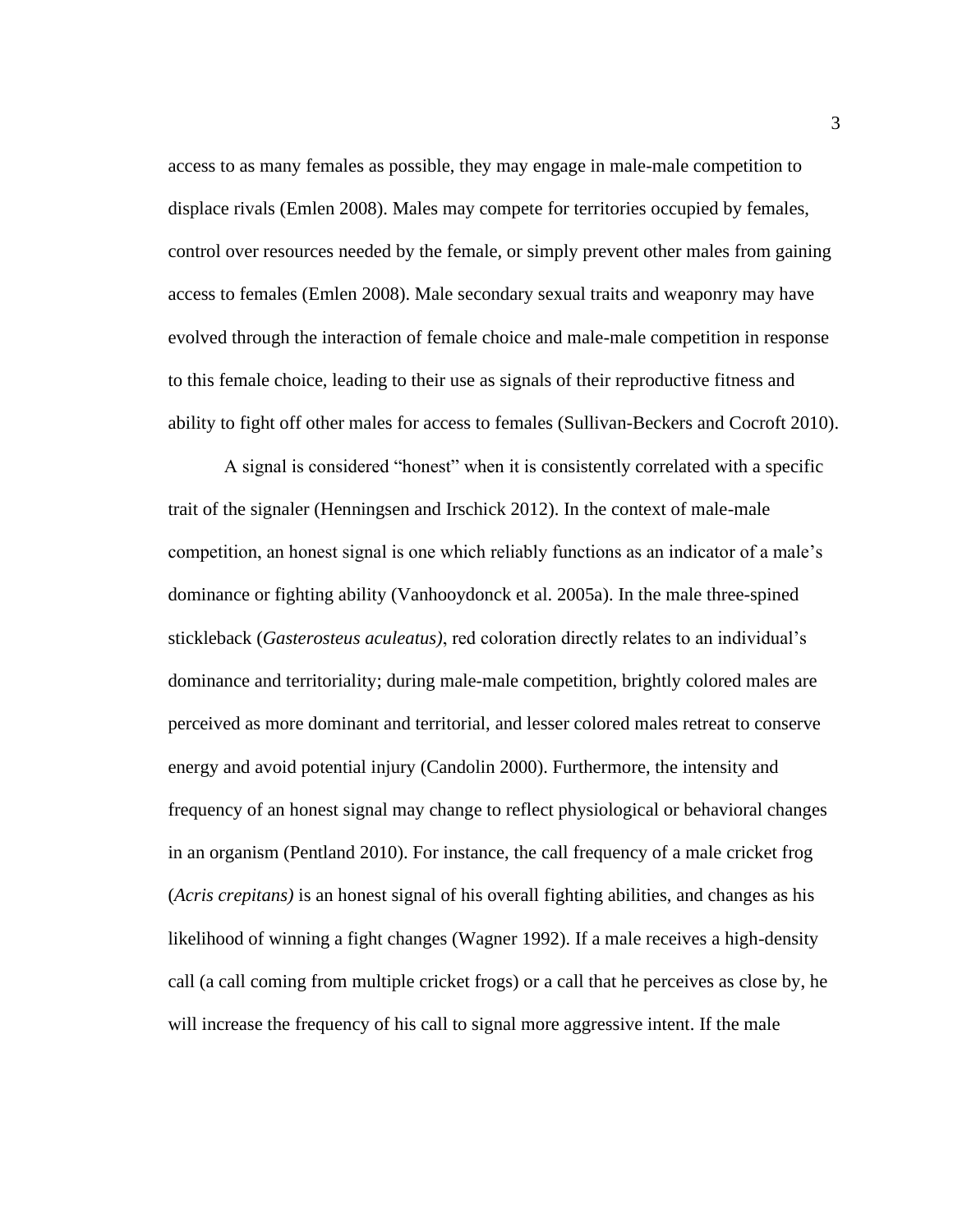receives a low-density call or a call he perceives to be from a competitor far away, he will reduce the frequency of his own call (Wagner 1992).

Members of the genus *Anolis,* a diverse group of iguanine lizards, have been widely studied in terms of their behavioral signals. Around 50 million years ago, *Anolis*  lizards radiated from Cuba, Jamaica, Puerto Rico, and Hispaniola; today, *Anolis* species are found in the Caribbean, Central America, northern South America, and one species in the southeastern United States (Jenssen 1977). Most *Anolis* species are grey, brown, or green, and span between 35-190 mm in length and 1-140 grams in mass (Losos and Schneider 2009). They are insectivorous, and have enlarged digit and toe pads that allow them to inhabit canopies and vegetation. Their predators include large spiders, snakes, frogs, birds, and some mammalian species (Johnson and Wade 2011). *Anolis* species are highly polygynous, and males rely on competition to increase their control of territories and access to mates (Tokarz 1998). *Anolis* lizards have invaded a wide range of ecological niches, with the attendant morphological and physiological variations we would expect (Williams and Rand 1977; Lovern et al. 2004). However, despite this diversity, they have retained a relatively small number of aggressive displays (Driessens et al. 2014). Studies on the *Anolis* display behaviors include field and lab studies involving the brown anole (*Anolis sagrei)* (Driessens et al. 2014; Jenssen 1977), lab studies on the Jamaican anole (*Anolis grahami)* (Greengerg 1977; Vanhooydonck et al. 2005a), and field and lab studies on the green anole (*Anolis carolinensis)* (Vanhooydonck et al. 2005b; Henningsen and Irschick 2012).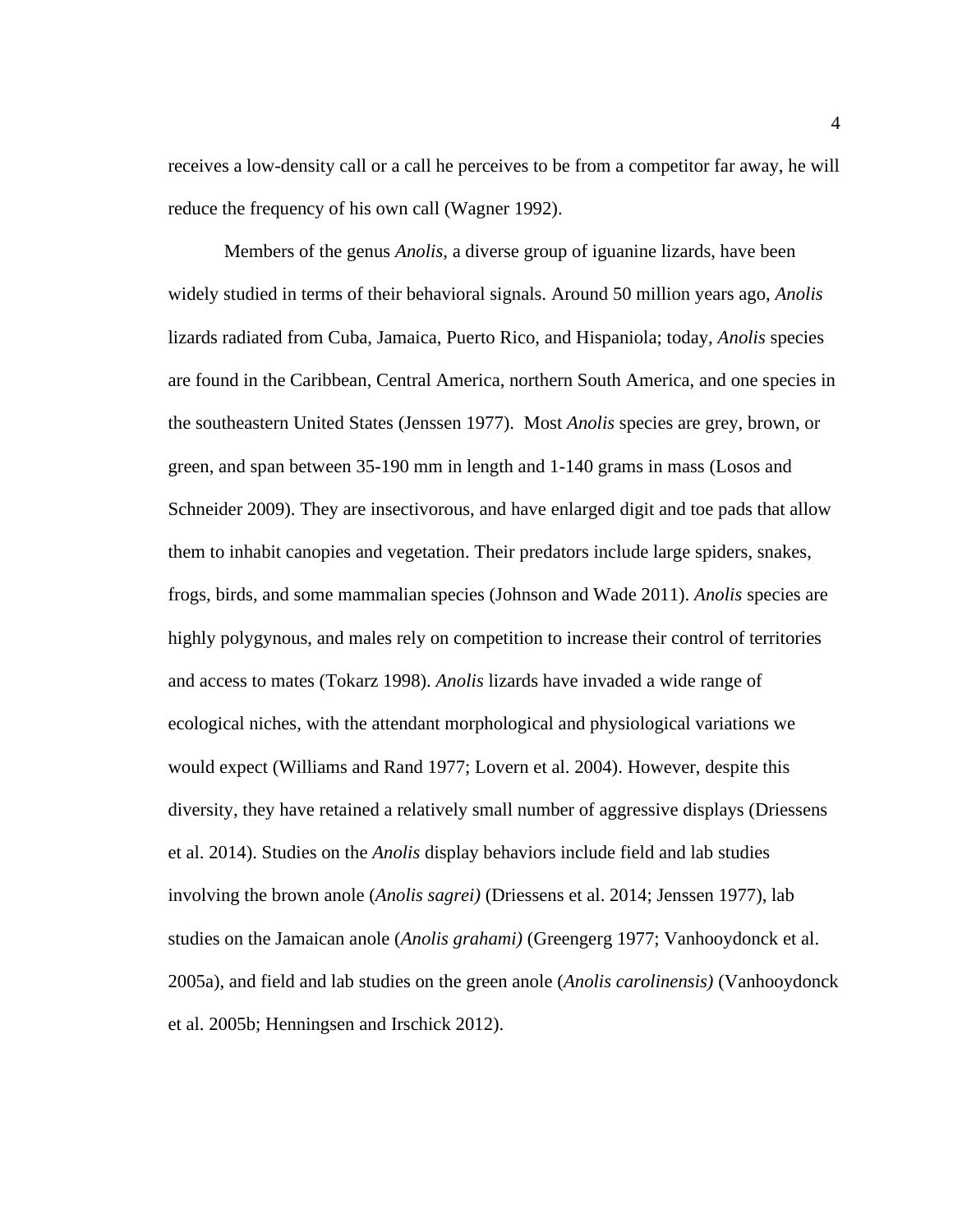The repertoire of *Anolis* aggressive signaling involves four main displays: lateral displays, head-bobs, push-ups, and dewlap extensions (Driessens et al. 2014). Prior to utilizing other signals, individuals tend to position themselves laterally, a position thought to maximize the visual cues perceived by the opponent (Jenssen 1977). Headbobs are defined as rapidly moving the head up and down. This rapid, vertical movement is easier for opponents to see over long distances rather than the size or color of the lizard, making this display a prominent feature for the visually-orientated *Anolis* lizards (Fleishman 1992). Push-ups involve the rapid flexion of either two or all four legs during an aggressive encounter (Greenberg 1977). The dewlap and dewlap extensions, the primary focus of my research, are explained in further detail below. Although there may be species-specific variation and modification of these signal types, these four displays serve as the baseline for most *Anolis* aggressive encounters (Fleishman 1992).

The dewlap is an extension of the gular flap, a granular fold found on the ventral throat in front of the forelegs. It is an extensively studied feature of the *Anolis* genus. It is a sexually dimorphic trait that in most *Anolis* species is only present on the male (Deperno and Cooper 1994), although in some species it is either present on the female or non-existent in either sex.

In addition to male-male encounters, anoles utilize the dewlap during male-female interactions, predator encounters, and non-directed displays (displays performed when no conspecific neighbors are present or detected by the signaler) (Henningsen and Irschick 2012, Vanhooydonck et al. 2005b). *Anolis* male-male interactions involve a combination of the displays described above, along with frequent utilization of dewlap extensions.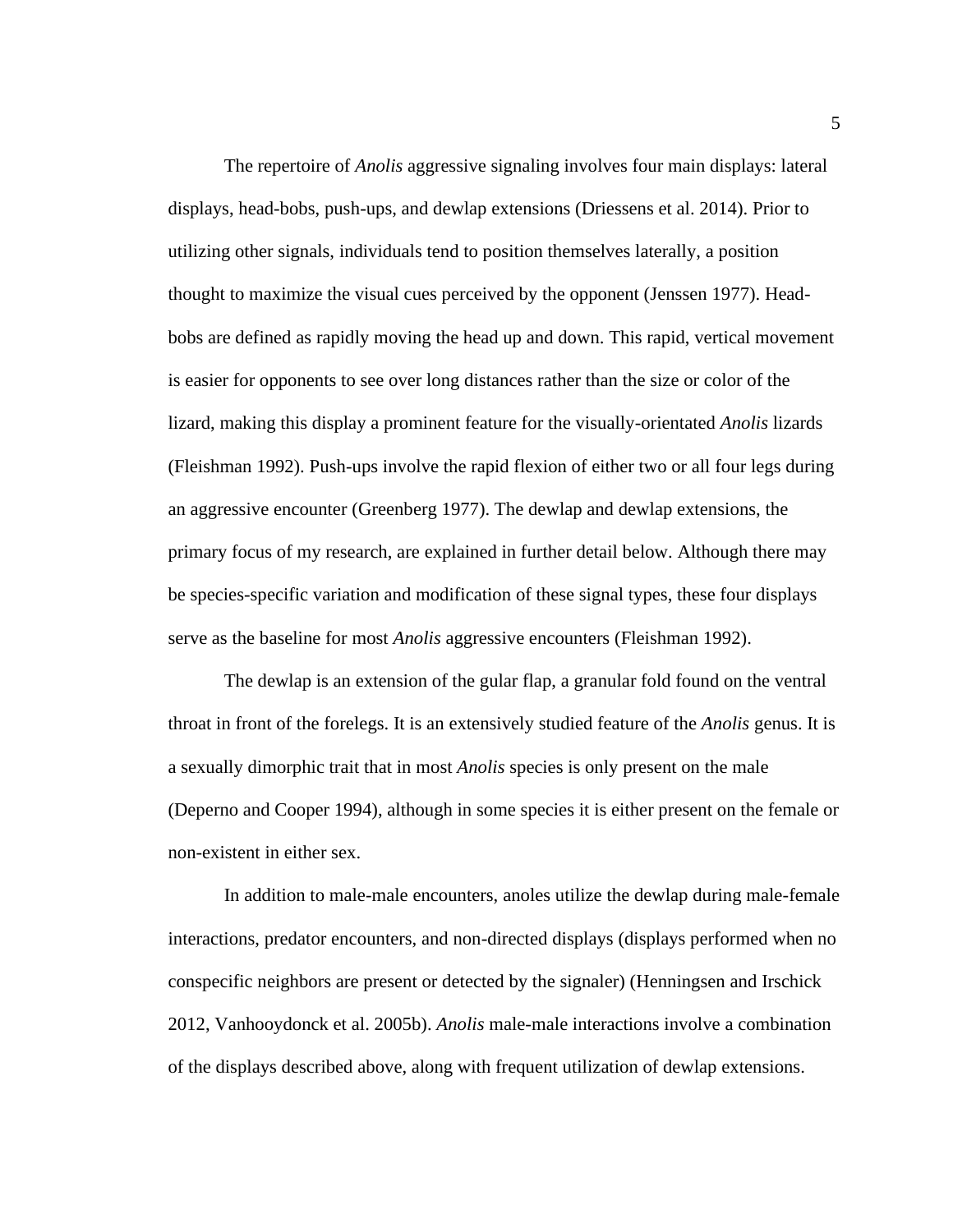During male-male interactions, *Anolis* lizards extend the dewlap, increasing the apparent size of the signaler; these dewlap extensions are considered a "challenge" or "threat" to their opponents (Vanhooydonck et al. 2005a, Jenssen 1977). Its use as a display during male-male competitions makes the dewlap a convenient structure for research for honest signaling. While studies have been done concerning the honesty of the dewlap as a signal of fighting abilities in the brown anole (*Anolis sagrei)* and several Jamaican anoles (*Anolis lineatopus, Anolis grahami, Anolis valencienni),* no studies of that nature have been performed on the green anole, *Anolis carolinensis.*

*Anolis carolinensis* is common in the southeastern United States and is a sexually dimorphic, highly territorial lizard whose behavioral patterns have been extensively studied (Henningsen and Irschick 2012). Males are around 1.5 times larger than the females, and have dewlaps that are used in aggressive displays during male-male competition (Bloch and Irschick 2005, Vanhooydonck et al. 2005a, Vanhooydonck et al. 2005b). Female green anoles do not have a dewlap (Greenberg and Noble 1944). Both sexes can alter their body color from green to brown, depending on environmental conditions as well as inter-individual interactions (Conant and Collins 1991). Although this coloration is primarily used for camouflage, in an aggressive encounter a green individual is generally dominant, while a brown individual is submissive (Conant and Collins 1991).

Some research suggests that sexually mature green anole males can be divided into two morphological classes: a smaller, weaker male, referred to as a "lightweight", and a larger, stronger male, referred to as a "heavyweight" (Lailvaux et al. 2004). Bite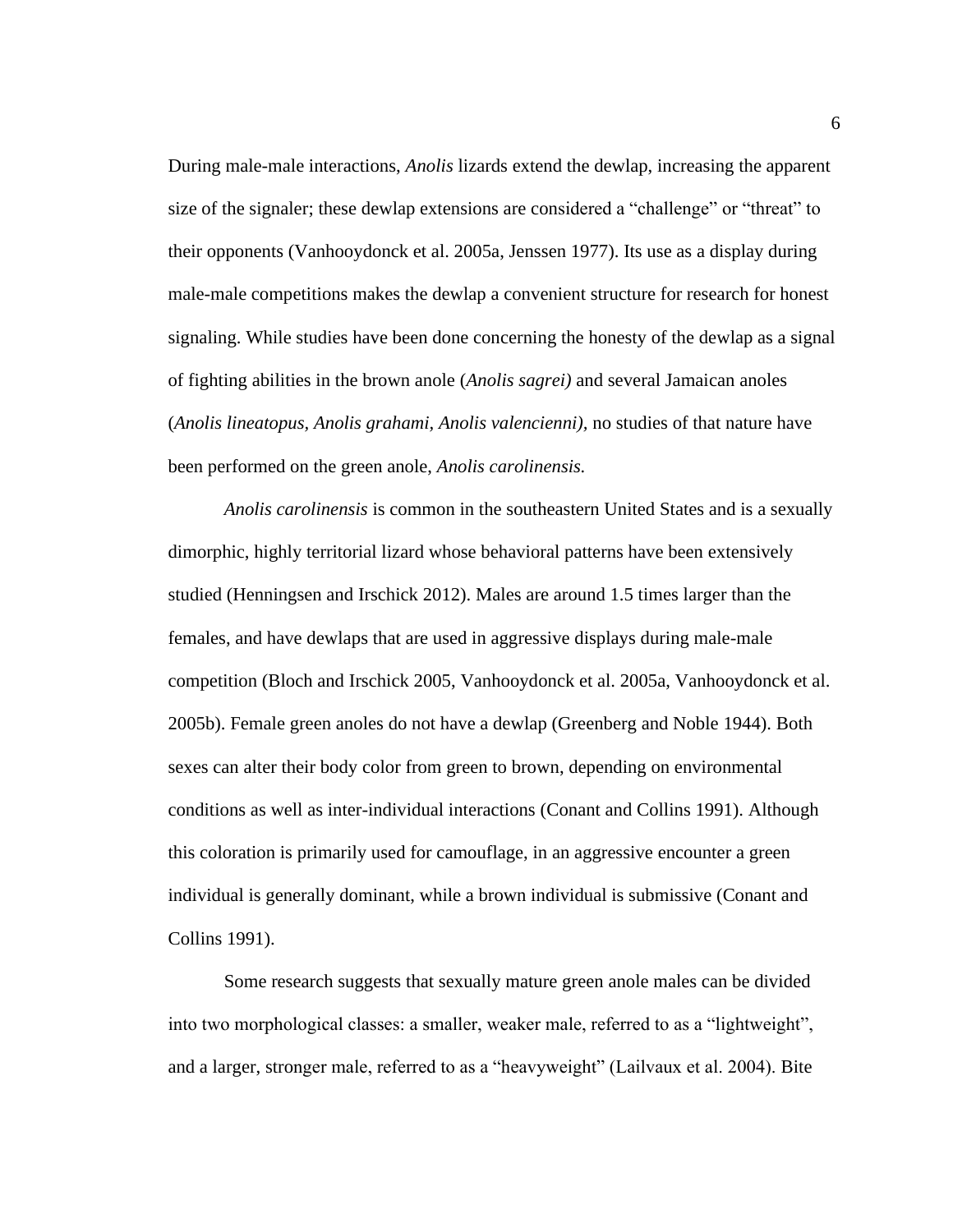force is related to the size of the lizard: larger males have proportionally larger jaws, giving them a stronger bite force than smaller males with smaller jaws (Lailvaux et al. 2004). That work found that the two classes fall along the same growth curve, suggesting they are actually life-history stages of the sexually maturing male. A younger male, with his smaller body size, has smaller jaws and a weaker bite force. As the male matures, he increases in body and head size, creating a proportional increase in bite force. Although both classes display slightly different fighting strategies during physical aggressive encounters, they both utilize dewlap extensions during signaling (Vanhooydonck et al. 2005a)

Jenssen et al. (1995) found that free-ranging males, during the breeding season, primarily utilize a territory to attract females, focusing their attention on breeding displays and protecting the territory from invading males. During the non-breeding months, more energy was directed towards foraging behavior and predator avoidance, with little emphasis on protecting their territory from invading males. During April and May, the breeding months, green anole males engage in combat at the edges of their territories to defend those spaces or to obtain a portion of a neighboring male's territory to increase their access to females (Medvin 1990). During aggressive encounters that result in a physical fight, male *A. carolinensis* tend to rely on two primary strategies. Smaller males, with a relatively weaker bite force, are likely to rely on their locomotor abilities to maintain control over their territory. Locomotor quickness enables a lightweight male to obtain a perch quicker than a slower opponent and subsequently maintain it for longer. Larger males with their stronger bite force rely on physically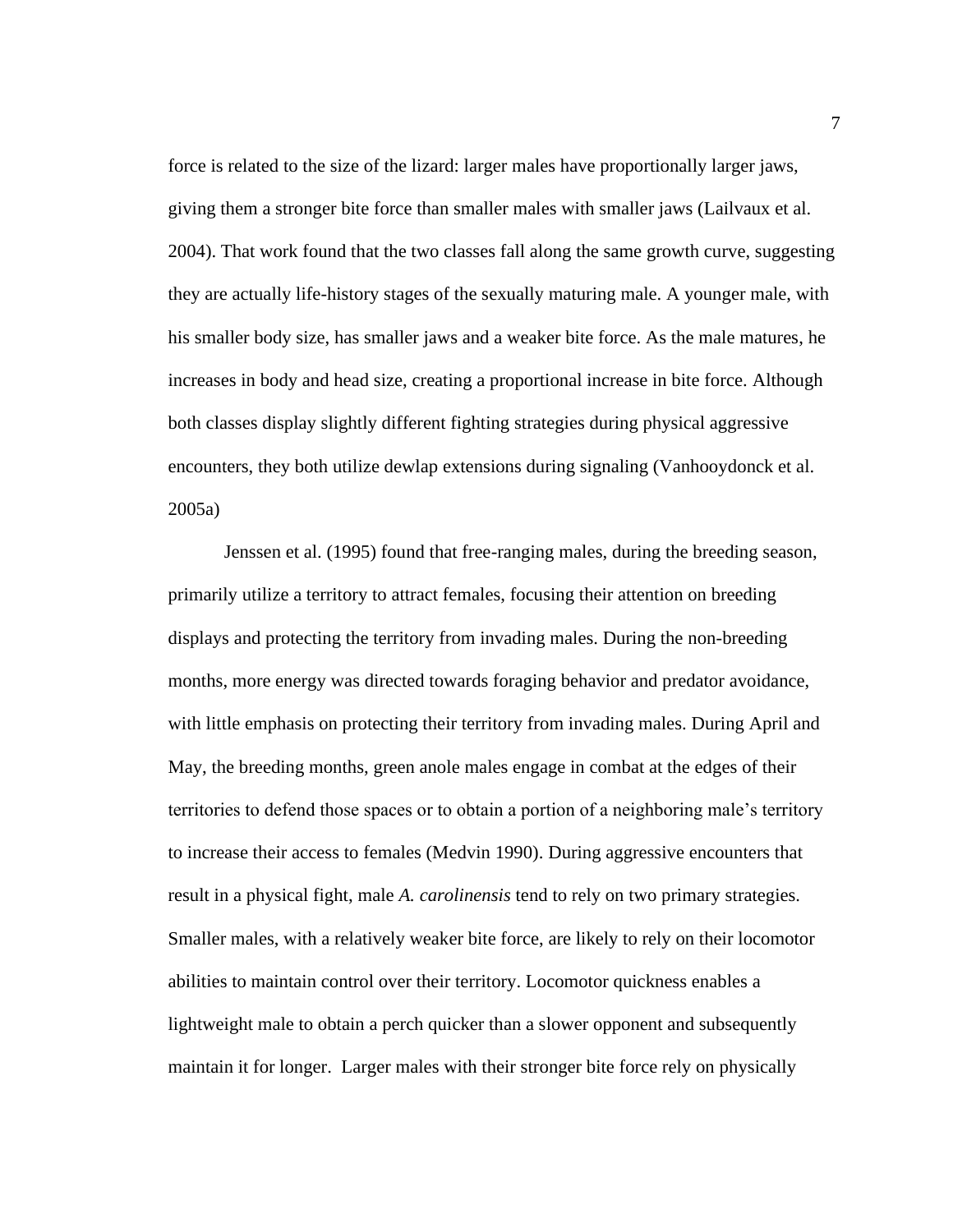fighting their competitors (Lailvaux et al. 2004). The most aggressive form of a physical encounter between two males involves jaw-sparring, where one of the males clamps onto and holds the other until the bitten animal submits (Greenberg 1977). This would predict that, if a physical encounter is to occur between two males, the male with the stronger bite force should win, as he is more capable of holding onto an opponent until the opponent signals submission.

Many lines of evidence suggest there is a link between an individual's relative bite force and its fighting abilities. Observations of male *A. carolinensis* during aggressive encounters have shown they primarily rely on biting, jaw-sparring, and sometimes slamming their opponent against the ground or other substrate (Vanhooydonck et al. 2005b). One could expect that males with a stronger bite force would have an advantage over those with a weaker bite, and therefore increased overall fighting ability, an assumption supported by Lailvaux et al. (2004) who found that males with a stronger bite force were more likely to win dyadic interactions versus those with a weaker bite force. Additionally, there is a link between head size and ability to win malemale encounters; because head size is proportional to bite force, and thus one can expect bite force to be responsible for this link (Herrel et al. 1999). Furthermore, Lailvaux et al. (2014) found a correlation between dewlap size and bite force; larger males have larger dewlaps and tend to have a stronger bite force.

Despite these findings, there are very few studies that examine whether dewlap size is an honest indicator of fighting abilities in *Anolis carolinensis.* Although experimental research has shown this to be the case in other *Anolis* species (such as in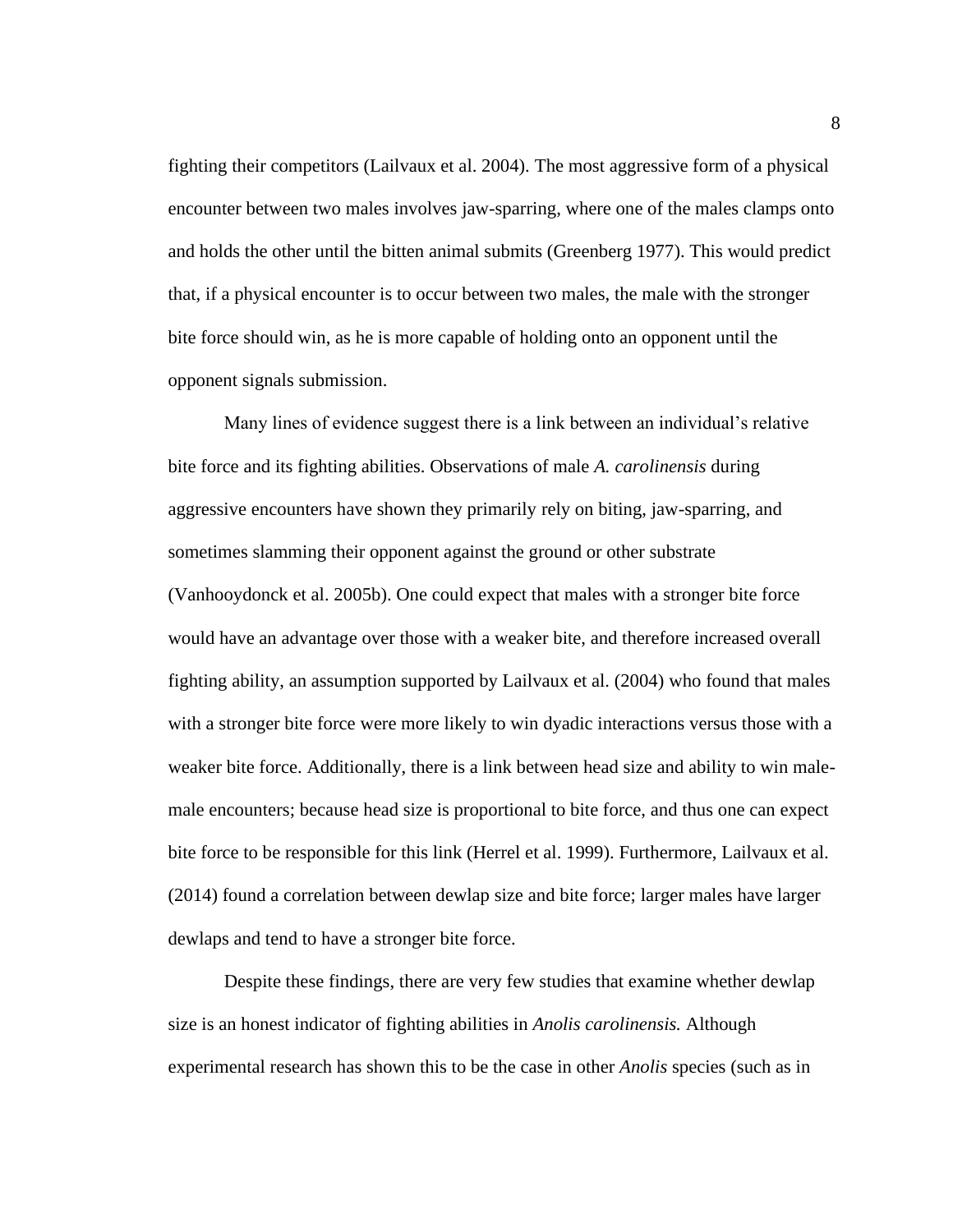three Jamaican *Anolis* species, see Vanhooydonck et al. 2005a) no studies of this nature exist for the green anole*.* Additionally, the green anole is an interesting species because of its geographic range. Similar to other *Anolis* species, green anoles are ectotherms who are active in the warmer months, when the sun provides the heat necessary for homeostasis. Other *Anolis* species, which live in the tropics, can generally be active yearround. The green anole, however, is the only *Anolis* species that lives in the Southeastern United States, where they experience colder winters and harsher conditions than species that live in the tropics. This creates an intriguing scenario: the green anole has a more constrained reproductive window than other *Anolis* species, increasing the importance of a male procuring as many females as possible to increase his reproductive success. In this study, I propose to measure the bite force of male *Anolis carolinensis* to determine whether dewlap size is an honest signal of bite force. Furthermore, I will measure fighting abilities by setting up dyadic encounters between males of varying dewlap size to determine whether dewlap size is an honest signal of fighting abilities.

Based on previous research that shows there is a correlation between dewlap size, bite force, and fighting abilities in other *Anolis* species (Lailvaux et al. 2014; Lailvaux et al. 2004; Herrel et al. 1999; Vanhooydonck et al. 2005a), as well as the use of the dewlap in the repertoire of signals during aggressive encounters (Vanhooydonck et al. 2005a), I tested two hypotheses. I predicted that males with larger dewlaps will have a stronger bite force than males with smaller dewlaps, indicating that dewlap size is an honest signal of bite force. Additionally, I predicted that males with a larger dewlap will win more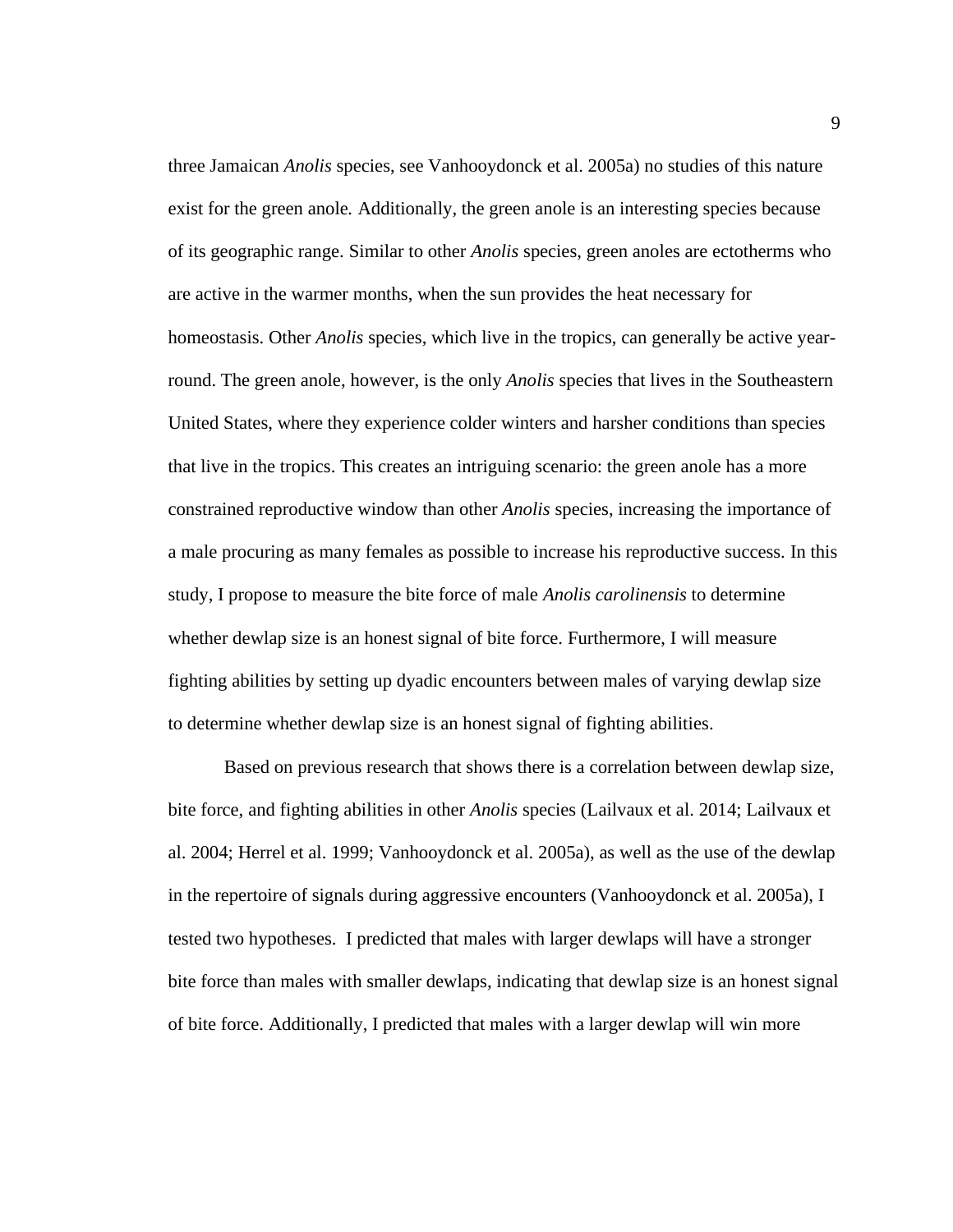dyadic interactions than males with a smaller dewlap, indicating that dewlap size is an honest signal of fighting ability.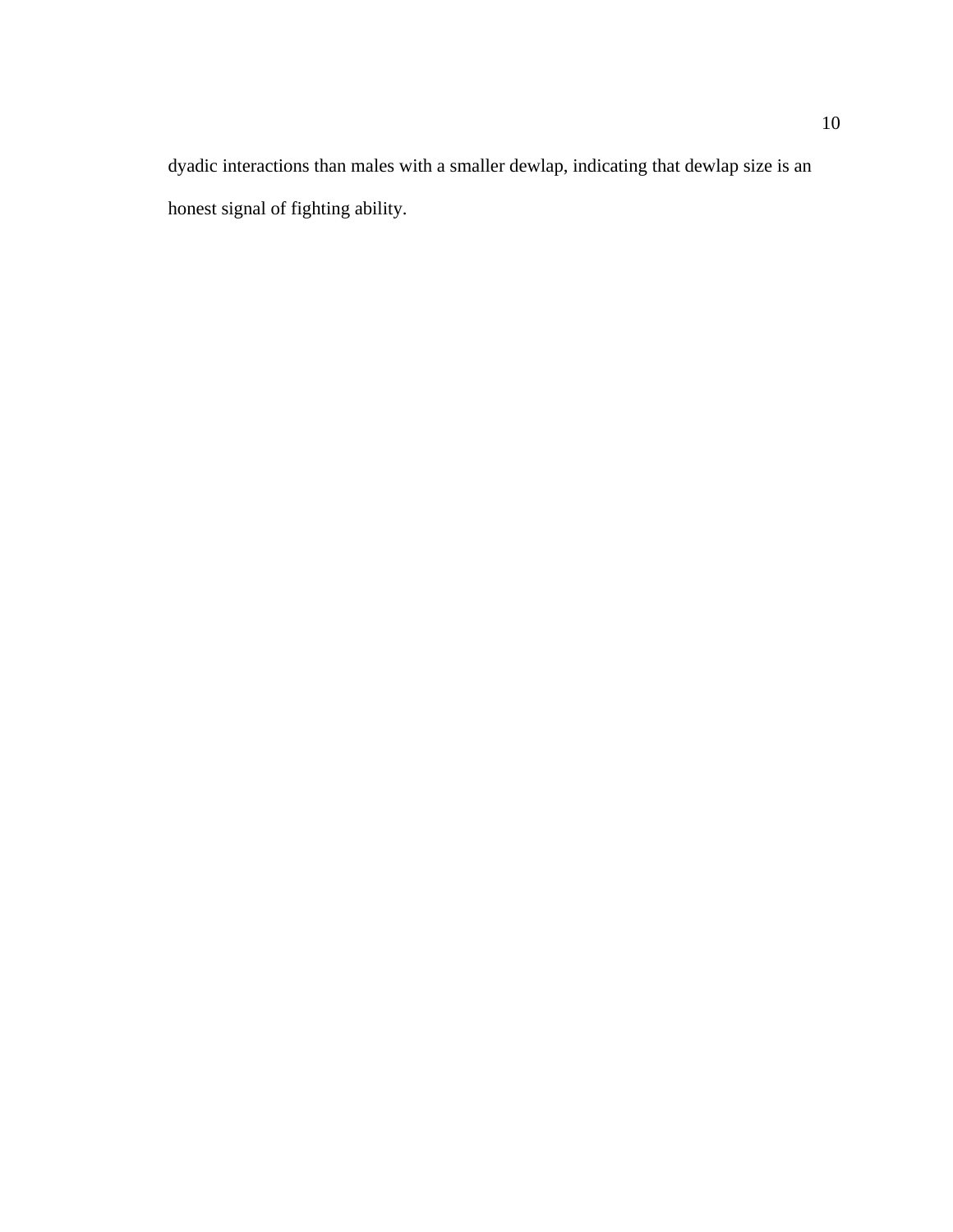#### **Materials and Methods**

### *Study Animals and Their Housing*

All procedures were approved by Winthrop University's Institutional Animal Care Committee protocol #IACUC20002. A total of 36 adult male *A. carolinensis* were ordered in three groups of 12 from Carolina Biological Supply (item number 147240) between August and October of 2020. The lizards were confirmed to be male by the presence of postanal scales, two large scales at the base of the tail that are only present in males. Six adult, female *A. carolinensis* were ordered from Carolina Biological Supply (item number 147244) in September 2020. All lizards were housed in Dalton Hall at Winthrop University, Rock Hill, S.C. 29733. Upon arrival, the animals were weighed and their snout-vent lengths (SVL) were measured. Weight (g) was taken by placing individual lizards in a sealable plastic bag, removing the air for approximately 30 seconds, and placing the bag on a tared scale. SVL was taken by measuring the distance from the tip of the snout to the cloaca. After measurements were recorded to the nearest mm, each lizard was tagged with a black felt tip marker by writing a number on its stomach and using a unique pattern on its toes for identification. For example, male 1 was marked with a "1" on his stomach and had both front outermost toes colored. This was an appropriate nonpermanent identification technique as the marks are lost when the lizard sheds its skin.

Male lizards were housed in individual 37.85L tanks. Prior to experimentation, each tank was cleaned with a 1mL:1000mL acetic acid to water solution to remove calcium build-up in the tanks. After the tanks air dried, each was filled with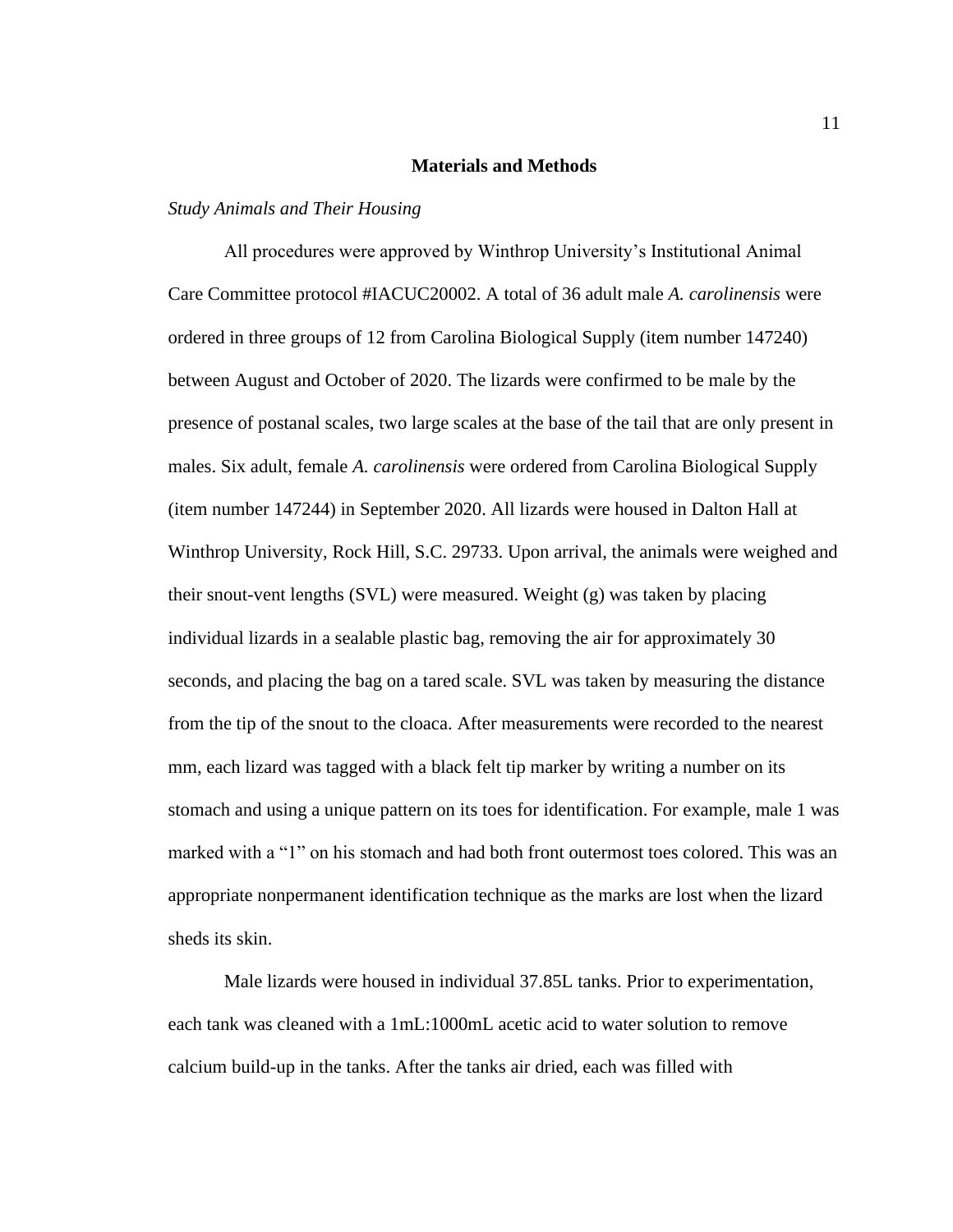approximately 1.3 centimeters of gravel to cover the bottom of the tank, 3-4 sticks collected from the woods near Winthrop University to make a perch, one large rock for a basking area, and two plastic trees. Each tank was illuminated by a UV lamp (Zoo Med Repti Basking Reptile Spot Lamp, Item #99049) with a 75-watt basking bulb on a 14:10 light-dark cycle. Male tanks had cardboard panels on both sides to keep the animals visually isolated from one another. All six females were housed in a single 37.85L tank set up in an identical fashion to the males' tanks, and were also visually isolated from the males on either side of their tank. Lizards were fed with waxworms (*Galleria mellonella)* to satiation and misted with water once a day. After experimentation was complete, lizards were released into Winthrop Woods, as the southeastern United States is well within their natural range.

## *Measurement of Dewlap Size*

Dewlaps of all males were measured upon the animals' arrival. Each lizard was positioned with its gular area abutting and parallel to an edge of a sheet of graph paper. The dewlap was gently, but maximally, extended by hand, and an outline was traced with a pencil onto the graph paper. After all dewlaps had been traced, the graph paper was photocopied in order to have a backup copy in case the original was lost. Each original dewlap trace was labeled, cut out, and then weighed (g), with the weight acting as a proxy for dewlap area.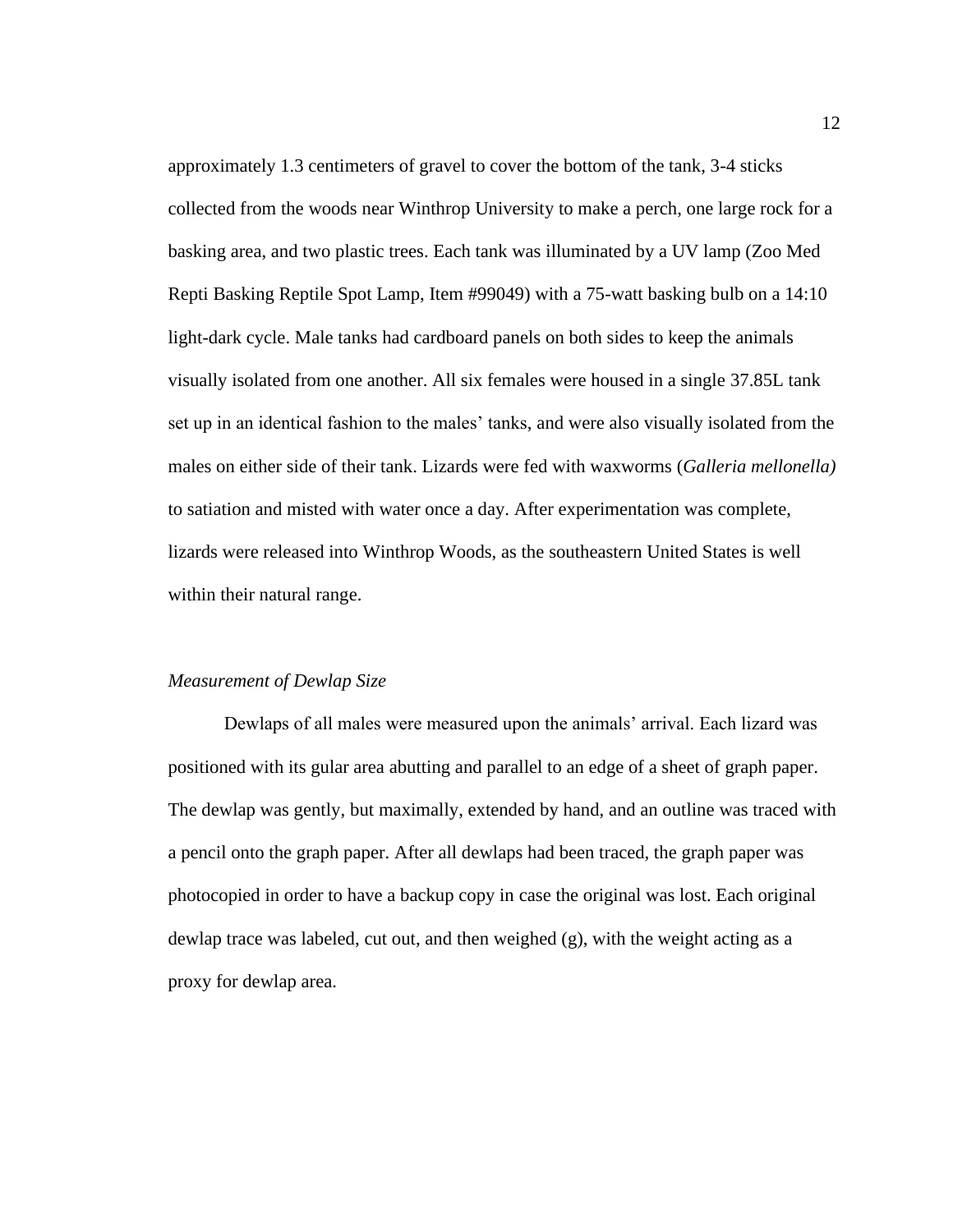### *Measurement of Bite Force*

Bite force of the male lizards was measured using the FlexIForce ® ELF Load and Force Measurement system (Kistler, Wintherthur, Switzerland) upon their arrival to Winthrop. Prior to bite force measurement, the Load and Force system was calibrated using the protocols included with the FlexIForce system. Each lizard was prompted to bite the free end of the probe by gently prying its mouth open by hand. Once the mouth was open, I removed my hand and the probe was placed in the animal's mouth to avoid human interference in the measurement. The lizard was allowed to bite the probe until he naturally removed their mouth from it. The bite force of each lizard was taken one time, and each male bit the probe multiple times during the trial. The number of bites per trial ranged from 1-10. All bite force measurements were recorded (in g) using the ELF Multihandle software (v 4.33), the Windows program used to record measurements from the Load and Measurement system. Maximum bite force for each individual was considered the strongest bite during its recording. Absolute latency was calculated as the amount of time it took each individual to initiate biting the probe. Relative latency was calculated as the amount of time between the individual's first bite and its strongest bite. For reference, as shown in Figure 1 below, the blue circle indicates the absolute latency for this individual, which occurred at approximately 47.5 seconds. The red circle indicates the maximum bite force for this individual, which occurred at approximately 49 seconds. Thus, the relative latency of this individual is 1.5 seconds.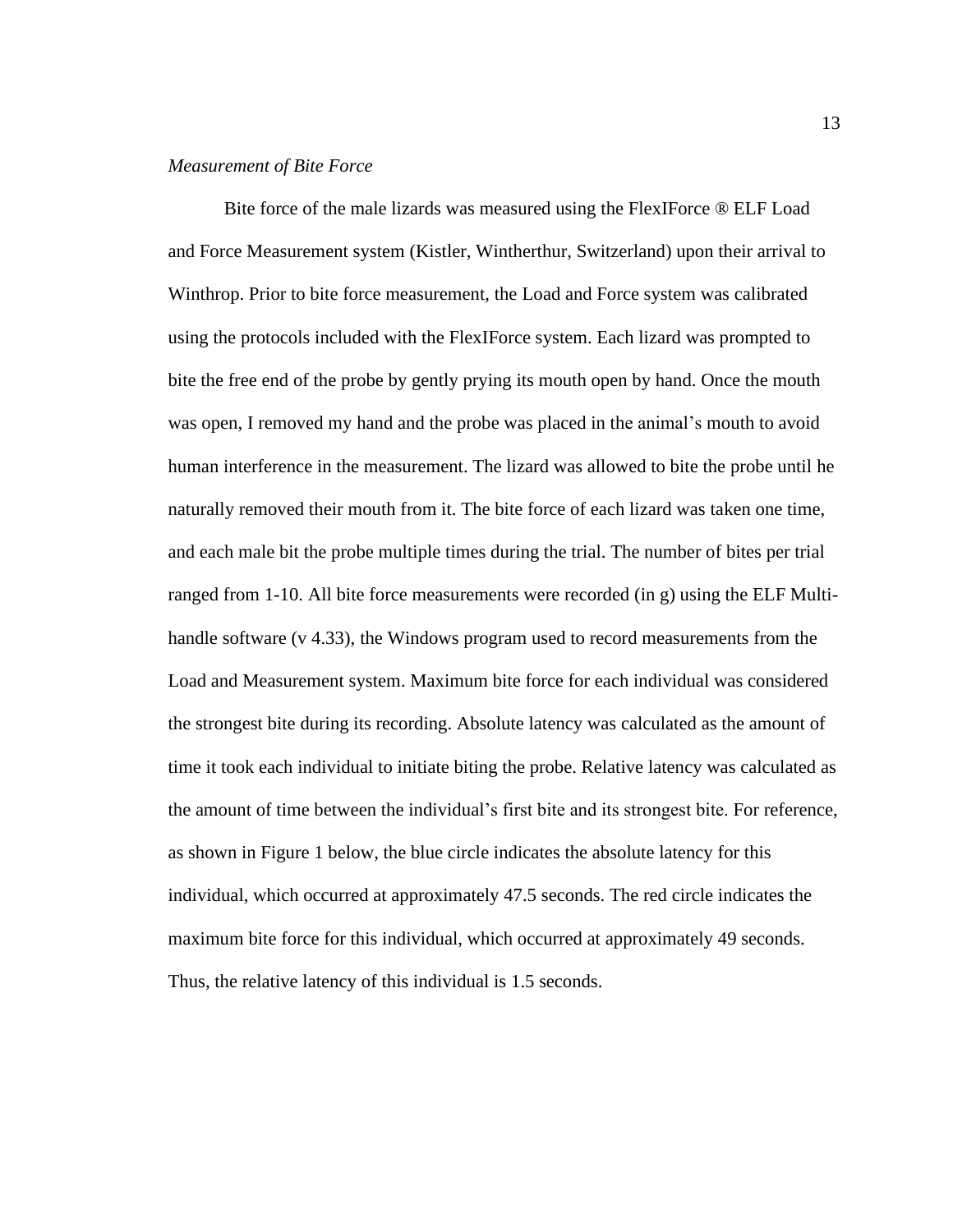

Figure 1. Example showing the maximum bite force (red circle), absolute latency (blue circle), and relative latency (calculated as the time from absolute latency to maximum bite force).

## *Dyadic Interactions*

To test the hypothesis that males with larger dewlaps would win more combats, I staged a series of dyadic interactions. Dyadic interactions took place in a neutral 37.85L tank separate from the individual housing tanks. The combat tank had a removable, opaque, plastic barrier that bisected it at the midpoint of the long sides, creating two equal halves. Each half of the tank was a mirror image of the other and was furnished in the same fashion as the housing tanks (Figure 2). Each half of the tank also had a female lizard (matched for weight, SVL, and health) to further increase each male's level of territoriality. The same two females were used for all dyadic interactions. Rival males were always within three mm of each other's snout vent length, and in 10 of the 15 interactions performed, rival males had identical SVL (Table 1). In preparation for an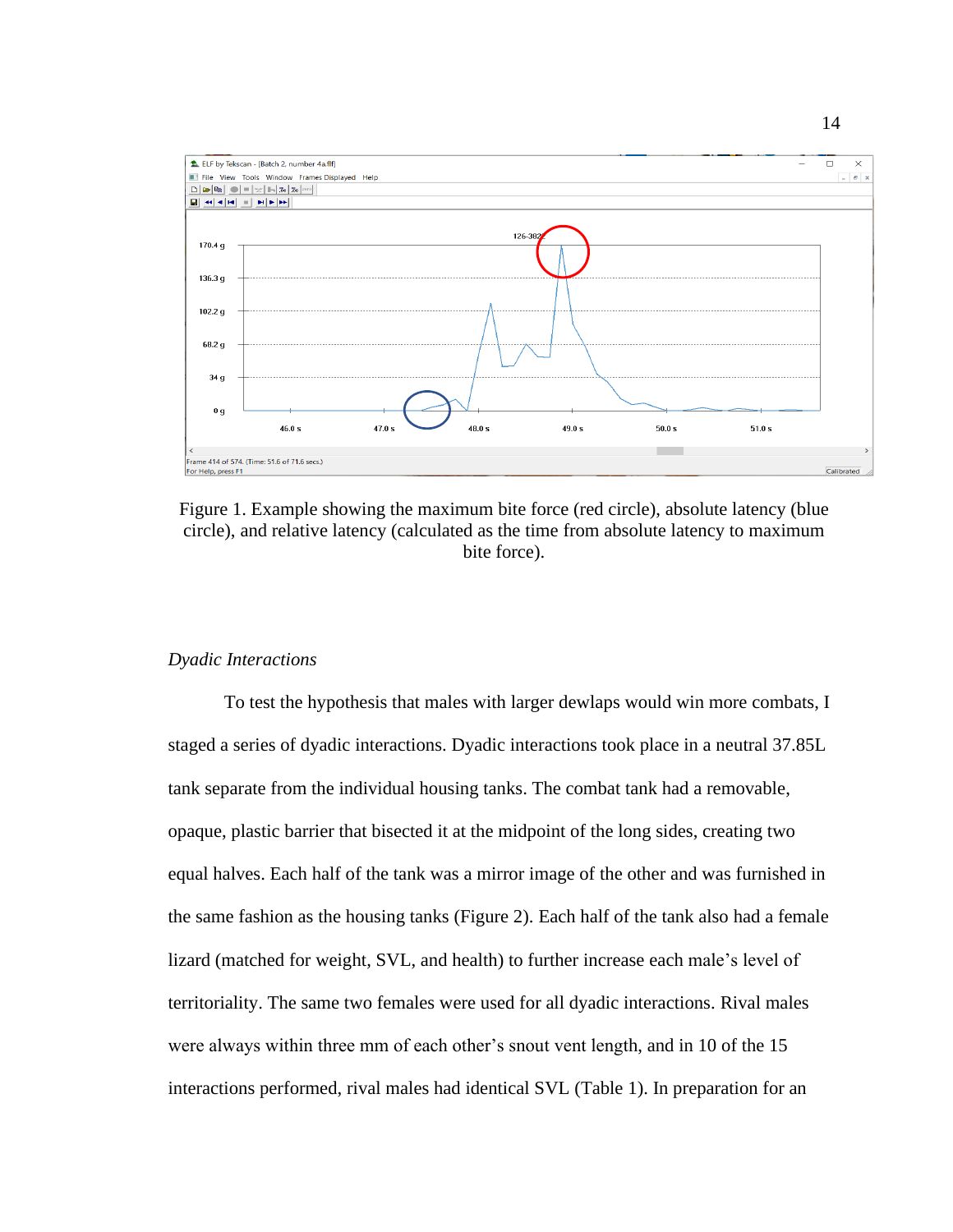interaction, one male was placed on either side of the tank, with a female and with the opaque divider present. The animals were given a three-day acclimation period upon introduction to the interaction tank. After the acclimation period, the opaque divider was removed, allowing the males and females to interact with one another.



Figure 2. Diagram of the interaction tank.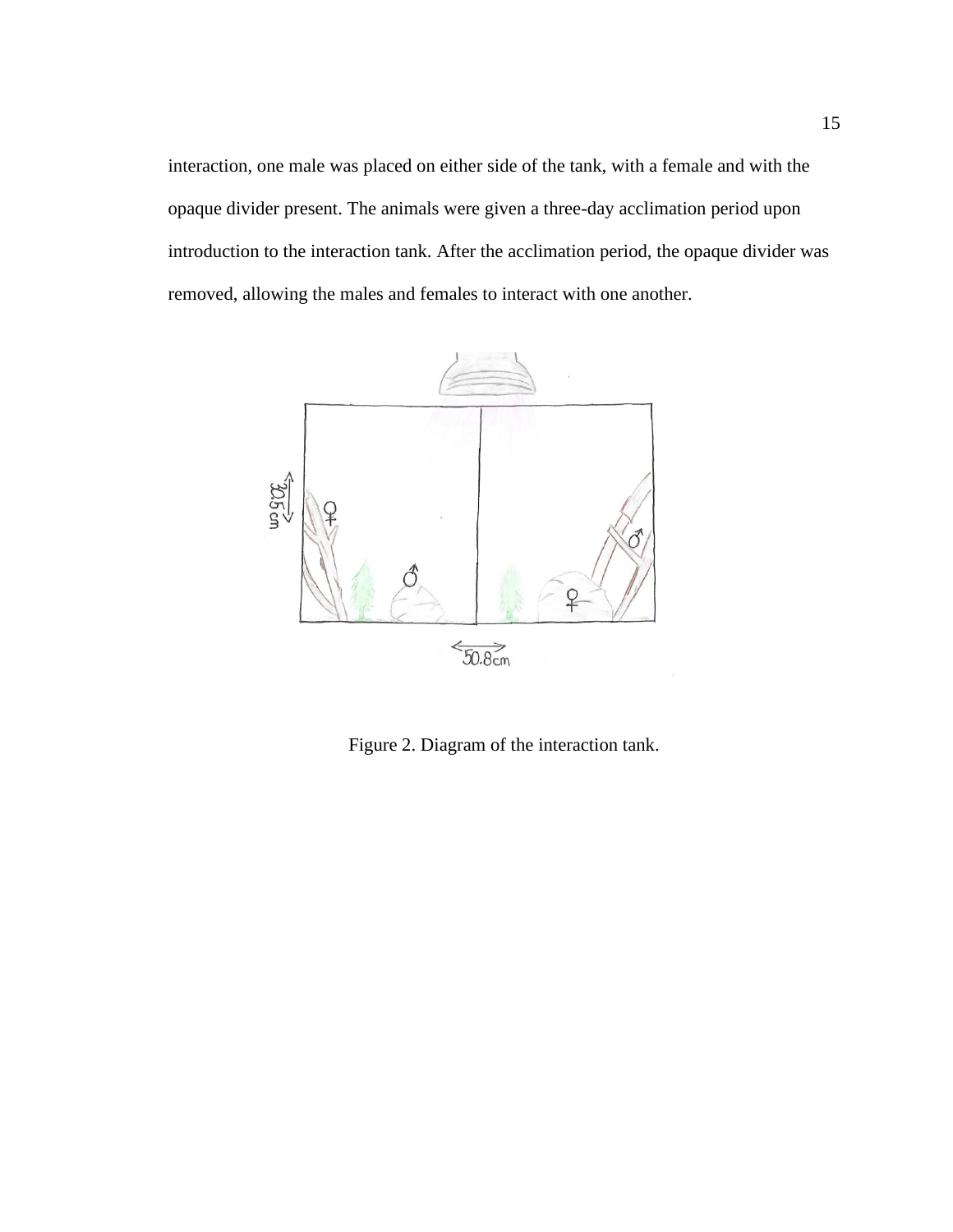| <b>Batch</b> | <b>Matched Pair</b> | <b>Snout-Vent Length (mm)</b> | Dewlap $(g)$ |
|--------------|---------------------|-------------------------------|--------------|
| $\mathbf I$  | 1, 11               | 56,56                         | 0.005, 0.006 |
| $\mathbf I$  | 2,4                 | 58, 58                        | 0.010, 0.005 |
| $\mathbf I$  | 9, 12               | 61, 61                        | 0.009, 0.009 |
| $\mathbf I$  | 5, 13               | 62, 62                        | 0.018, 0.007 |
| $\mathbf I$  | 7,8                 | 64, 64                        | 0.012, 0.005 |
| $\mathbf{I}$ | 7, 11               | 65,66                         | 0.013, 0.004 |
| $\mathbf{I}$ | 5, 10               | 63, 64                        | 0.007, 0.009 |
| $\mathbf{I}$ | 1,4                 | 60, 62                        | 0.006, 0.007 |
| $\mathbf{I}$ | 3, 9                | 59, 57                        | 0.004, 0.007 |
| $\mathbf{I}$ | 8, 12               | 53, 51                        | 0.005, 0.006 |
| III          | 1, 4                | 48, 48                        | 0.005, 0.002 |
| III          | 3, 12               | 52, 52                        | 0.005, 0.003 |
| III          | 8, 9                | 53, 53                        | 0.005, 0.005 |
| III          | 2, 11               | 55, 55                        | 0.007, 0.003 |
| III          | 5, 7                | 61, 61                        | 0.004, 0.007 |

Table 1. Matched pairs for dyadic interactions. Rival males had snout-vent lengths within 3 mm of each other. Batch number refers to which of the three groups the lizards were involved in. Matched pair refers to which lizards from each batch were paired for the dyadic interaction.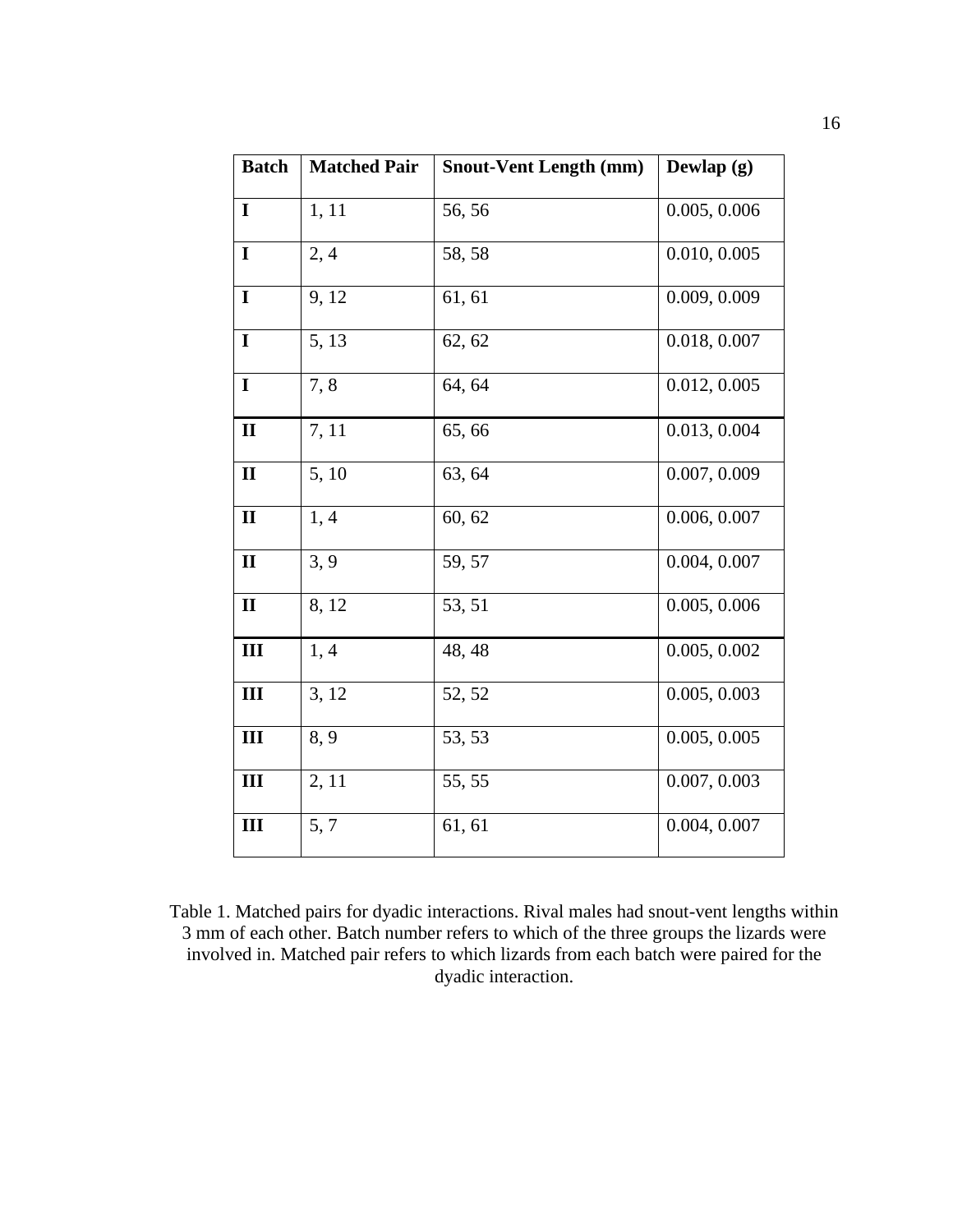The lizards were allowed to interact for one hour, during which they were monitored and the males' aggressive actions recorded. Aggressive actions were scored based on standard protocols detailed in Perry et al. (2002), Lailvaux et al. (2004), and Henningsen and Irschick (2012) to allow for comparisons with other studies. Push-ups, dewlap extensions, and head-bobs were assigned a score of 0.5. Lateral displays, chasing, and biting were assigned a score of 1 (Figure 3 provides an illustration of the displays). At the end of the hour, the total score for each male was calculated. The winner for each interaction was considered the male that had the higher overall score. The interactions where males had a tied score were excluded from the statistical analyses. After the interactions, the males were placed back in their respective individual tanks and the opaque divider was replaced. Females were placed back on their respective sides. After the dyadic interactions for each batch were complete, the males were released into the wild prior to the next batch arriving to Winthrop, so each lizard only participated in one dyadic interaction.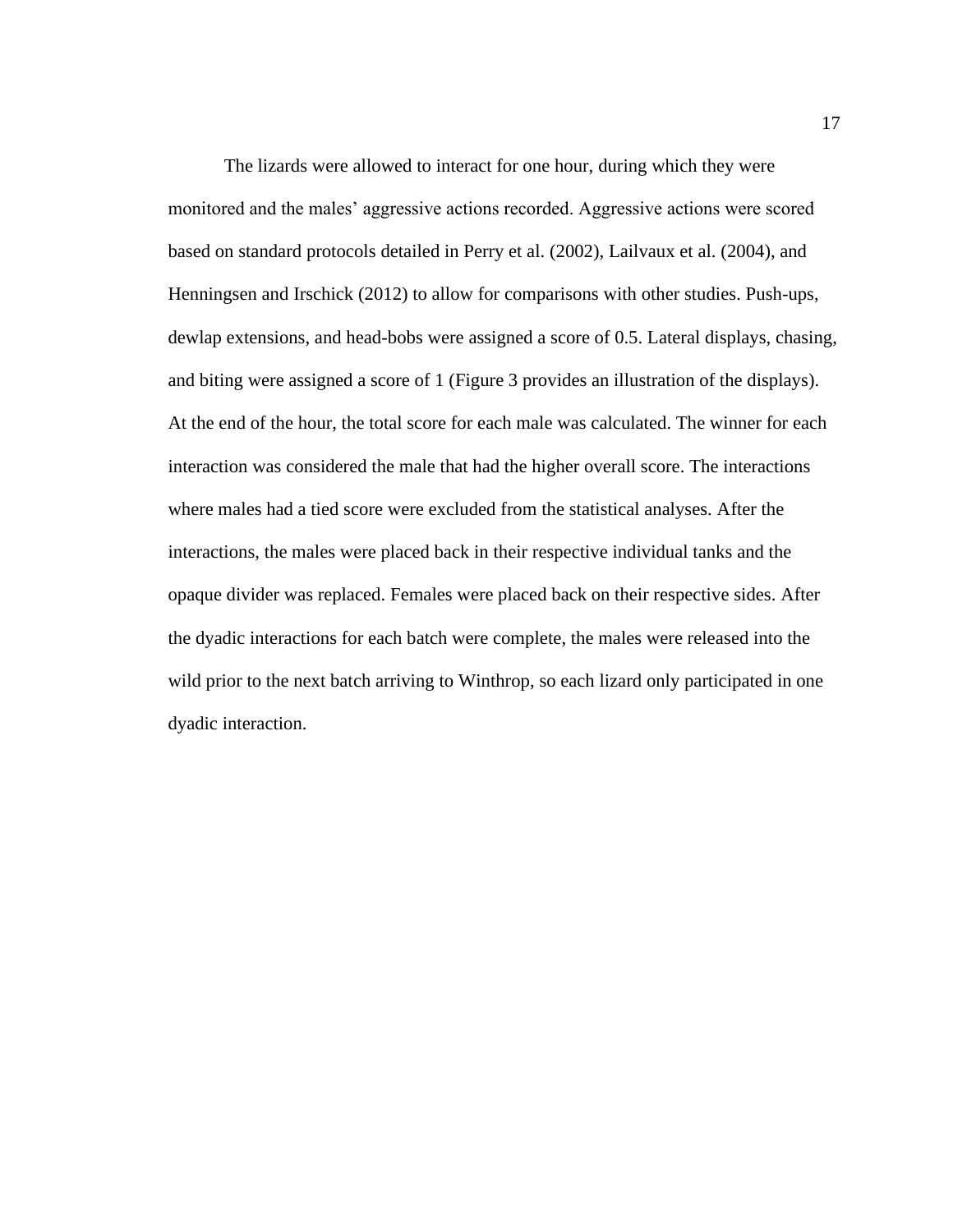

Figure 3. Depictions of aggressive actions used to score males during dyadic interactions.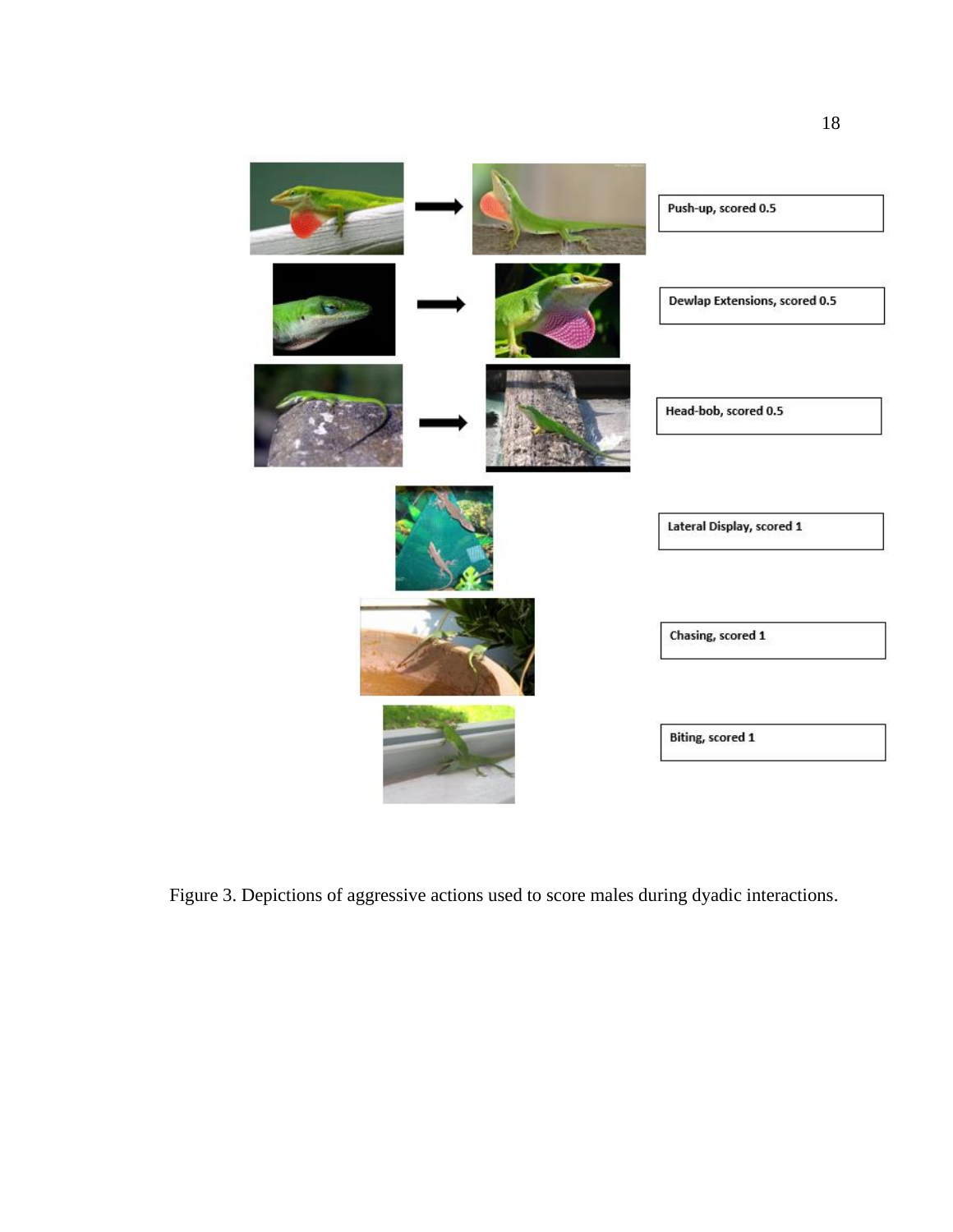### *Statistical Analyses*

All statistical analyses were performed using SPSS (v25). All data, when possible, were logarithmically  $(Log_{10})$  transformed to achieve normality. To determine whether there were relationships between dewlap size, body size, maximum bite force, relative latency, and absolute latency, I performed a Pearson correlation between each pairing. To determine if there were significant differences between the winners and losers of the dyadic interactions in terms of their dewlap size, mean bite force, maximum bite force, and absolute latency, I performed a Mann-Whitney U test for each variable as I could not achieve normality for these data. I used linear regression to test for predictive relationships between dewlap size and mean bite force, dewlap size and maximum bite force, dewlap size and latency to bite, SVL and mean bite force, SVL and maximum bite force, and SVL and latency to bite. To test for differences in latency to bite based on body size, lizards were divided into quartiles based on snout-vent length and latency to bite was examined using an ANOVA. All results were considered significant at p<0.5.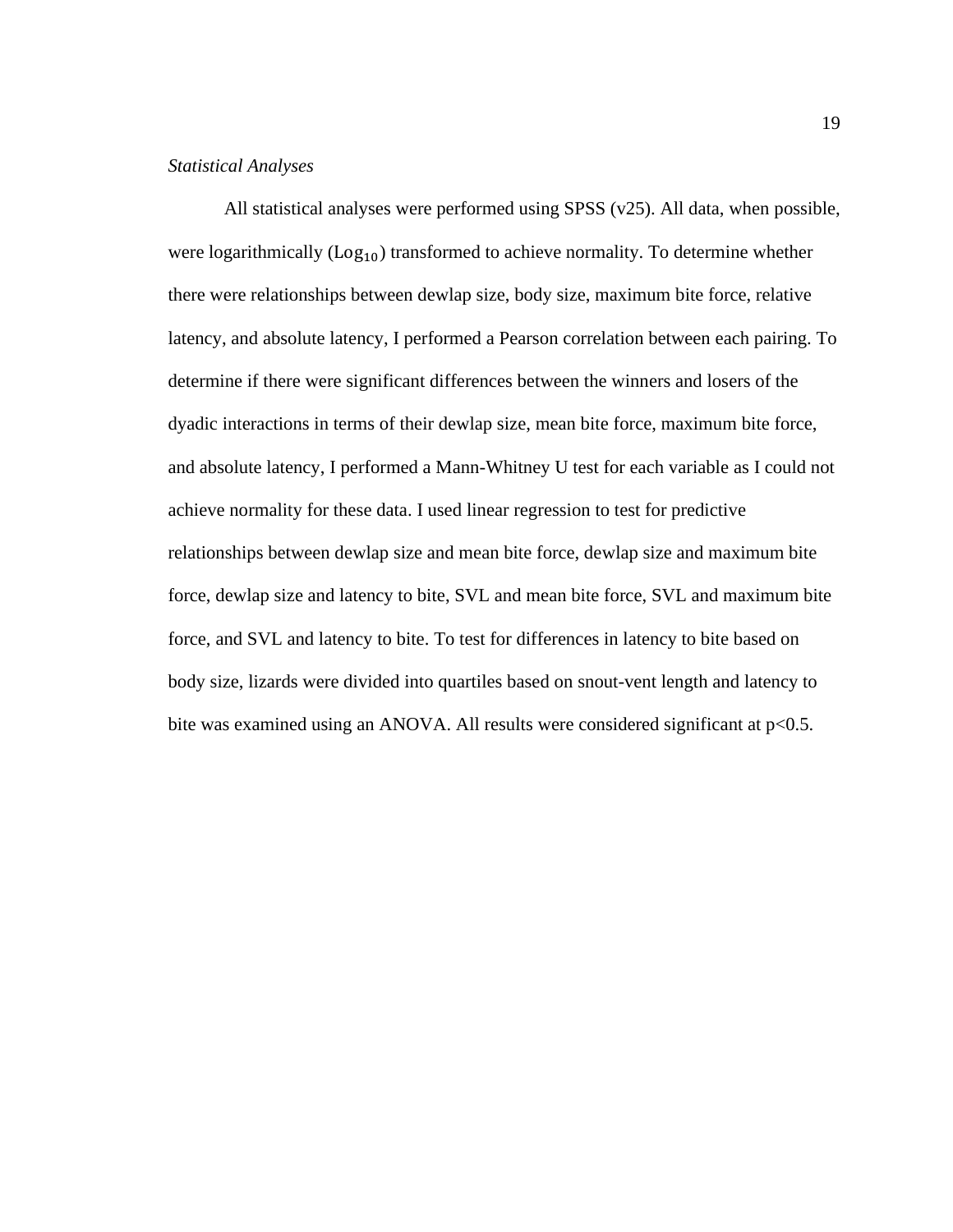### **Results**

I found no significant difference in the size of the dewlap between winners and losers of the dyadic interactions. Although dewlap signaling was utilized during 10 out of 15 dyadic interactions, there was no difference in the size of the dewlaps between winners and losers, contrary to my prediction. The winners had a mean dewlap weight of 0.00764g (se=0.001403) and the losers had a mean dewlap weight of 0.005545g (se=0.0005455). A Mann-Whitney U test demonstrated that the dewlaps were not significantly different in size (Mann-Whitney U=50.500, n=22, p=0.519, Figure 4).



Figure 4. Mean dewlap weight of winners and losers of dyadic interactions. The weights were not significantly different. Bars represent the standard error.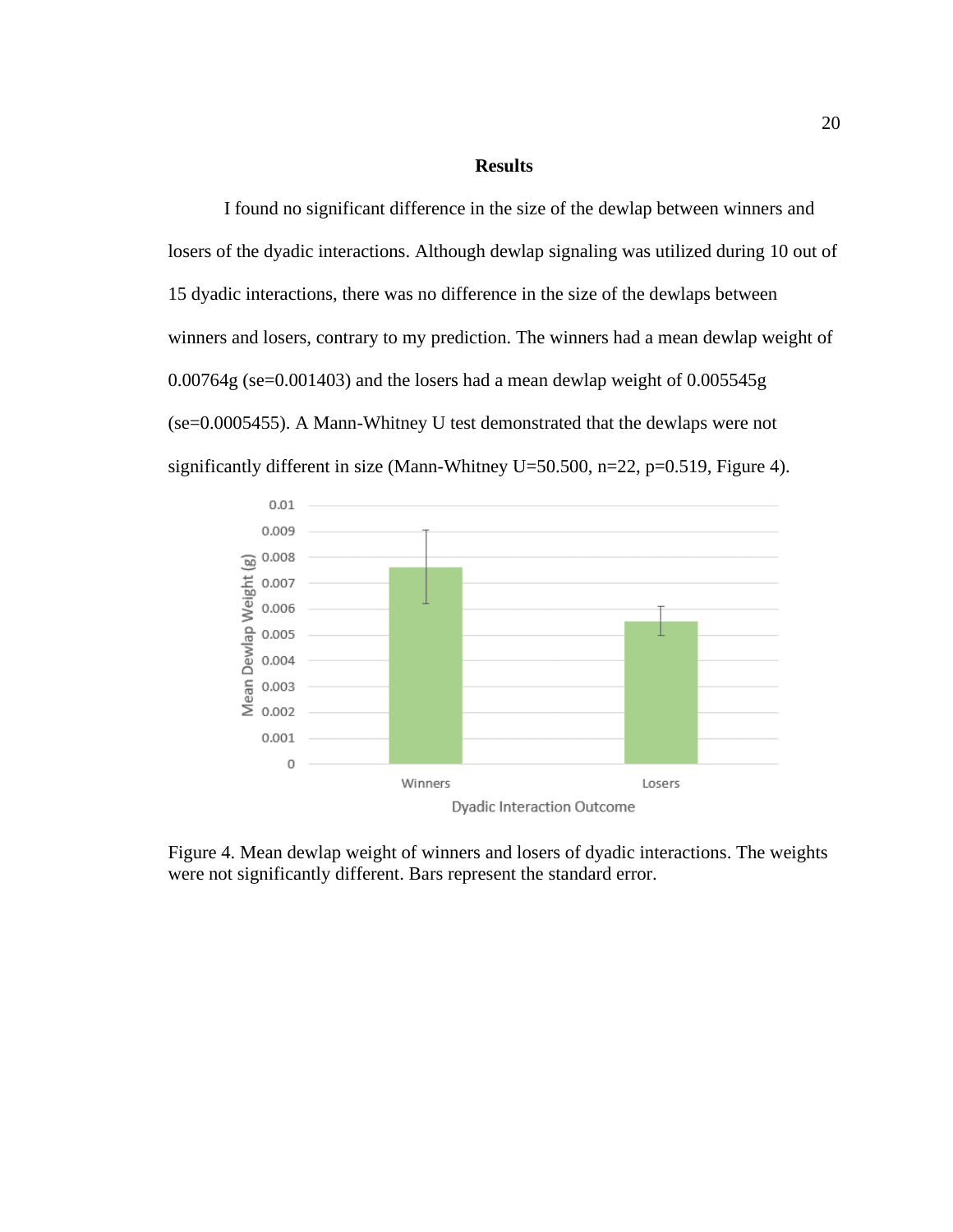I found no significant difference in mean bite force between winners and losers of the dyadic interactions. This is contrary to my prediction, as I would expect that winners of the dyadic interactions would have a stronger bite force than losers. Winners had a mean bite force of 45.7391g (se=8.73882) and losers had a mean bite force of 34.4827g (se=5.44282). A Mann-Whitney U test demonstrated that the mean bite forces were not significantly different (Mann-Whitney U=47.500, n=22 p=0.401, Figure 5).



Figure 5. Mean bite force of winners and losers of dyadic interactions. Mean bite forces were not significantly different. Bars represent the standard error.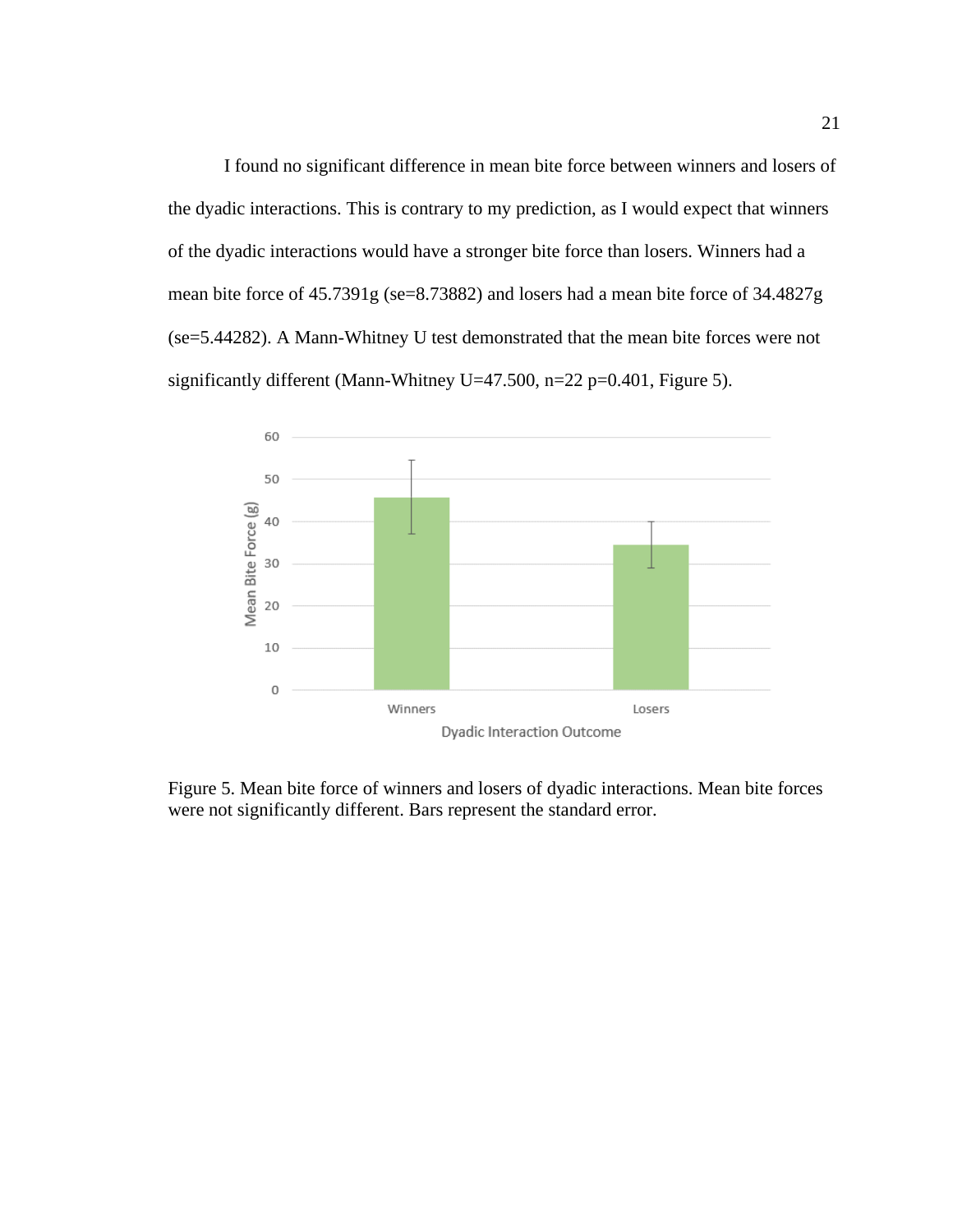I found no significant difference in maximum bite force between winners and losers of the dyadic interactions. This is contrary to my predictions, as I would expect winners of the dyadic interactions to have a stronger maximum bite force than losers. Winners had a mean maximum bite force of 83.2273g (se=19.40047) and losers had a mean maximum bite force of 68.7636g (se=11.35115). A Mann-Whitney U test demonstrated that the maximum bite forces were not significantly different (Mann-Whitney U=62.500, n=22, p=0.898, Figure 6).



Figure 6. Mean maximum bite force of winners and losers of dyadic interactions. Mean maximum bite forces were not significantly different. Bars represent standard error.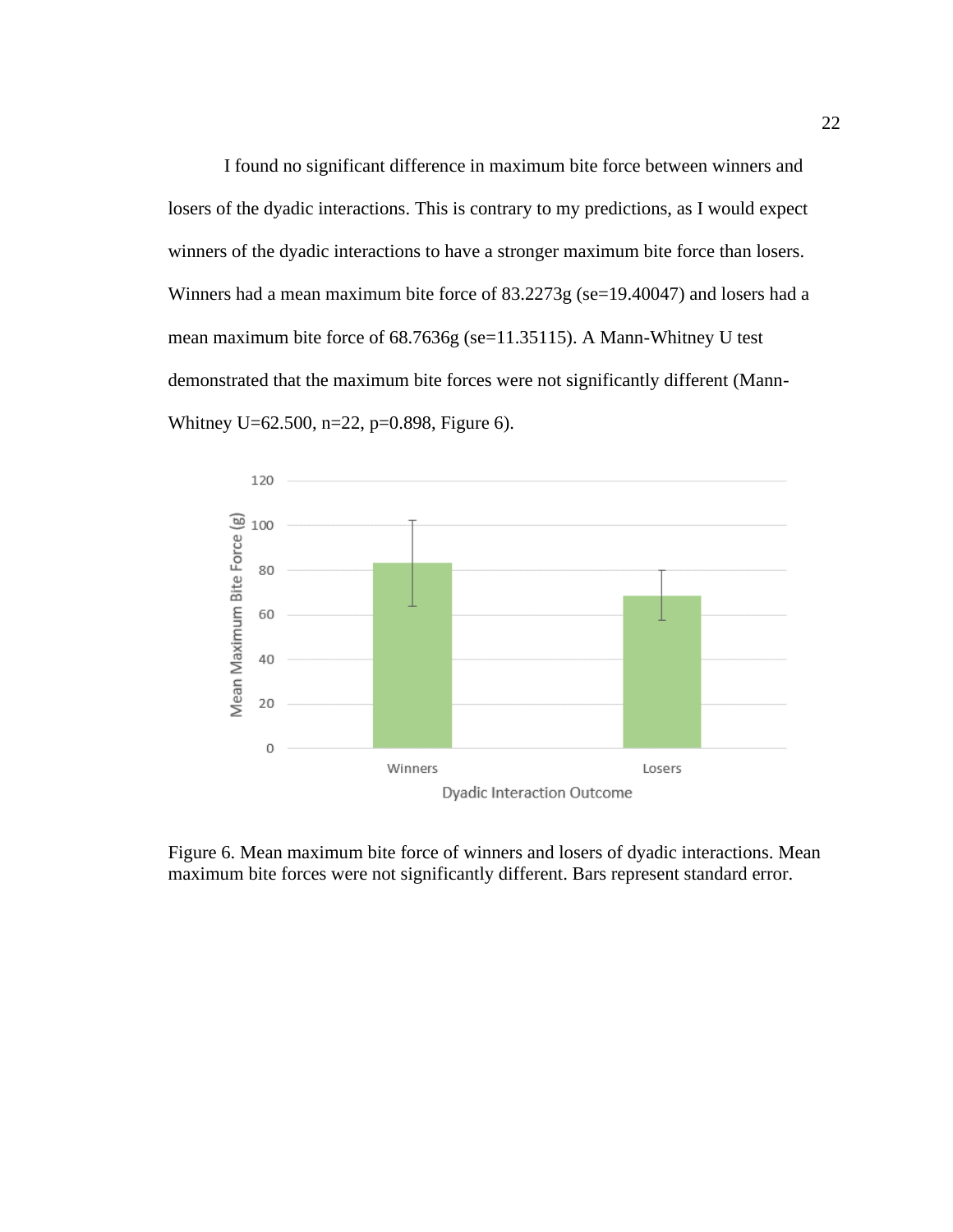I found a significant relationship between a male's dewlap size and his snout vent length (Simple Regression, R=0.589, R<sup>2</sup>=0.346, F=18.025, df=1,35, p=0.000, Figure 7). This is what I expected, as the size of a male's dewlap is correlated with his body size. Males with larger snout vent lengths have larger dewlaps.



Figure 7. Linear regression showing a significant relationship between a male's dewlap size and his snout-vent length. Data for dewlap weights were transformed using a  $Log_{10}+2.8$  transformation to achieve normality.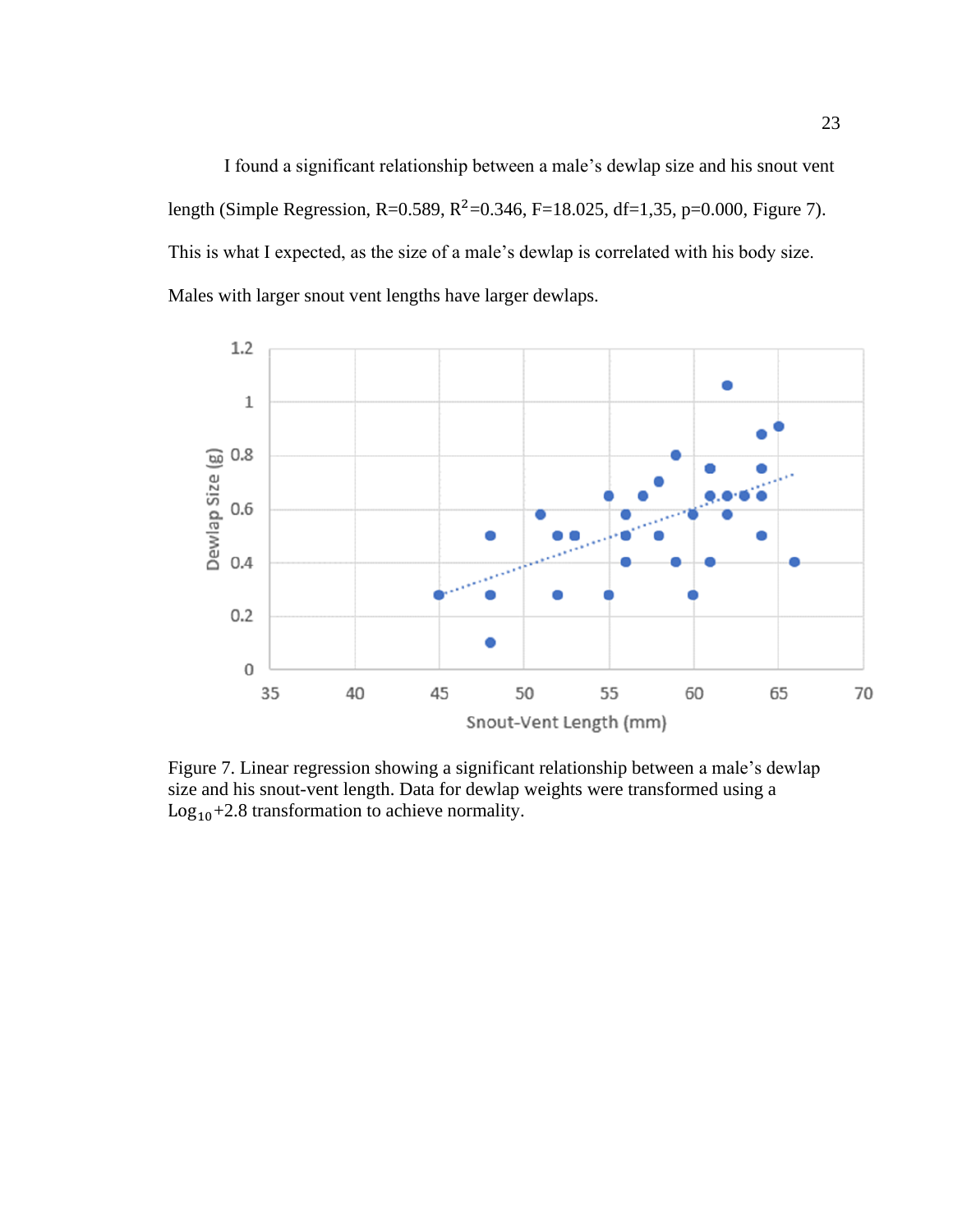I found a significant relationship between a male's dewlap size and his mean bite force (Simple Regression, R=0.430, R<sup>2</sup>=0.185, F=7.708, df=1,35, p=0.009, Figure 8). Males with larger dewlaps tend to have a stronger mean bite.



Figure 8. Linear regression showing a significant relationship between a male's dewlap size and his mean bite force. Data for mean bite force was transformed using a  $\text{Log}_{10}$  to achieve normality.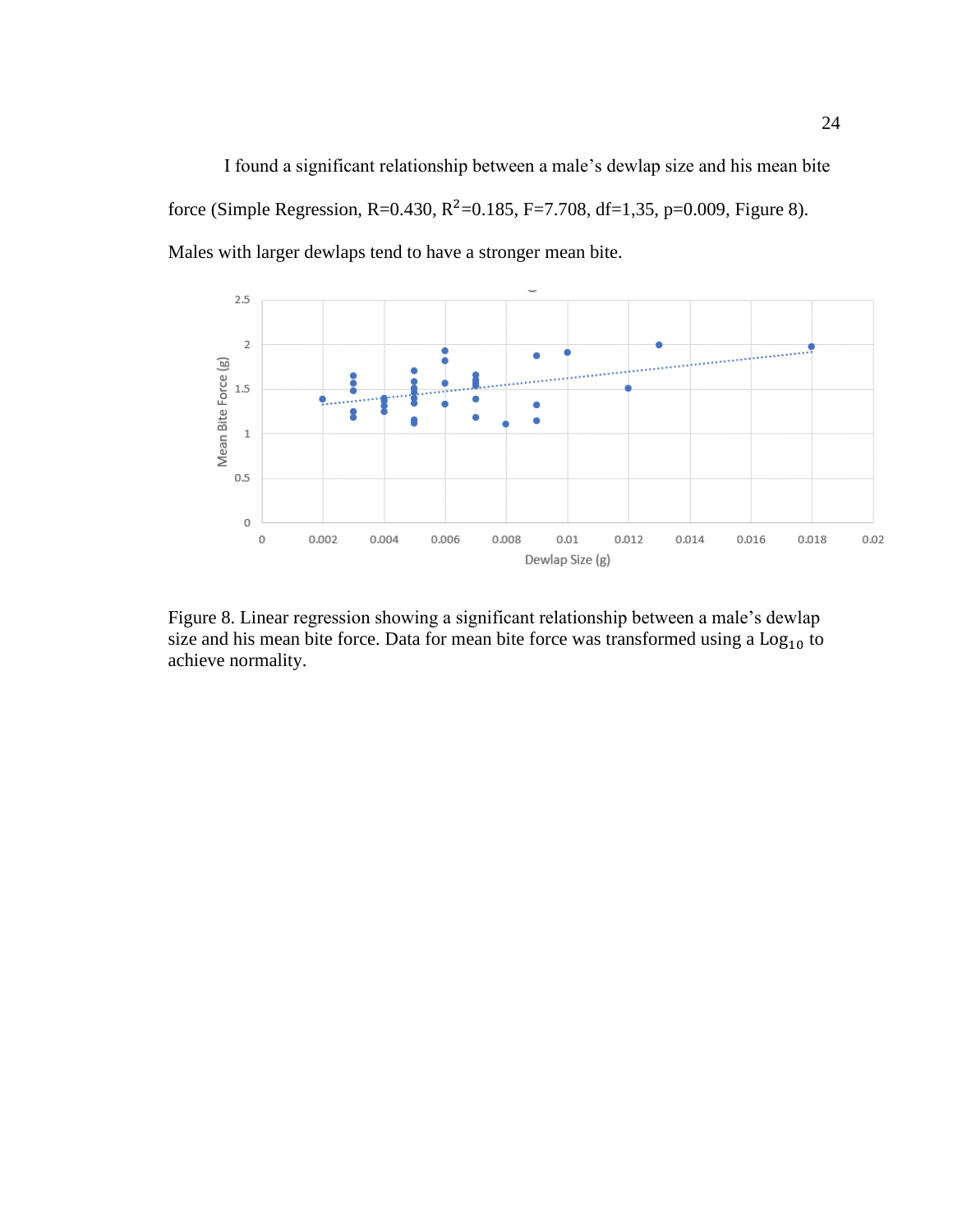I found a significant relationship between a male's dewlap size and his maximum bite force (Simple Regression, R=0.424, R<sup>2</sup>=0.179, F=7.435, df=1,35, p=0.010, Figure 9). Males with larger dewlaps tend to have a stronger maximum bite.



Figure 9. Linear regression showing a significant relationship between a male's dewlap size and his maximum bite force. Data for maximum bite force was transformed using a Log<sub>10</sub> transformation to achieve normality.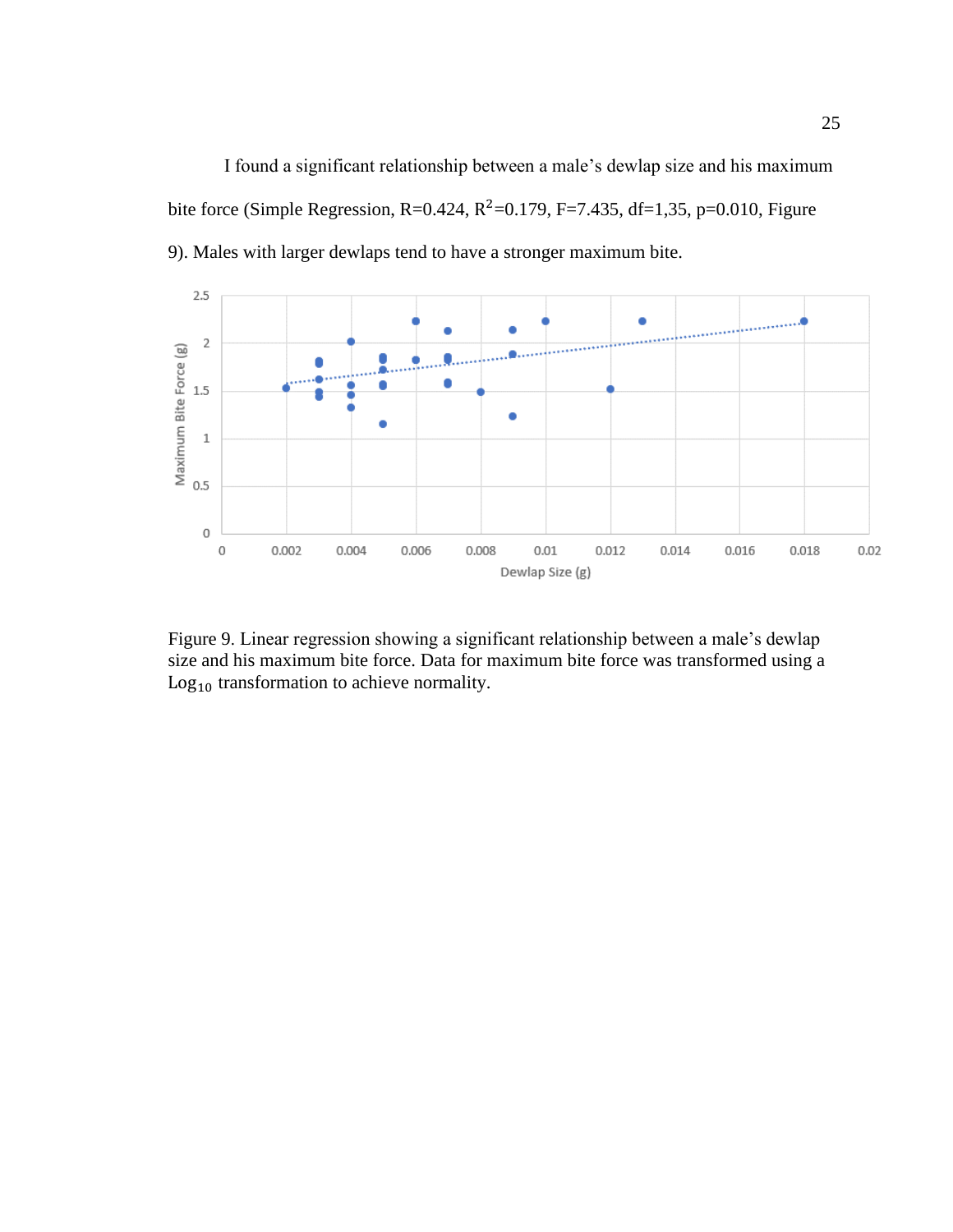There was a significant difference in the absolute latency to bite between winners and losers of the dyadic interactions. Winners had a mean absolute latency more than twice that of losers (winners: 57.6818s [se=10.89668]; losers: 26.9091s [se=7.25942]). The Mann-Whitney U test demonstrated that winners waited significantly longer to bite than did the losers (Mann-Whitney U=24.000, n=22, p=0.016, Figure 10).



Figure 10. Mean latency to bite of winners and losers of dyadic interactions. Winners waited a significantly longer time to bite than losers. Bars represent standard error.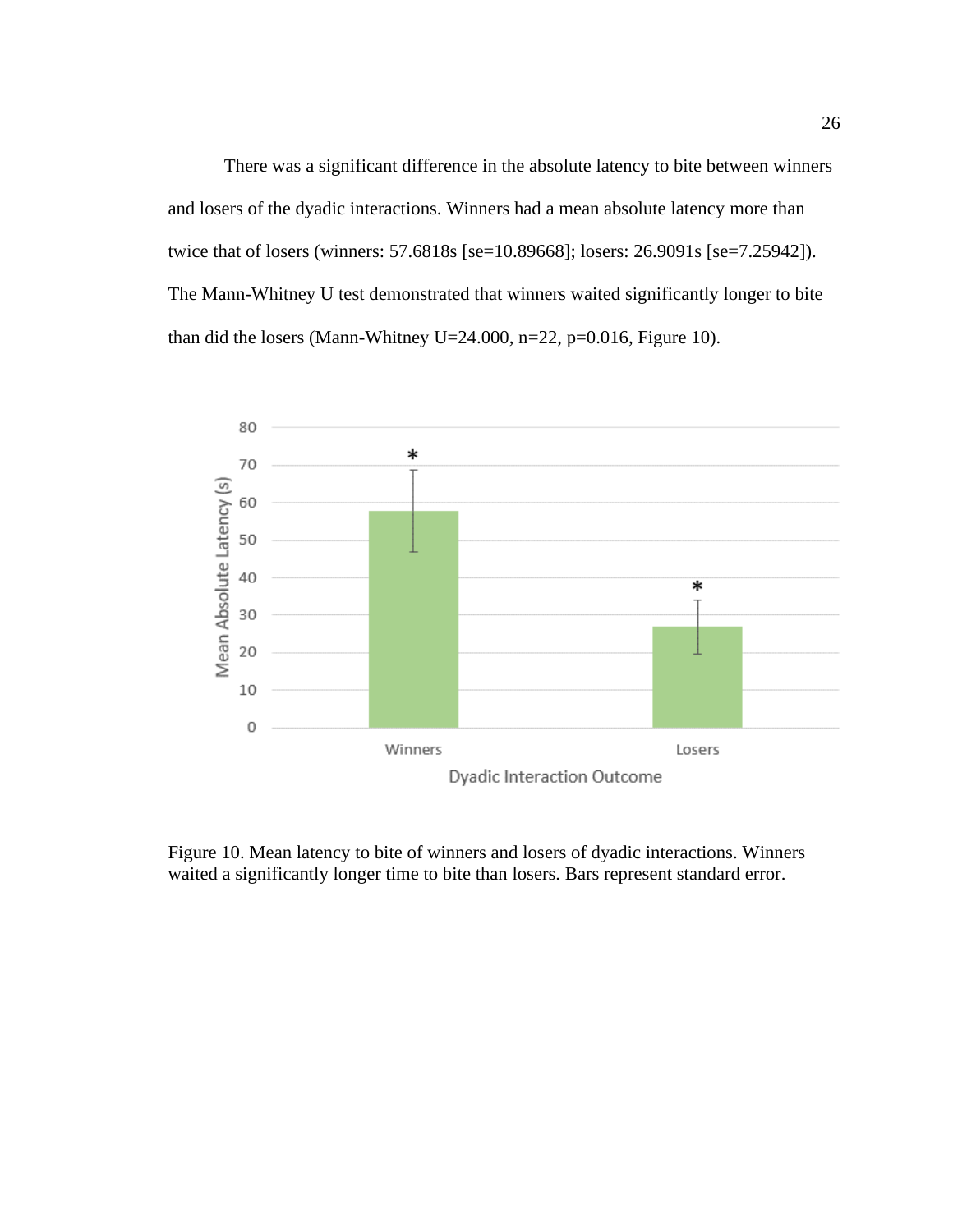I found a significant relationship between a male's dewlap size and his absolute latency to bite (Simple Regression, R=0.397, R<sup>2</sup>=0.157, F=6.350, df=1,35, p=0.017, Figure 11). Males with larger dewlaps tended to wait longer to bite.



Figure 11. Linear regression showing a significant relationship between a male's dewlap size and his absolute latency to bite.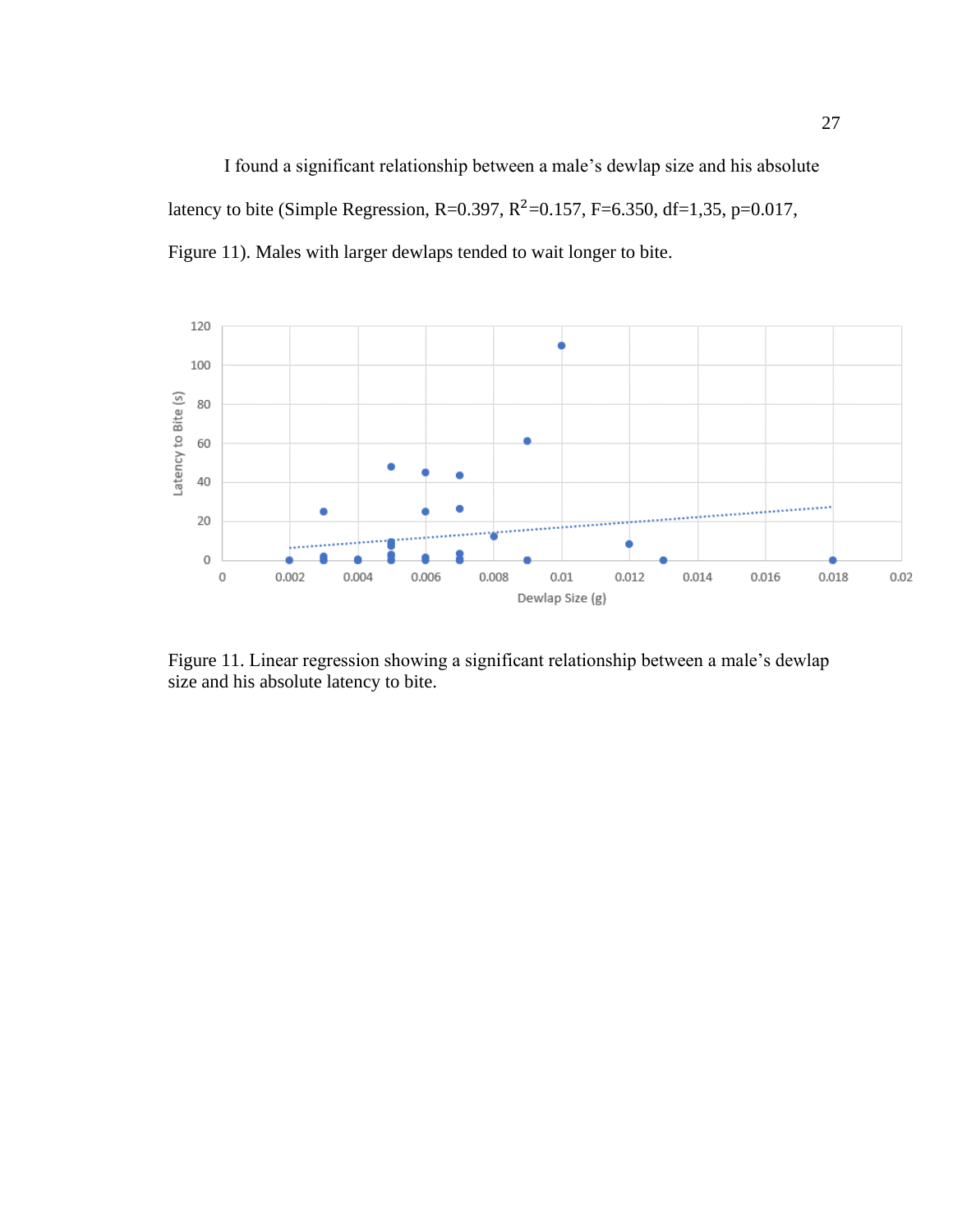#### **Discussion**

Based on my results summarized in Table 2, I found four primary outcomes. First, there was no significant difference in the sizes of the dewlaps between winners and losers of dyadic interactions. Because the males were paired for body size, this suggests that the size of the dewlap itself does not predict the winner of a combat. Second, I found no significant difference in either the mean bite force or the maximum bite force between winners and losers of the dyadic interactions. This suggests that bite force does not act as a predictor for the winner of the combats. Third, I found that the size of a male's dewlap predicts his mean and maximum bite forces. Fourth, I found that the size of a male's dewlap does predict his latency to bite; winners of dyadic interactions tended to wait significantly longer to bite than losers did. These results suggest that, while I found no morphological traits that act as predictors for winning a dyadic interaction, the dewlap may predict behavioral characteristics that can be used to gauge an individual's fighting capabilities.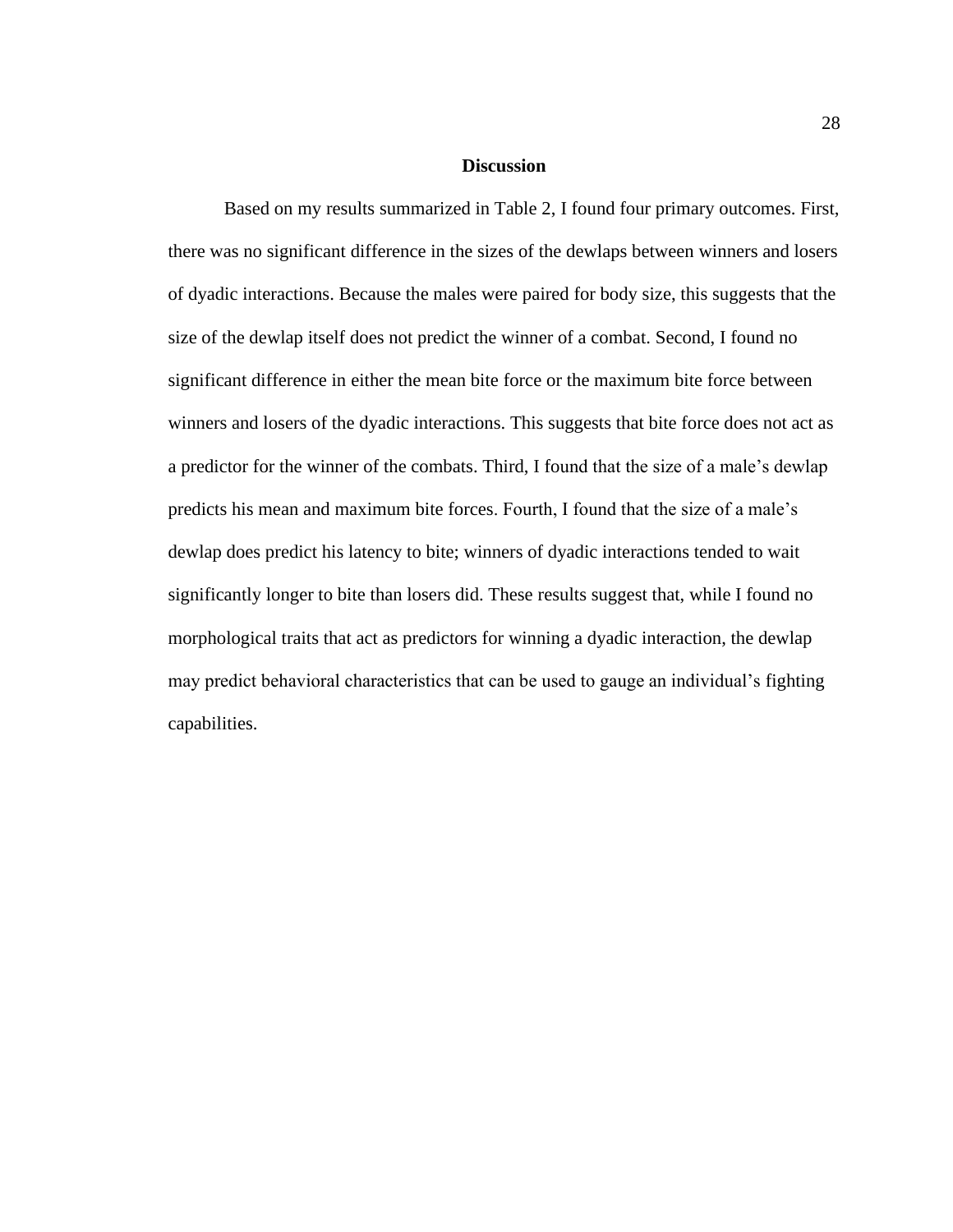| Is there a significant difference in the size of the dewlap       | N <sub>0</sub> |
|-------------------------------------------------------------------|----------------|
| between winners and losers of dyadic interactions?                |                |
| Is there a significant difference in mean bite force between      | N <sub>o</sub> |
| winners and losers of dyadic interactions?                        |                |
| Is there a significant difference in maximum bite force           | N <sub>0</sub> |
| between winners and losers of dyadic interactions?                |                |
| Is there a significant relationship between a male's dewlap       | Yes            |
| size and his snout vent length?                                   |                |
| Is there a significant relationship between a male's dewlap       | Yes            |
| size and his mean bite force?                                     |                |
| Is there a significant relationship between a male's dewlap       | Yes            |
| size and his maximum bite force?                                  |                |
| Is there a significant difference in the absolute latency to bite | Yes            |
| between winners and losers of dyadic interactions?                |                |
| Is there a significant relationship between a male's dewlap       | Yes            |
| size and his absolute latency to bite?                            |                |

Table 2. Summary of main findings.

In many animal species, particular features are used to display honest signals of an individual's aggressiveness, and, in turn, the potential for winning aggressive encounters (Andersson 1994). By correlating with the animal's likelihood of winning a fight, they serve the same function as a physical attack in terms of intimidating opponents and winning contests, thereby making them an important part of aggressive interactions (van Staaden et al. 2011). Animals utilize honest signals from their opponents when traits such as body size or relative strength are hard to quickly assess, making honest signals important for individuals to avoid potentially costly fights. For instance, in a study of wild-caught European green lizard (*Lacerta viridis),* males utilize UV reflectance on their throat patches to honestly signal their fighting abilities; in 88 percent of experimental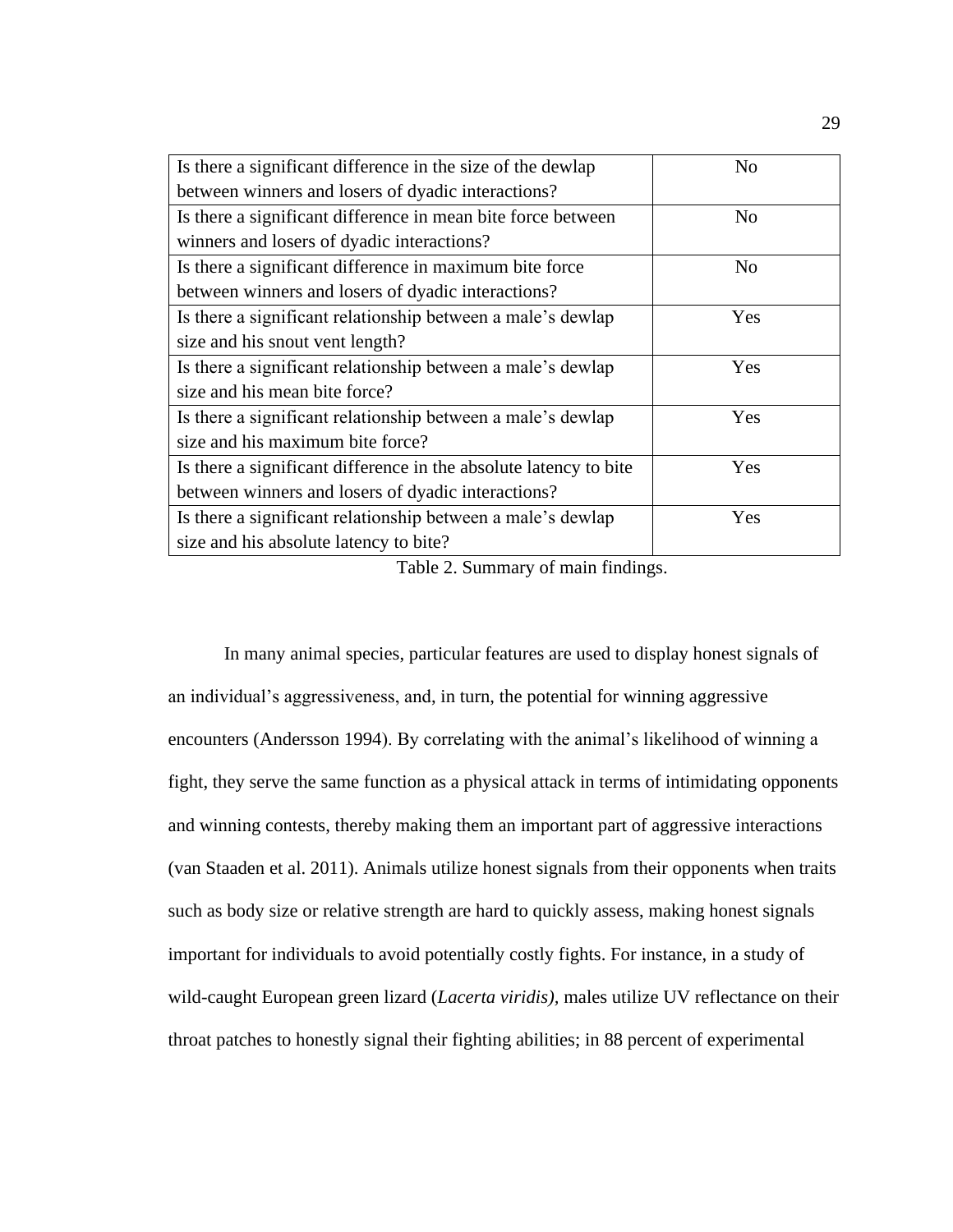trials, males with less UV reflectance than their opponent retreated from an aggressive encounter, avoiding a fight based on the signal from their opponent (Bajer et al. 2011).

Dewlap extension is a core feature of aggressive display behaviors in *A. carolinensis*, and is especially utilized by males during invasion of their established territory by another male (Jenssen 1977). In fact, the dewlap is one of the first signals used by males during aggressive encounters, prior to other signaling such as head-bobs or push-ups (Jenssen 1977). My results were consistent with those of Henningsen and Irschick (2012) who found that dewlap size in male *A. carolinensis* was correlated with an individual's maximum bite force. Additionally, male lizards with a stronger bite force tend to be the victors in staged combats, even when matched for body size (Husak et al. 2006). Considering that the dewlap is a prominent feature of the green anole signal repertoire, a male with a larger dewlap has a stronger bite force, and males with a stronger bite force tend to be the victors of staged combats, the dewlap itself could be considered an honest signal of aggressive capacity and the likelihood of winning a combat.

My results, however, do not support this hypothesis, as males with larger dewlaps were not significantly more likely to win a dyadic interaction. In addition, the size of a winner's dewlap did not predict his mean or maximum bite force, contrary to what other researchers have reported (Vanhooydonck et al. 2005). In fact, the situation was more complex and interesting. I found that although dewlap size did not directly predict the winner's likelihood to bite or his mean or maximum bite forces, males with larger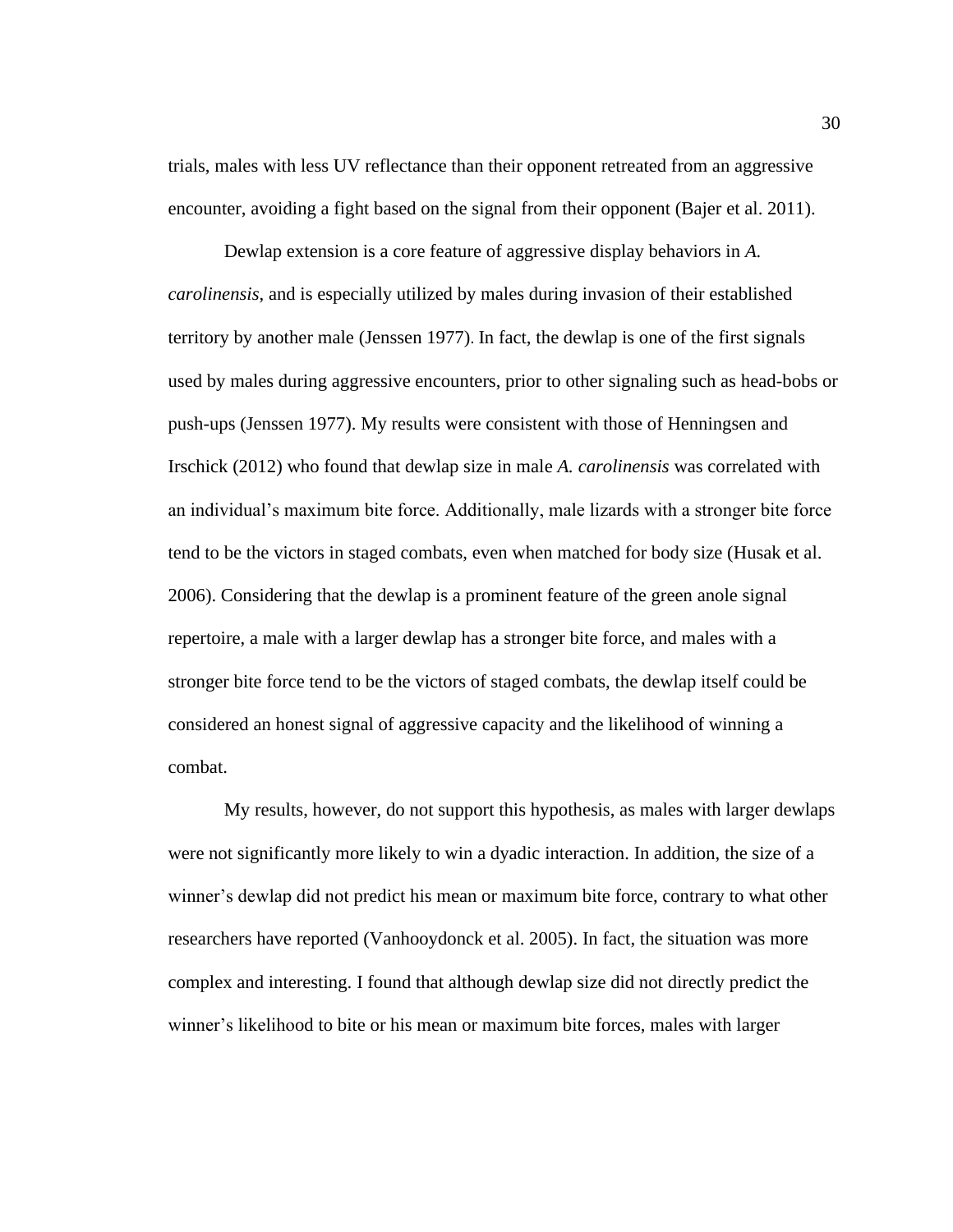dewlaps have a longer latency to bite and have stronger mean and maximum bite forces than do males with smaller dewlaps.

When the winners of dyadic interactions were divided into quartiles based on their snout-vent lengths, I found no difference in their latency to bite, suggesting that an individual's size does not predict how long it takes until his initial bite. However, considering that dewlap displays were used in eight of the thirteen dyadic interactions, a male is likely to be using his dewlap to convey some information about himself to his opponent. Knowing the dewlap is used to display traits such as the male's species, sex, and perhaps his individual identity, I cannot discount these as possibilities for what the male is signaling. However, because individuals were matched for body size during the dyadic interactions, and body size does not predict their latency to bite, the dewlap could be utilized for something else in addition to signaling body size.

A potential explanation for why my results contradict previous literature (Jenssen 1997; Husak et al. 2006; Vanhooydonck et al. 2005) could be due to experimental constraints. In previous studies on *A. carolinensis,* Jenssen et al. (2004) utilized wild caught adult males. Due to time and resource constraints, I utilized purchased *A. carolinensis* rather than wild caught. I cannot be certain how the lizards were raised prior to my purchasing them. It is possible they were raised in captivity, potentially altering their aggressive behaviors compared to males who are wild caught. However, according to Carolina Biological Supply, the lizards they sell are wild-caught, although we still cannot be certain how long they have lived in captivity. Additionally, other studies were able to give their males in the interaction tank a longer acclimation period. Jenssen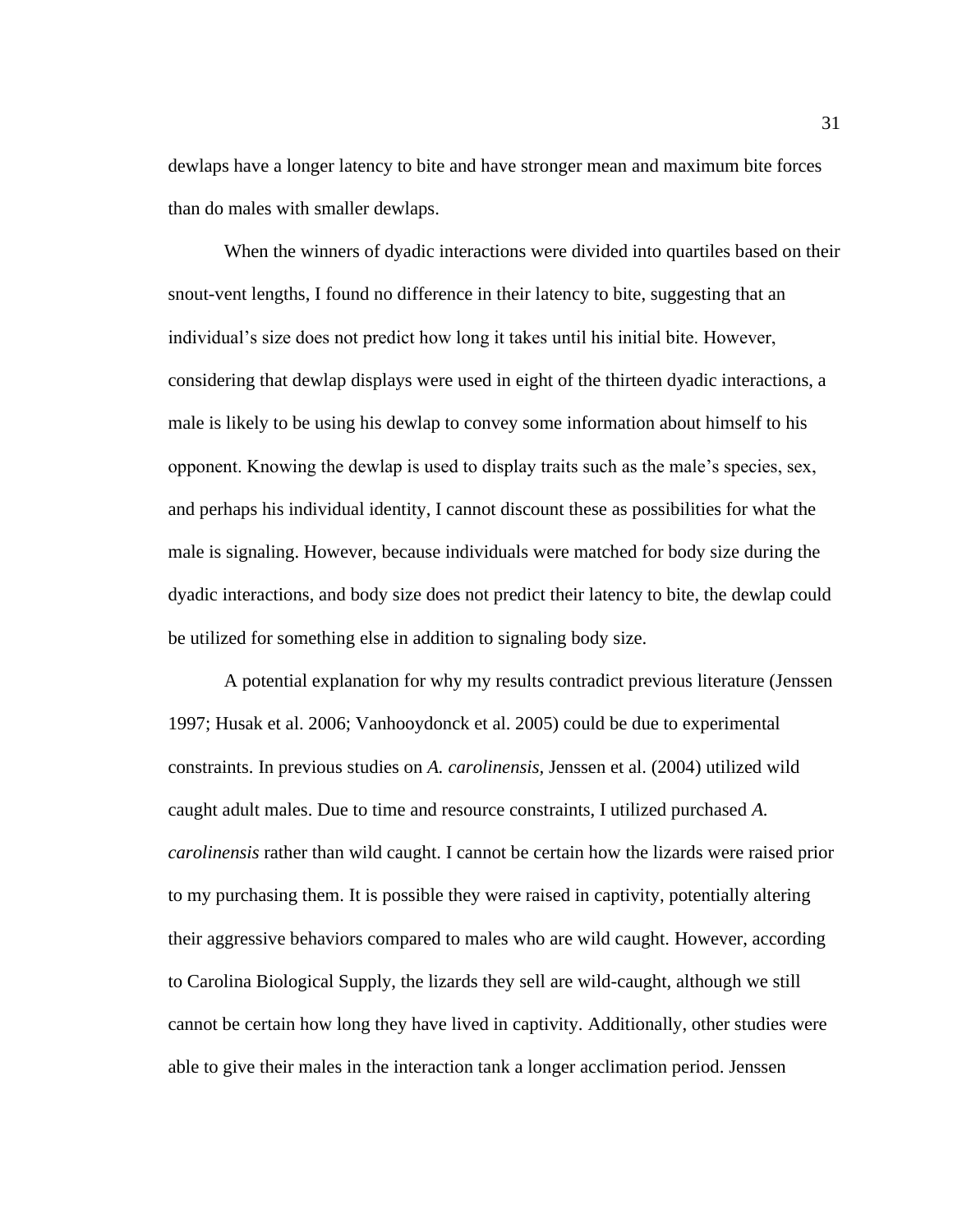(1997) and Forster et al. (2004) utilized a week-long acclimation period, a time frame double what I was able to provide due to time limitations as a result of COVID-19 restrictions. My shortened acclimation period could have affected the outcome, as the males did not have enough time to become territorial or possessive of their respective females as the animals in the cited studies. These factors, however, would not have affected my lizards' dewlap sizes or bite forces, and although my animals may have been raised in captivity, they should still maintain their fundamental aggressive behaviors in adulthood.

Another potential explanation for my contradictory results is the different personalities of individual male *A. carolinensis.* Animal personality is the repeatable individual differences in behavior, influencing how an individual interacts with the environment, mates, predators, and competitors (Roche et al. 2016). Although this is a relatively new area of inquiry, over the last two decades literature has increasingly provided support for the concept of animal personality (as reviewed in Bolnick et al. 2003; Dall et al. 2004; Reale et al. 2007). The focus of animal personality research involves how individuals of a species behave in relation to one another, not the absolute behavior expressed by an individual, allowing researchers to compare the different responses of individuals of the same species in the same situation (Stamps and Groothuis 2010). Animal personality can change what specific behavior an individual expresses in a given situation; this ability can vary widely among individuals of the same species in the same situation (Stamps and Groothuis 2012). Stamps and Krishnan (2014) suggest that these differences arise during ontogeny; even individuals raised under the same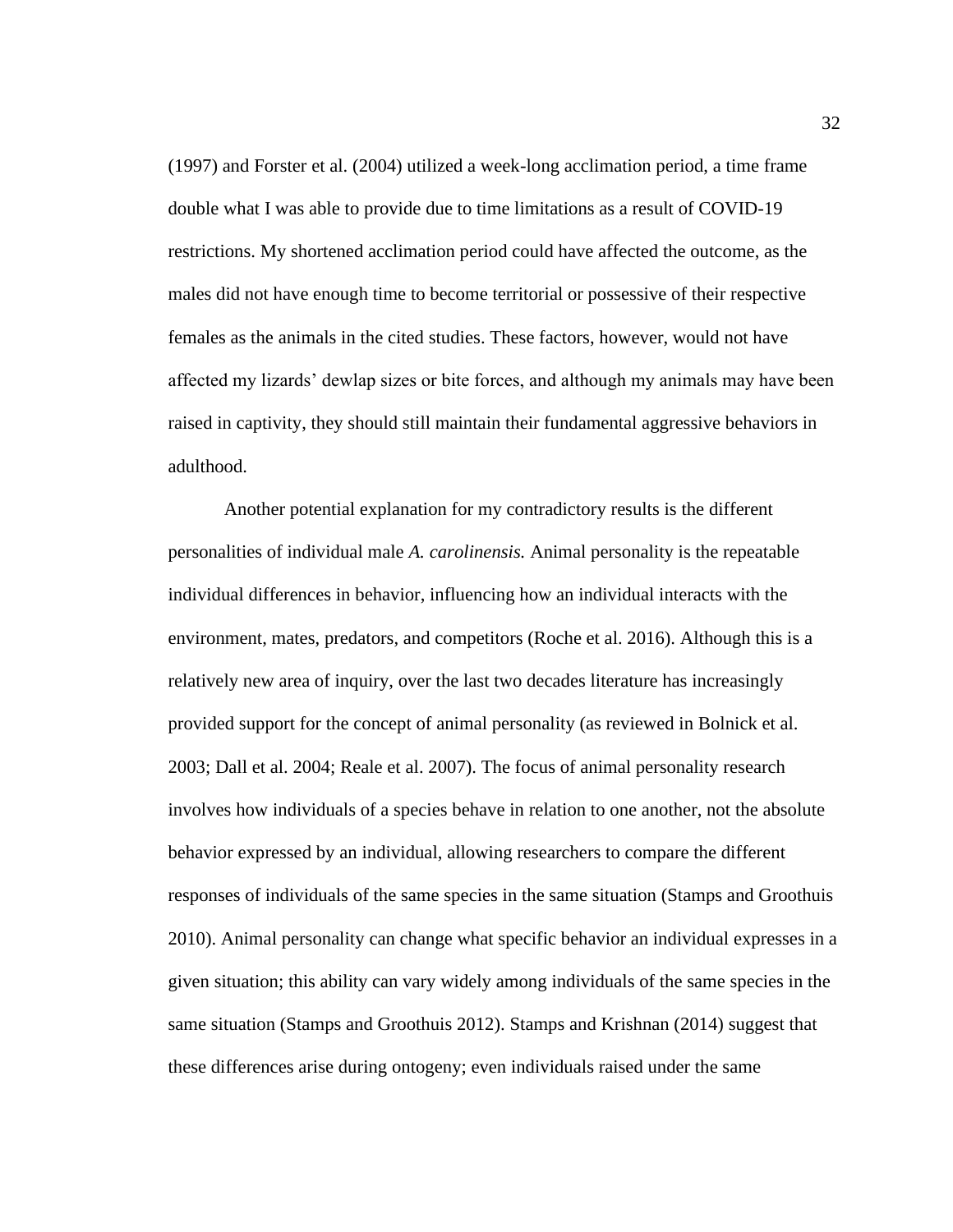conditions can express different personality traits as adults. Evidence of animal personality is now widespread and has been documented in ants, fishes, crustaceans, birds, lizards, rodents, and several species of mammal (Nilsson et al. 2014; Stamps and Groothuis 2012).

The term "personality", as generally applied to humans, encompasses characteristics of an individual including its disposition, goals, moods, and attitudes, implying the need for underlying emotional processes (Pervin 2008). To eliminate such anthropomorphic characteristics when studying animals, researchers focus on a subset of these characteristics termed personality "traits". Personality trait research deals with the way an individual reacts in particular situations or at particular times, providing measurable characteristics that do not rely on underlying cognition (Pervin 2008). In order to provide measurable characteristics for studying animal personality, Reale et al. (2007) suggested dividing behaviors into five categories that can all be quantified based on an individual's actions: boldness, activity, exploration, sociability, and aggression.

Boldness, or the propensity of individuals to take risks, is one of the most commonly measured personality traits, and can be used to test an animal's response to a novel environment, risk of predation, or within-species combat (Carter et al. 2012). Understanding this leads one to suspect that the size of the dewlap could be used as a signal of a male's boldness, in turn presenting information to an opponent about his propensity to persist in combat. Studies involving crickets, lizards, and rainbow fish indicate that personality can influence the outcome of aggressive interactions when there is no difference in the sizes of the individuals, suggesting boldness plays a role in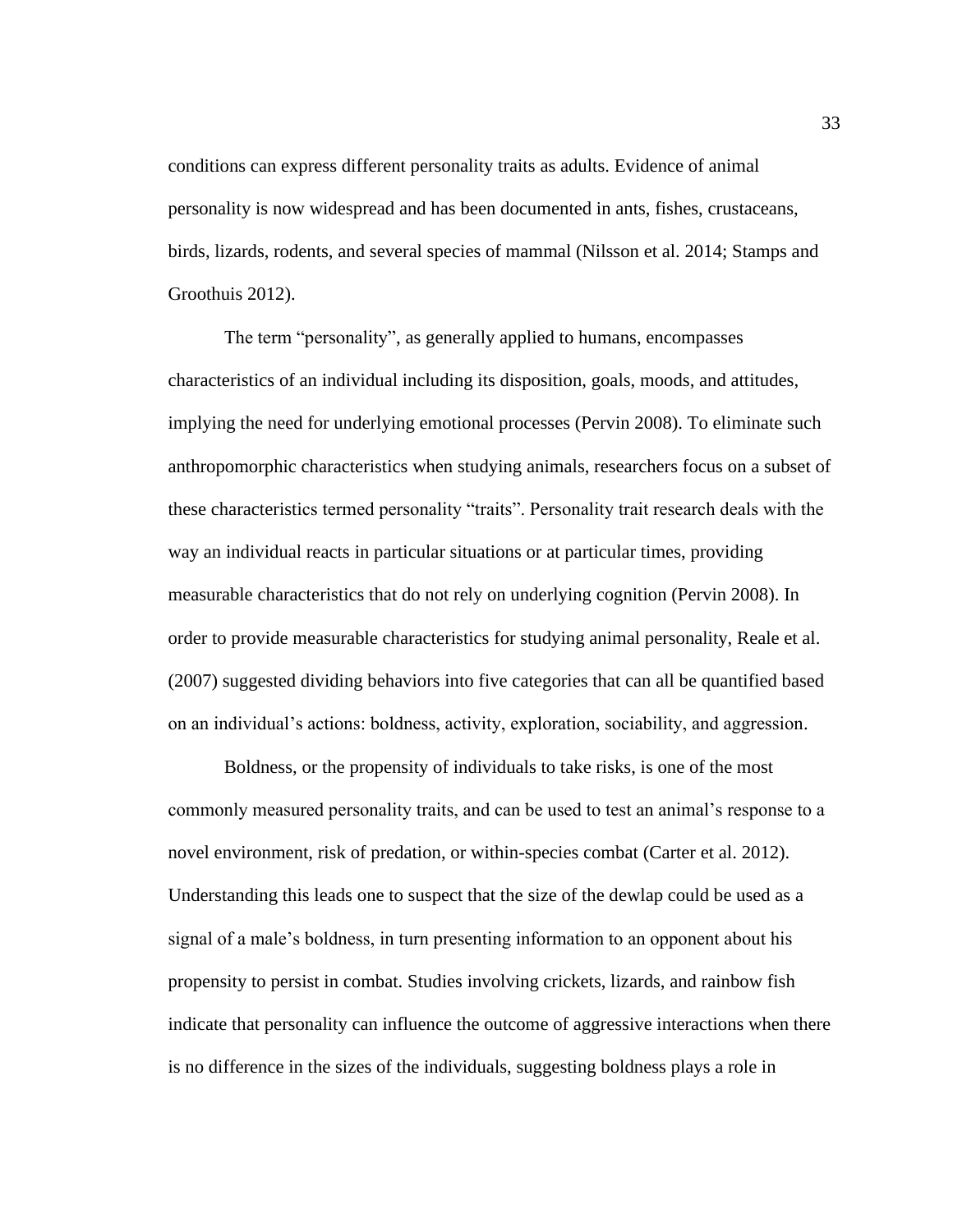determining the winner (Arnott and Elwood 2009; Santostefano et al. 2016; Colleter and Brown 2011). For example, in laboratory-reared European green lizards (*Lacerta viridis)*, individuals express differences in personality traits, specifically in regard to their boldness and their willingness to take risks (Bajer et al. 2015). Although all males were raised in the same laboratory conditions, some males were more likely to explore a novel habitat (even in the presence of predators) than others, suggesting individual differences in personality among males (Bajer et al. 2015). Some lizards appeared to be bolder, while other appeared to be more cautious. From these studies, we can hypothesize that a male *A. carolinensis* may use his dewlap as a signal of his overall caution: although males with larger dewlaps have stronger bite forces, they may not be willing to enter into combat immediately.

Lizards with larger dewlaps, who have stronger bite forces, tend to wait longer to bite in combat situations, potentially exhibiting they are cautious. The development of bold and cautious males may be explained by the way natural selection has shaped behavioral traits in *A. carolinensis.* In order for a behavior to persist, the benefits of said behavior must outweigh the costs associated with it. Aggressive interactions, whether to ward off predators or during intraspecies combat, increase the energy the animal must expend, reduce the time to forage for food or to find potential mates, and come with the risk of injury or death to both winners and losers. Additionally, male green anoles who are more aggressive are potentially more susceptible to predation and require more energy to maintain their bold lifestyle (Borgsman et al. 2020).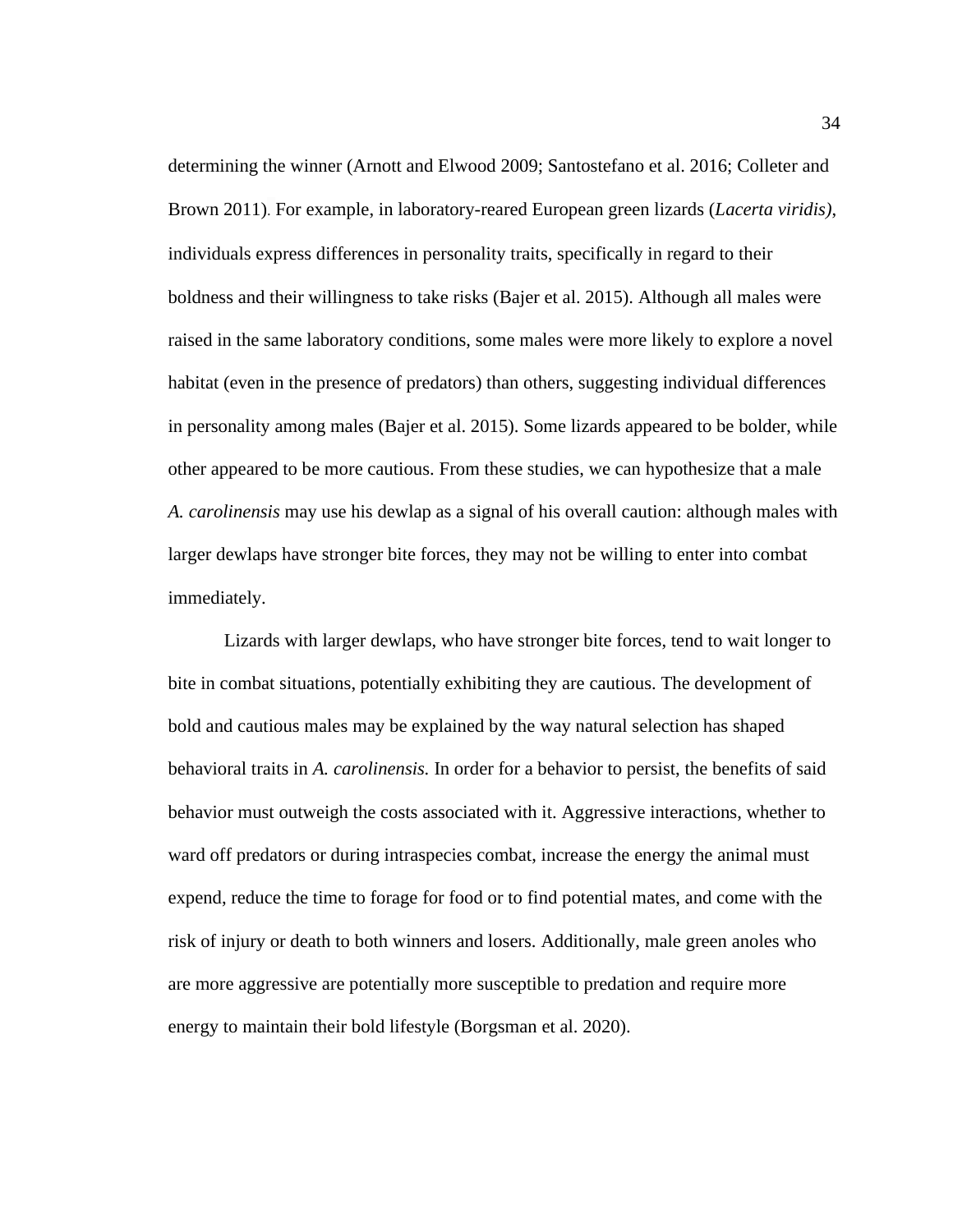However, being bold can also provide evolutionary advantages. Although boldness may increase an individual's risk of predation, being bold may also increase an individual's productivity and reproductive success. In several species, including the fishing spider (*Dolomedes spp.)*, Japanese quail (*Coturnix japonica)*, domestic chicken *(Gallus gallus domesticus)*, Atlantic silverside (*Menidia menidia)*, stickleback *(Gasterosteidae spp.)*, rainbow trout *(Oncorhynchus mykiss)*, domestic pig *(Sus scrofa domesticus)*, and bighorn sheep *(Ovis canadensis)*, increased boldness is associated with an increase in food intake, growth, and fecundity (Biro and Stamps 2008). This increase in productivity and reproductive success may result from a correlation between boldness and other personality traits, including exploration. As Borgsman and colleagues (2020) found for green anoles, bolder individuals tend to spend more time exploring their environment rather than hiding from predators, increasing the amount of food as well as the number of potential mates they are able to obtain. For *Anolis carolinensis,* males who express bolder behavioral traits may be more likely to explore their environment, procure food, and mate with more females than males who exhibit fewer exploratory behaviors. This is especially important considering their restrained mating season, as the males have a limited window to procure mates.

Research on *Anolis sagrei* found that when no predators were in their vicinity, males were less likely to express aggressive behaviors, even in the presence of a competitor (Lapiedra et al. 2018). Instead, the males were more focused on exploratory rather than aggressive behaviors. In my experimental trials, the lizards may have been showing more caution than boldness in response to their new environment. When no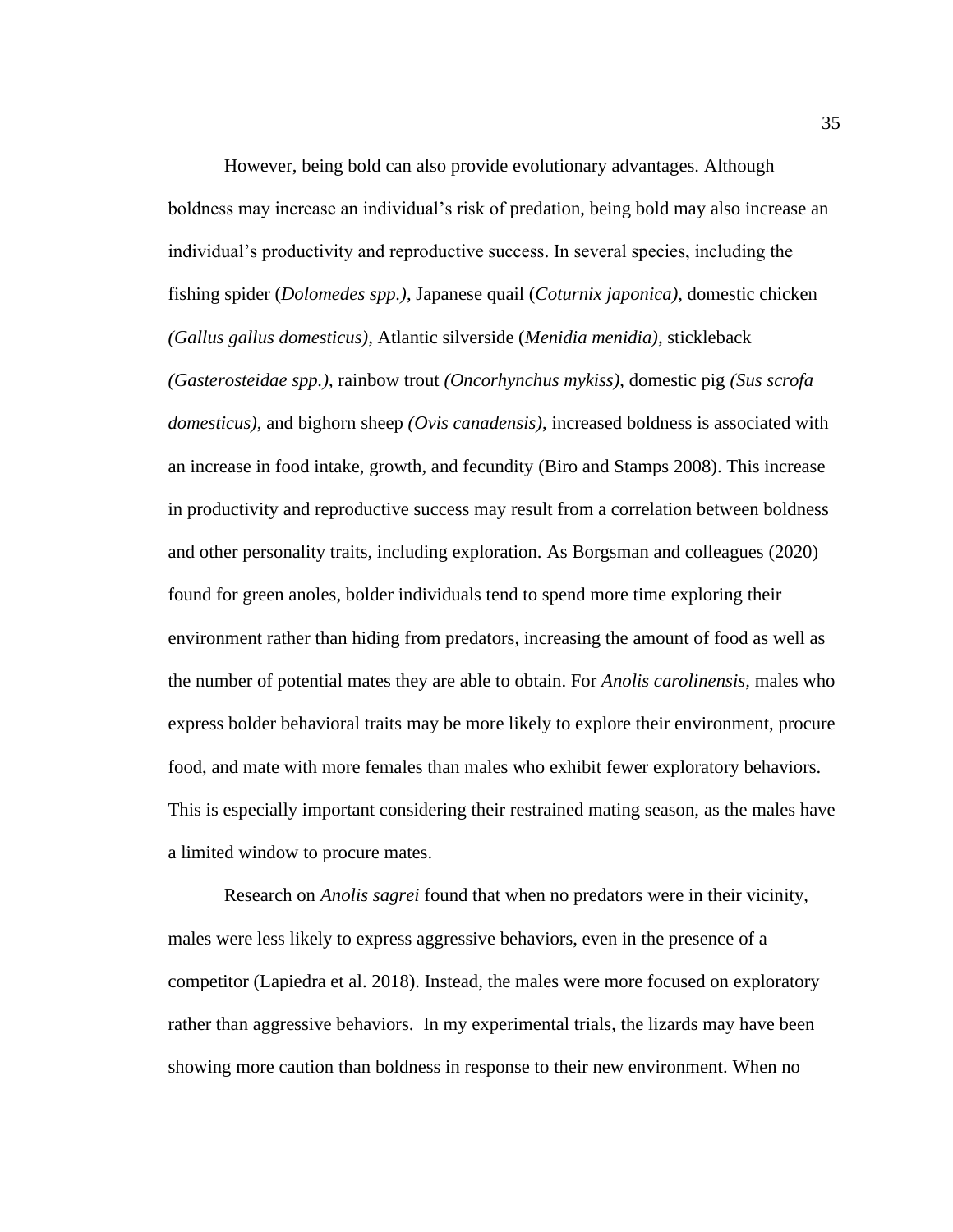obvious predators (such as snakes, birds, or small mammals) are present that must be immediately avoided, it may be more energetically efficient to avoid combat, reducing both energy expenditure and the risk of injury.

Other studies have found that *A. carolinensis* prefers to utilize signaling or retreating rather than physical displays of aggression, and only resorts to physical combat if neither lizard retreats (Culbertson and Herrmann 2019). The large dewlap of an aggressor could signal to his opponent that he has a stronger bite force, giving him a higher chance of winning in physical combat if one were to occur. His bite force, however, does not mean there is no chance of serious physical injury or death if a fight were to occur. By displaying his large dewlap, he could be signaling to his combatant that he has a high chance of winning, therefore possibly avoiding a fight altogether and providing an overall energetic advantage to both individuals.

As with other honest signals used by animals, there is the potential that male *A. carolinensis* adults could have a large dewlap that does not correlate with their bite force or aggressiveness. It would seem beneficial for a smaller, less aggressive male to exhibit a large dewlap to deter opponents and prevent combat. However, if the dewlap itself is energetically costly to produce or maintain, it may have significant physiological costs to the individual. Lailvaux et al. (2000) found that *A. carolinensis* males raised in nutrientdeprived environments had smaller snout-vent lengths and reduced bite forces than those raised in normal conditions. In a situation where a male is faced with nutritional constraints, more energy will need to be focused on traits that increase his ability to obtain food, such as maintaining a strong bite force. Utilizing energy for the maintenance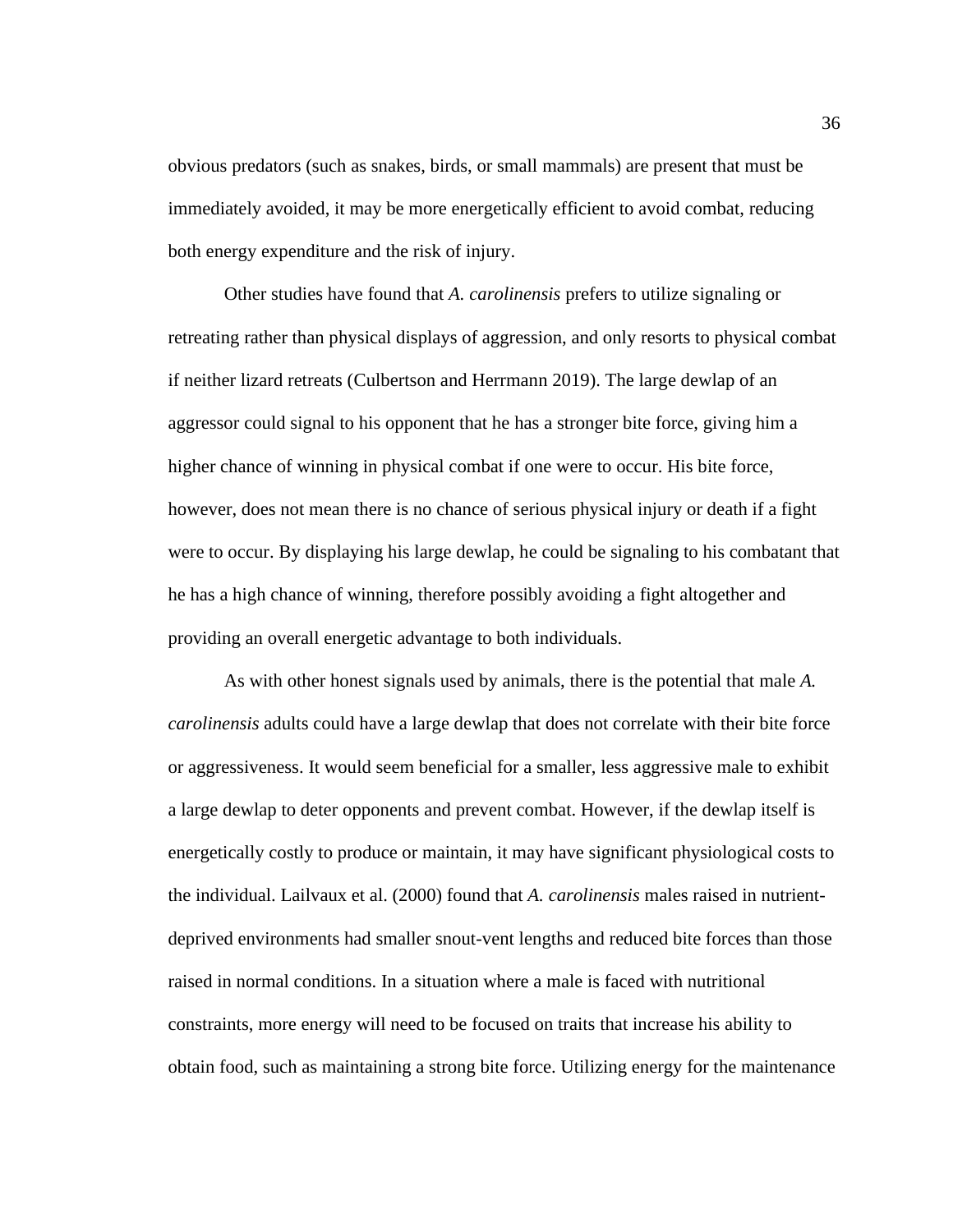of a large dewlap is potentially costly, as this energy could be better spent increasing an individual's bite force to increase food procurement.

Another potential aspect regarding the size of a male's dewlap is its multiple uses. The dewlap is known to be involved not only in male-male combat, but also in female mate choice, and in species recognition (Jenssen et al. 2000). While having a large dewlap may be beneficial in male-male combat, it may render the bearer more susceptible to predators (Andersson 1994). The dewlaps of five different *Anolis* species, including *A. carolinensis,* have been found to contain UV reflective patches, which increase in number as the dewlap size increases (Fleishman et al. 1993). Researchers have found that this reflectance may play an important role in visual signaling involved in sexual selection by a female, as female *A. carolinensis* seem to be attracted to both the basic red color and the UV reflectance of the dewlap (Crews 1975). While again, this would seem to point to an advantage for a male having a larger dewlap, other animals, including some predators, are also able to see this UV reflectance.

Experiments on the reflectance of the bands on bluethroat's (*Luscinia svecica)* legs found that females showed preferences for different males based on the amount of UV reflectance (Fiske and Amundsen 1997). While that experiment focused on the importance of UV on sexual selection in birds, it provides evidence that birds are, in fact, able to see UV reflectance. A male anole who presents a large dewlap may be able to increase his number of potential mates and ward off potential combats, however he is potentially making himself easier to spot by predators. Such predator-prey interactions are important for the development of a signal, as signals that become too prominent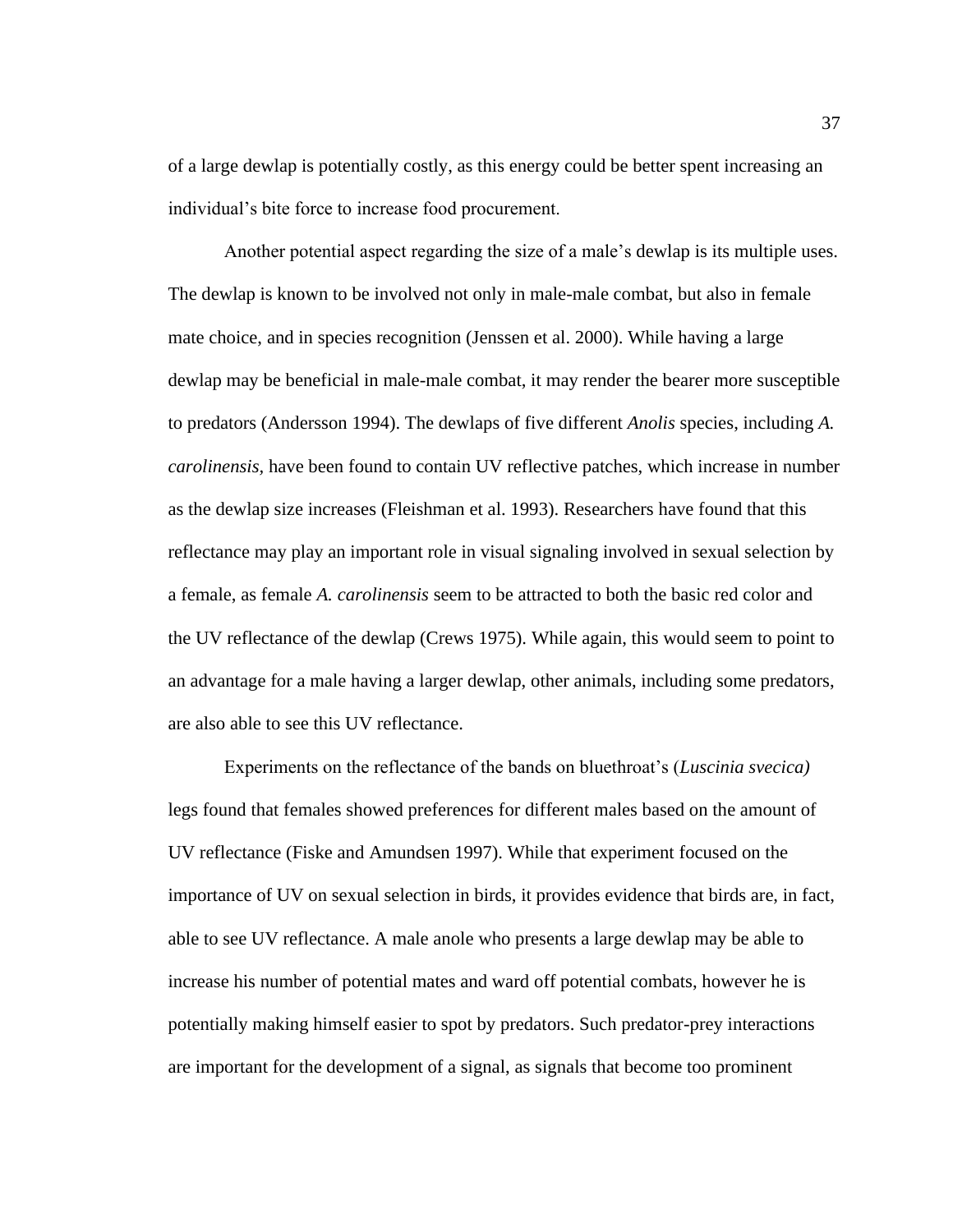expose an individual to increased predation. Therefore, the size of the dewlap in male *A. carolinensis* is most likely influenced by a combination of predation and sexual selection, producing a limit on how large the dewlap grows and why it may be unfavorable to utilize the dewlap as a dishonest signal.

My study provides insight into potential unexplored uses of the dewlap in the male green anoles. Although my results contradicted some previous research, the dewlap is still an integral part of the signaling repertoire during male-male combat. The possible use of the dewlap to signal the cautiousness of the individual provides new avenues for the studies of animal personality. Future work should concentrate on elucidating more nuances regarding animal personality, with the green anole a potential candidate for this research.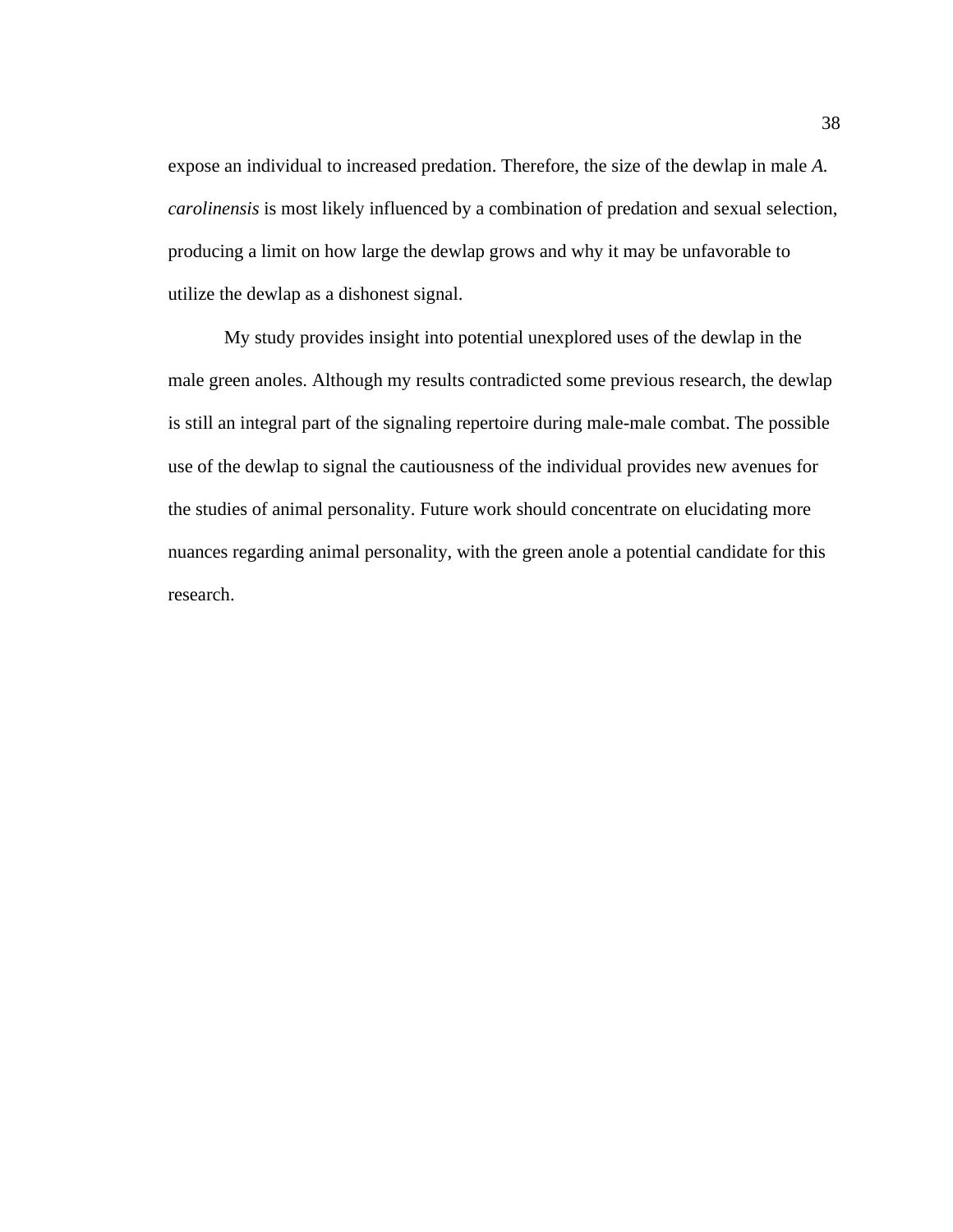#### **Literature Cited**

Andersson M. 1994. Sexual Selection. Princeton (NJ): Princeton University Press.

- Andersson M and Simmons LW. 2006. Sexual selection and mate choice. Trends in Ecology and Evolution. 21(6): 296-302.
- Arnott G, Elwood RW. 2009. Assessment of fighting ability in animal contests. Animal Behavior. 77: (991-1004).
- Bajer K, Horvath G, Molnar O, Torok J, Garamszegi LZ, Herczeg G. 2015. European green lizard (*Lacerta viridis)* personalities: linking behavioural types to ecologically relevant traits at different ontogenetic stages. Behavioural Processes. 111: 67-74.
- Bajer K, Molnar O, Torok J, Herczeg G. 2011. Ultraviolet nuptial colour determines fight success in male European green lizards (*Lacerta viridis).* Biology Letters. 7(1): 866-868.
- Biro PA, Stamps JA. 2008. Are animal personality traits linked to life-history productivity? Trends in Ecology and Evolution. 23(7): 361-368.
- Bloch N and Irschick DJ. 2005. An analysis of inter-population divergence in visual display behavior of the green anole lizard (*Anolis carolinensis).* Ethology. 112(1): 370-378.
- Bolnick DI, Svanback R, Fordyce JA, Yang LH, Davis JM, Hulsey CD, Forister ML. 2003. The ecology of individuals: incidence and implications of individual specialization. The American Naturalist. DOI: https://doi.org/10.1086/343878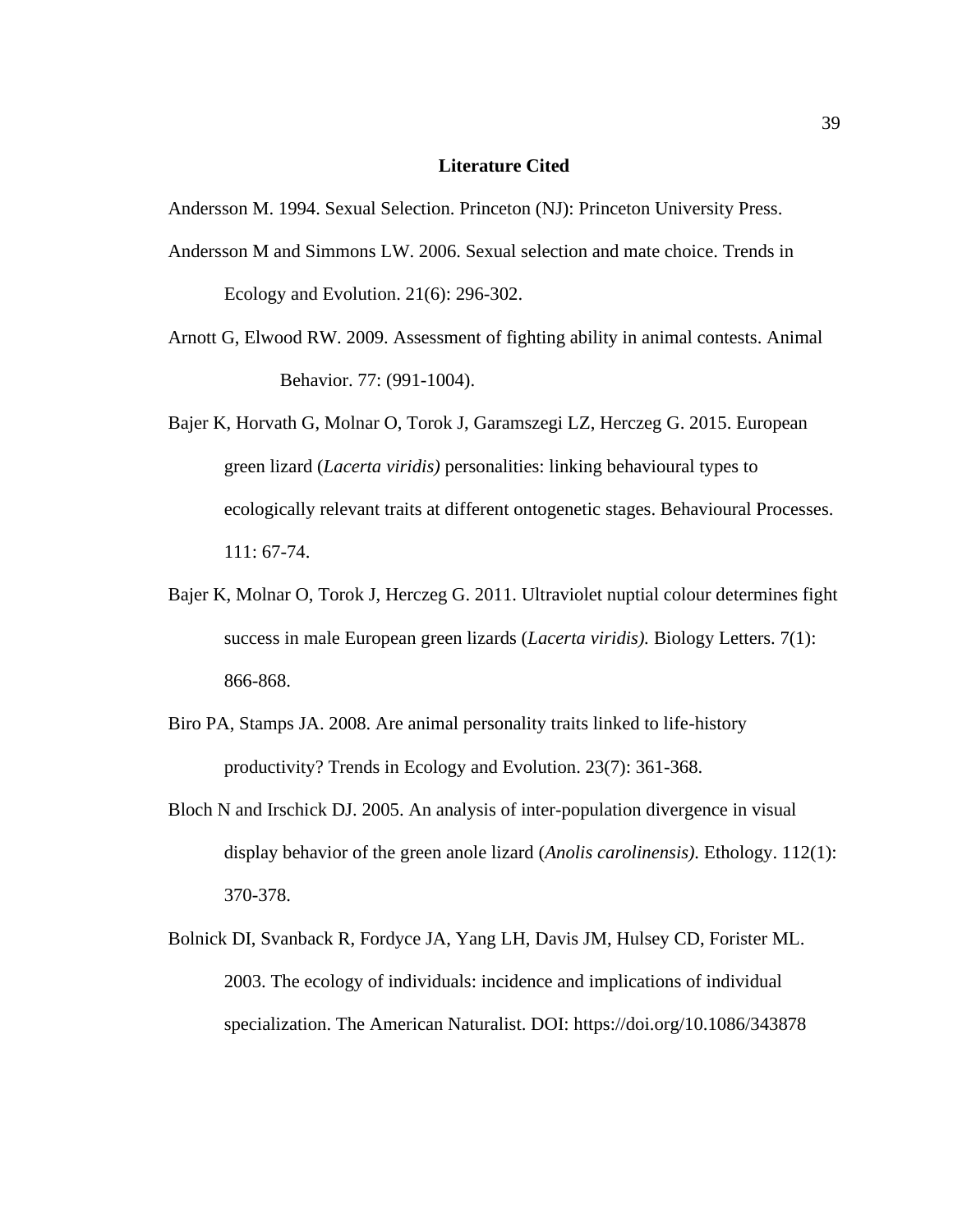- Borgmans G, Van den Panhuyzen S, Van Damme R. 2020. The (dis)advantages of dominance in a multiple male group of *Anolis carolinensis* lizards. Zoology. 139: 125-137.
- Candolin U. 2000. Male-male competition ensures honest signaling of male parental ability in the three-spined stickleback (*Gasterosteus aculeatus).* Behavioral Ecology Sociobiology. 49(1): 57-61.
- Carter AJ, Feeney WE, Marshall HH, Cowlishaw G, Heinsohn R. 2012. Animal personality: what are behavioural ecologists measuring? Biological Reviews. 88(2): 465-475.
- Colleter M and Brown C. 2011. Personality traits predict hierarchy rank in male rainbow fish social groups. Animal Behaviour. 81(6): 1231-1237.
- Conant R and Collins JT. 1991. Reptiles and amphibians of Eastern/Central North America (Peterson Field Guides). Houghton Mifflin Company. p 90.
- Crews D. 1975. Effects of different components of male courtship behaviour on environmentally induced ovarian recrudescence and mating preferences in the lizard, *Anolis carolinensis.* Animal Behavior. 23(1): 349-356.
- Culbertson KA, Herrmann NC. 2019. Asymmetric interference competition and niche partitioning between native and invasive *Anolis* lizards. Oecologia. 190(4): 811-820.
- Dall SR, Houston AI, McNamara JM. 2004. The behavioural ecology of personality: consistent individual differences from an adaptive perspective. Ecology Letters. 7(8): 734-739.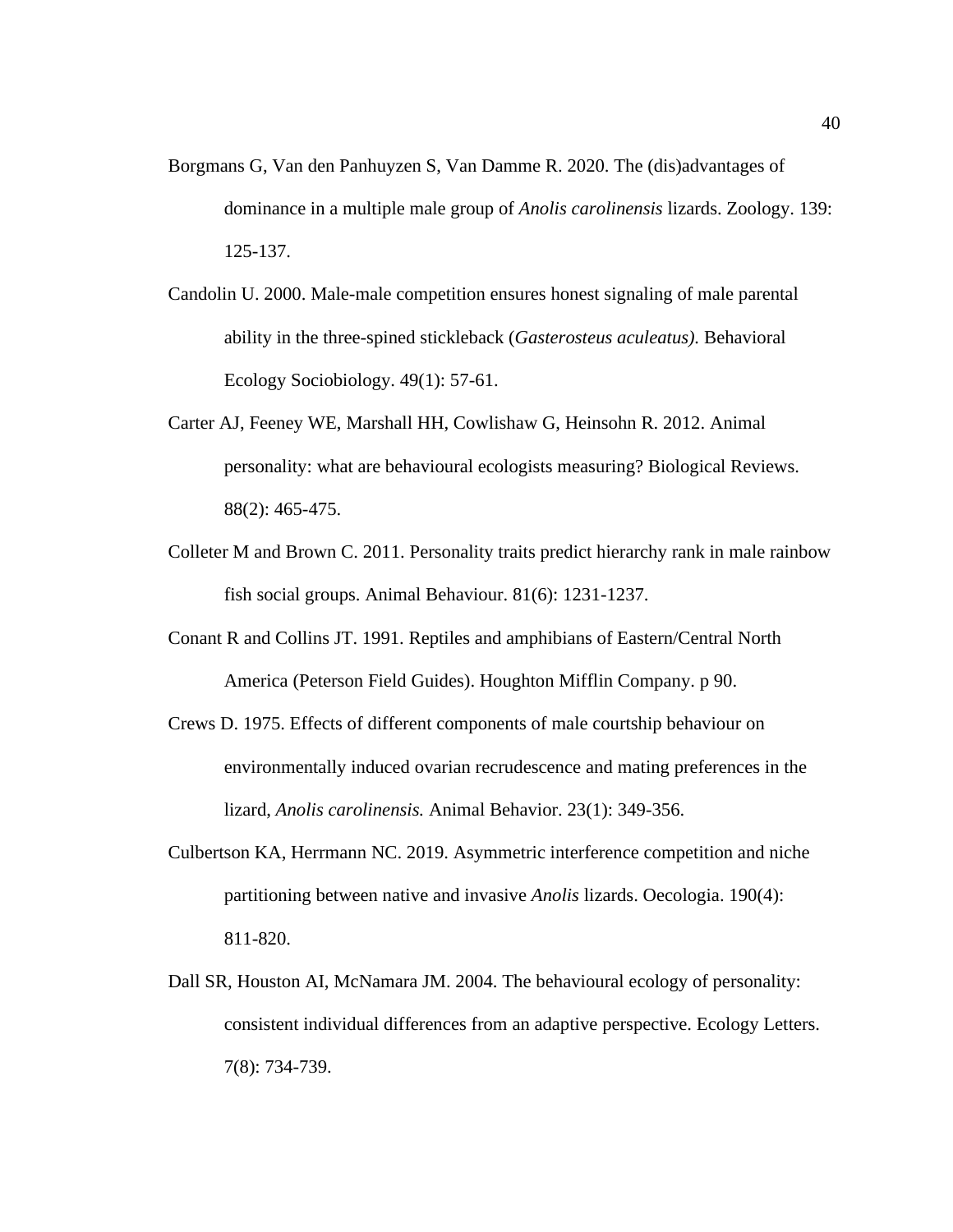- Dawkins R and Krebs JR. 2004. Animal signals: information or manipulation? In: Smith JM and Harper D, editors. Animal signals. Oxford (UK): Oxford University Press. p. 282-309.
- Deperno CS and Cooper WE. 1994. Strike-induced chemosensory searching is absent in *Anolis carolinensis.* Amphibia-Reptilia. 15(1): 83-88.
- Driessens T, Vanhooydonck B, Van Damme R. 2014. Deterring predators, daunting opponents or drawing partners? Signaling rates across diverse contexts in the lizard *Anolis sagrei.* Behavioral Ecology Sociobiology. 68(1): 173-184.
- Emlen DJ. 2008. The evolution of animal weapons. Annual Review of Ecology, Evolution, and Systematics. 39(1): 387-413.
- Fiske P and Amundsen T. 1997. Female bluethroats prefer males with symmetric colour bands. Animal Behavior. 54(1): 81-87.
- Fleishman LJ. 1992. The influence of the sensory system and the environment on motion patterns in the visual displays of anoline lizards and other vertebrates. American Naturalist. 139(1): 36-61.
- Fleishman LJ, Loew ER, and Leal M. 1993. Ultraviolet vision in lizards. Nature. 365(1): 397.
- Greenberg N. 1977. A neuroethological study of display behavior in the lizard *Anolis carolinensis* (Reptilia, Lacertilia, Iguanidae). American Zoology. 17(1): 191-201.
- Greenberg R and Noble GK. 1994. Social behavior of the American chameleon *(Anolis carolinensis* Voigt). Physical Zoology. 17(1): 392-439.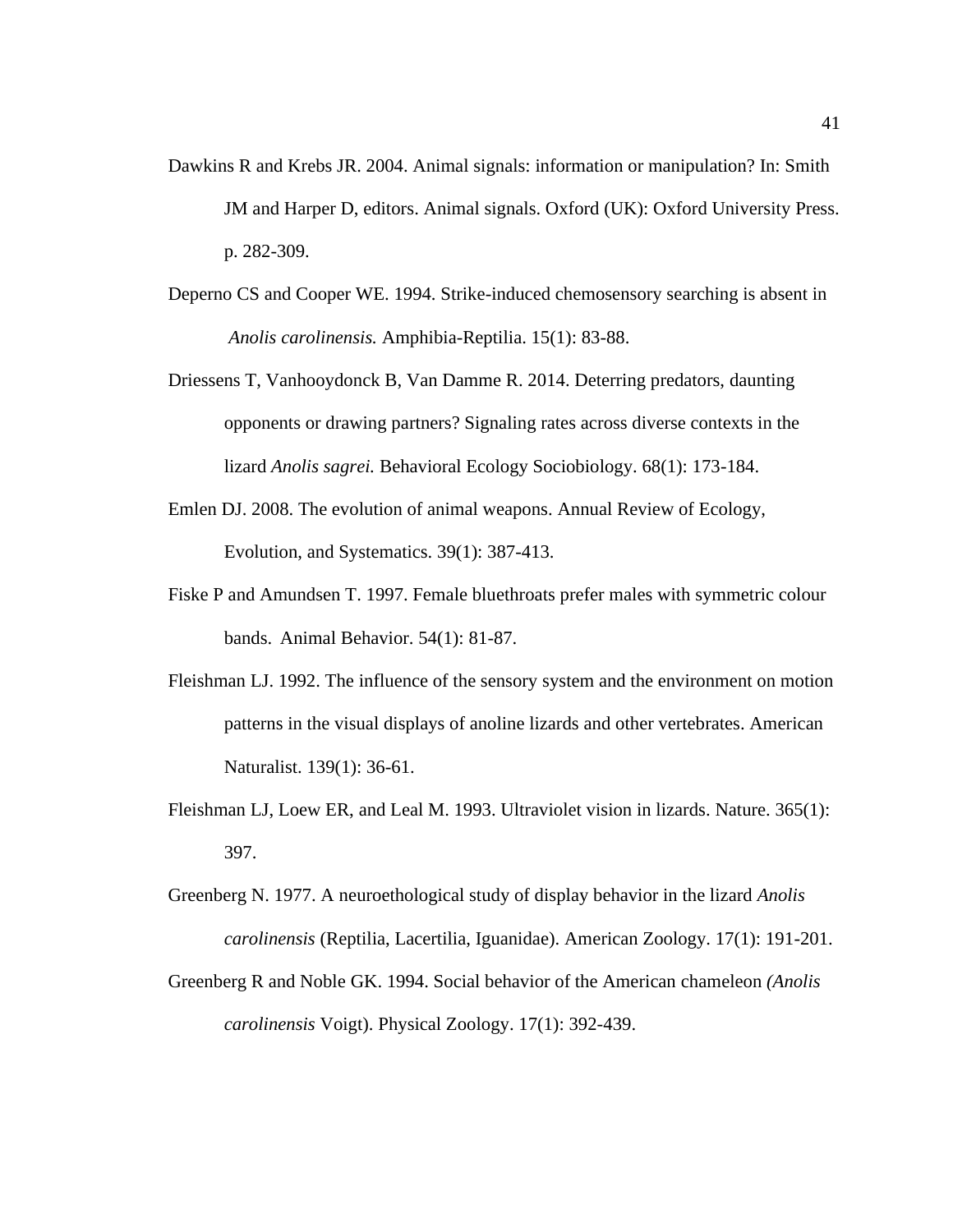- Henningsen JP, Irschick DJ. 2012. An experimental test of the effect of signal size and performance capacity on dominance on the green anole lizard. Functional Ecology. 26: 3-10.
- Herrel A, Spithoven L, Van Damme R, De Vree F. 1999. Sexual dimorphism of head size in *Gallotia galloti:* testing the niche divergence hypothesis by functional analyses. Functional Ecology. 13(1): 289-297.
- Husak JF, Lappin AK, Fox ST, Lemos-Espinal JA. 2006. Bite-force performance predicts dominance in male venerable collared lizards (*Crotaphytus antiquus).* Copeia. 2006(2): 301-306.
- Jenssen TA. 1977. Evolution of anoline lizard display behavior. American Zoology. 17: 203-215.
- Jenssen TA, Greenberg N, Hovde KA. 1995. Behavioral profile of free-ranging male lizards, *Anolis carolinensis,* across breeding and post-breeding seasons. Herpetological Monographs. 9(1): 41-62.
- Jenssen TA, Orrell KS, and Loven MB. 2000. Sexual dimorphism in aggressive signal structure and use by a polygynous lizard, *Anolis carolinensis.* Copeia. 1(1): 140- 149.
- Jenssen TA, Decourcy KR, Congdon JD. 2005. Assessment in contests of male lizards (*Anolis carolinensis*): how should smaller males respond when size matters? Animal Behavior. 69(6): 1325-1336.
- Johnson MA and Wade. 2011. Chapter 2: Neuroendocrinology of reptilian reproductive behavior. Hormones and Reproduction of Vertebrates. 1(1): 39-61.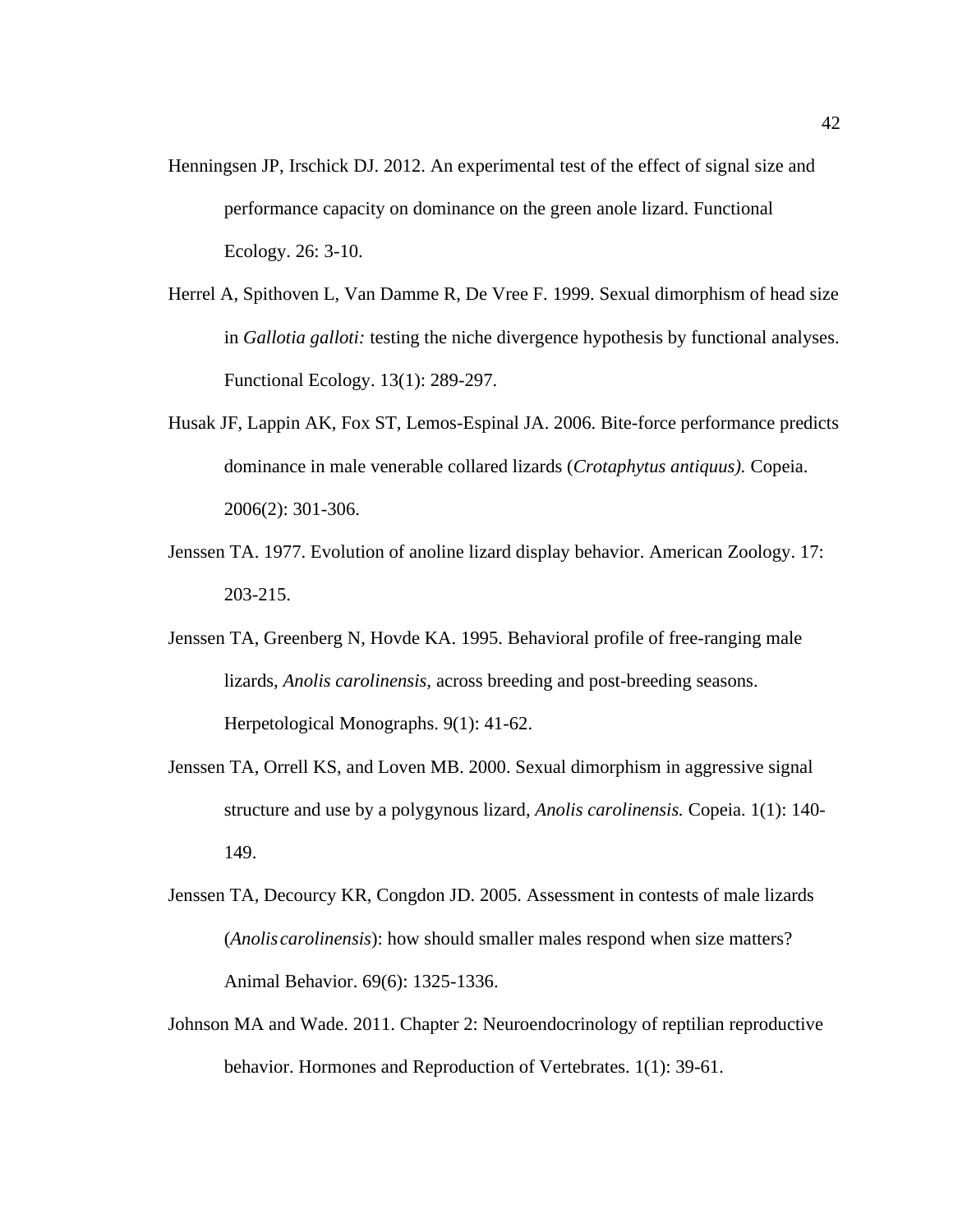- Kirkpatrick M. 1987. Sexual selection by female choice in polygynous animals. Annual Review of Ecology, Evolution, and Systematics. 18(1): 43-70.
- Krebs JR and Davies NB. 1997. Behavioural Ecology. 4<sup>th</sup> edition. Hoboken (NJ): Wiley-Blackwell.
- Lailvaux SP, Gilbert RL, Edwards JR. 2012. A performance-based cost to honest signaling in male green anole lizards (*Anolis carolinensis*). Proceedings of the Royal Society. 279(1): 2841-2848.
- Lailvaux SP, Herrel A, Vanhooydonck B, Meyers JJ, Irschick DJ. 2004. Performance capacity, fighting tactics and the evolution of life-stage male morphs in the green anole lizard (*Anolis carolinensis).* Proceedings of the Royal Society. 271(1): 2501-2508.
- Lapiedra O, Schoener TW, Leal M, Losos JB, Kolbe JJ. 2018. Predator-driven natural selection on risk-taking behavior in anole lizards. Science. 360(6392): 1017-1020.

Losos JB and Schneider CJ. 2009. *Anolis* lizards. Current Biology. 19(8): 316-318.

- Lovern MB, Holmes MM, Wade J. 2004. The green anole (*Anolis carolinensis)*: a reptilian model for laboratory studies of reproductive morphology and behavior. ILAR Journal. 45(1): 54-64.
- Medvin MB. 1990. Sex differences in coloration and optical signaling in the lizard *Anolis carolinensis* (Reptilia, Lacertilia, Iguanidae). Animal Behavior. 39(1): 192-193.
- Nilsson J, Hansson L, Bronmark C, Chapman B. 2014. Individuality in movement: the role of animal personality. Chapter. DOI:

10.1093/acprof:oso/9780199677184.003.0006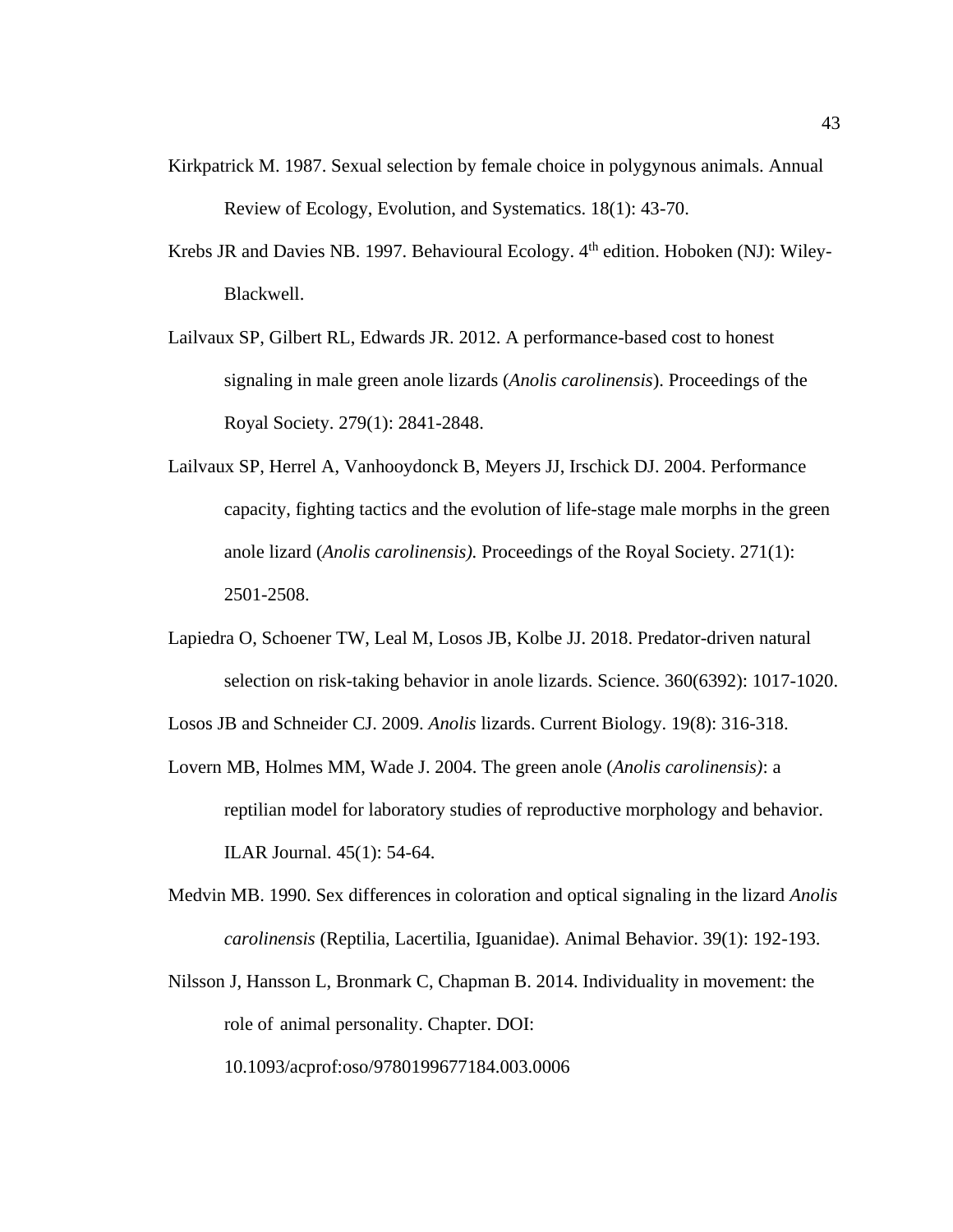- Pentland A. 2010. Honest signals: how they shape our world. Cambridge (MA): MIT Press.
- Perry G, Levering K, Girard I, Garland T. 2004. Locomotor performance and social dominance in male *Anolis cristatellus.* Animal Behaviour. 67(1): 37-47.

Pervin A. 2008. Handbook of Personality. New York (NY): The Guilford Press.

- Reale D, Reader SM, Sol D, McDougall PT, Dingemanse NJ. 2007. Integrating animal temperament within ecology and evolution. Biological Reviews. DOI: https://doi.org/10.111/j.1469-185X.2007.00010.x
- Roche DG, Careau V, Binning SA. 2016. Demystifying animal "personality" (or not): why individual variation matters to experimental biologists. Journal of Experimental Biology. 219: 3832-3843.
- Searcy WA, Akcay C, Nowicki S, Beecher MD. 2014. Chapter three- aggressive signaling in song sparrows and other songbirds. Advances in the Study of Behavior. 46(1): 89-125.
- Santostefano F, Wilson AJ, Araya-Ajoy YG, Dingemanse NJ. 2016. Interacting with the enemy:indirect effects of personality on conspecific aggression in crickets. Behavioral Ecology. 27(4): 1235-1246.
- Setchell JM and Wickings EJ. 2005. Dominance, status signals, and coloration in male mandrills (*Mandrillus sphinx).* Ethology. 111(1): 25-50.
- Stamps J and Groothuis TGG. 2012. The development of animal personality: relevance, concepts and perspectives. Biological Reviews. 85(2): 301-325.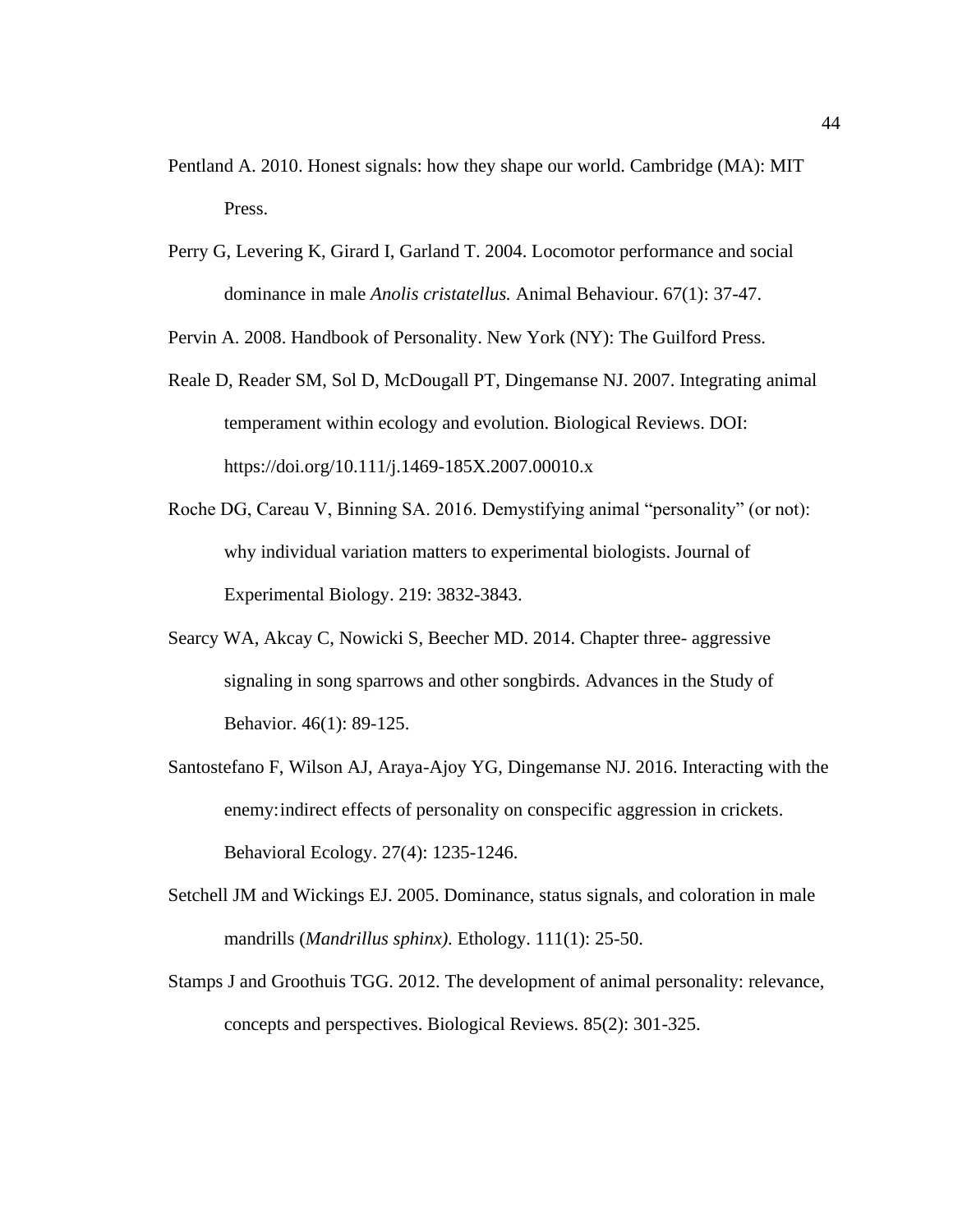- Stamps J and Krishnan VV. 2014. Individual differences in the potential and realized developmental plasticity of personality traits. Frontiers in Ecology and Evolution. DOI:<https://doi.org/10.3389/fevo.2014.00069>
- Sullivan-Beckers L and Cocroft RB. 2010. The importance of female choice, male-male competition, and signal transmission as causes of selection in male mating signals. Evolution. 64(11): 3158-3171.
- Tokarz RR. 1998. Mating pattern in the lizard *Anolis sagrei:* implications for mate choice and sperm competition. Herpetologica. 54(3): 388-394.
- van Staadan MJ, Searcy WA, Hanlon RT. 2011. Signaling aggression. Advances in Genetics. 75(1): 23-49
- Vanhooydonck B, Herrel AY, Van Dammes R, Irschick DJ. 2005a. Does dewlap size predict male bite performance in Jamaican *Anolis* lizards? Functional Ecology. 19: 38-42.
- Vanhooydonck B, Herrel AY, Van Damme R, Meyers JJ, Irschick DJ. 2005b. The relationship between dewlap size and performance changes with age and sex in a green anole (*Anolis carolinensis)* lizard population. Behavioral Ecology Sociobiology. 59(1): 157-165.
- Vortman Y, Lotem A, Dor R, Lovette IJ, Safran RJ. 2011. The sexual signals of the East-Mediterranean barn swallow: a different swallow tale. Behavioral Ecology. 22(6): 1344-1352.